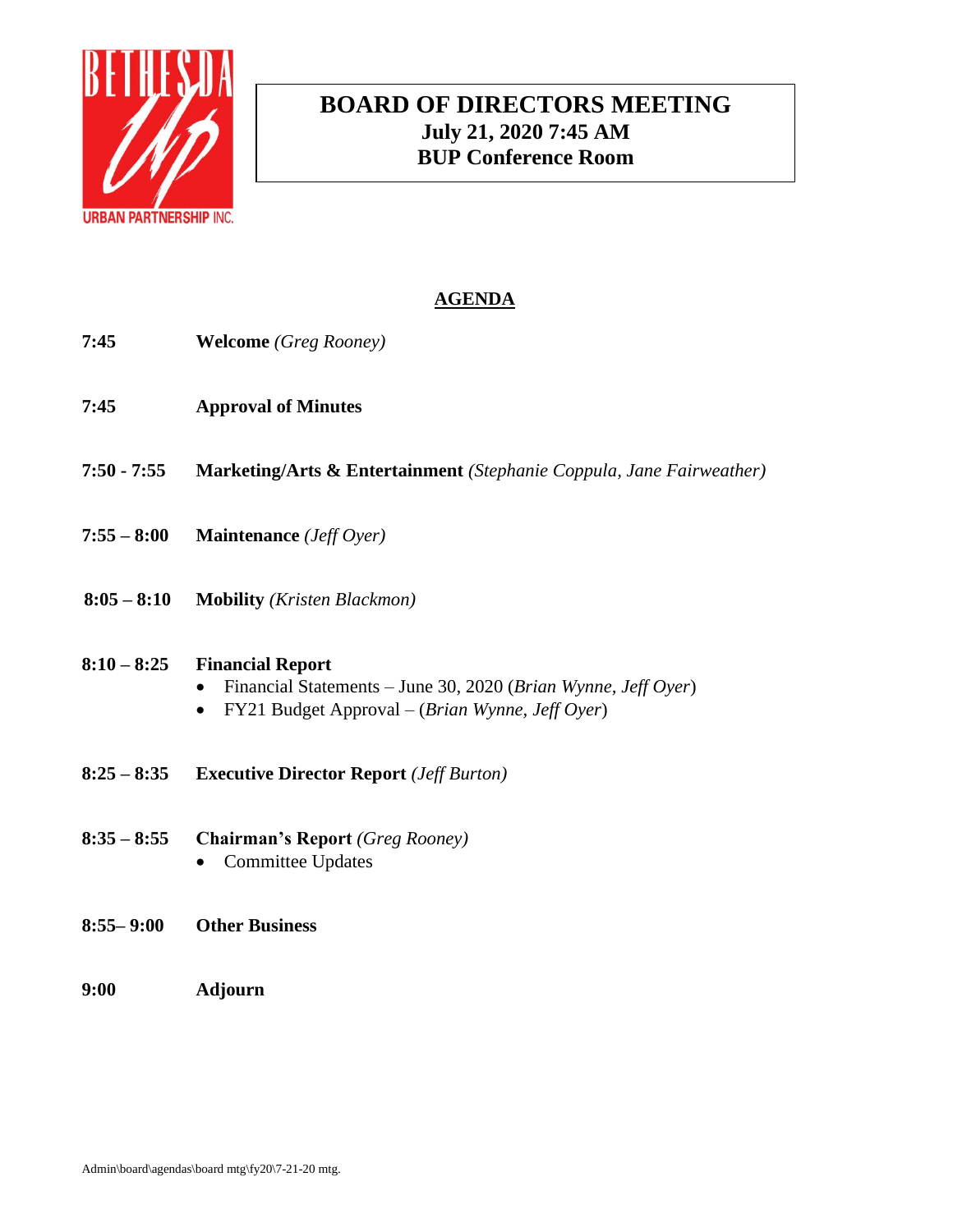## **BETHESDA URBAN PARTNERSHIP, INC. Minutes of the Board of Directors Meeting July 21, 2020**

| <b>Board Members Present:</b> | Greg Rooney, Brian Wynne, Marian Block, Debbie Michaels, Robert<br>Donohoe, Andy Jones, Katya Marin, Heather Dlhopolsky and Ken<br>Hartman |
|-------------------------------|--------------------------------------------------------------------------------------------------------------------------------------------|
| <b>Staff Present:</b>         | Jeff Burton, Stephanie Coppula, Kristen Blackmon and Jeff Oyer                                                                             |
| <b>Guests Present:</b>        | Ginanne Italiano – The Greater Bethesda Chamber of Commerce<br>Derrick Harrigan – BCC Regional Services Center                             |
| <b>Call to Order:</b>         | Meeting called to order via Zoom at 7:45 a.m. by Greg Rooney                                                                               |

Greg Rooney opened the meeting by expressing a lot of gratitude and appreciation for Debbie Michaels for her past year as Chair of BUP. G. Rooney briefly reviewed all of D. Michaels accomplishments at BUP, not only this past year as Chair, but also for everything she has done for the organization during her five years of serving on the BUP Board. Jeff Burton presented D. Michaels a plaque recognizing her achievements as Chair this past year.

#### **Minutes:**

Greg Rooney asked for a motion to approve the minutes from the previous Board meeting. A motion was made and seconded to approve the June 16, 2020 Board of Director's meeting with edits provided by Marian Block and Bob Donohoe. The motion passed unanimously.

#### **Marketing Report:**

Stephanie Coppula reported that the virtual Bethesda Film Fest was held at the end of June. All the films were available to view and then a virtual Q&A session was held with the various film makers.

Demos with local chefs continue on BUP's Instagram stories as staff continues to keep content fresh and help local restaurants.

Staff is working with judges for the selection of winners for both the Trawick Prize and the Painting Awards to be at Gallery B in September and October respectively. Staff is still working on how opening receptions and gallery hours will be handled for both events.

S. Coppula shared the artwork for the new mural on Garage #35. This project should begin sometime in August and is expected to take  $4 - 6$  weeks to complete. J. Burton noted that Montgomery County Parking was very excited about the artwork.

S. Coppula reported that the branding committee met recently and has narrowed down the list of proposals received to two organizations. Staff is currently doing reference checks and talking to some of their past customers. The committee should have a final recommendation soon.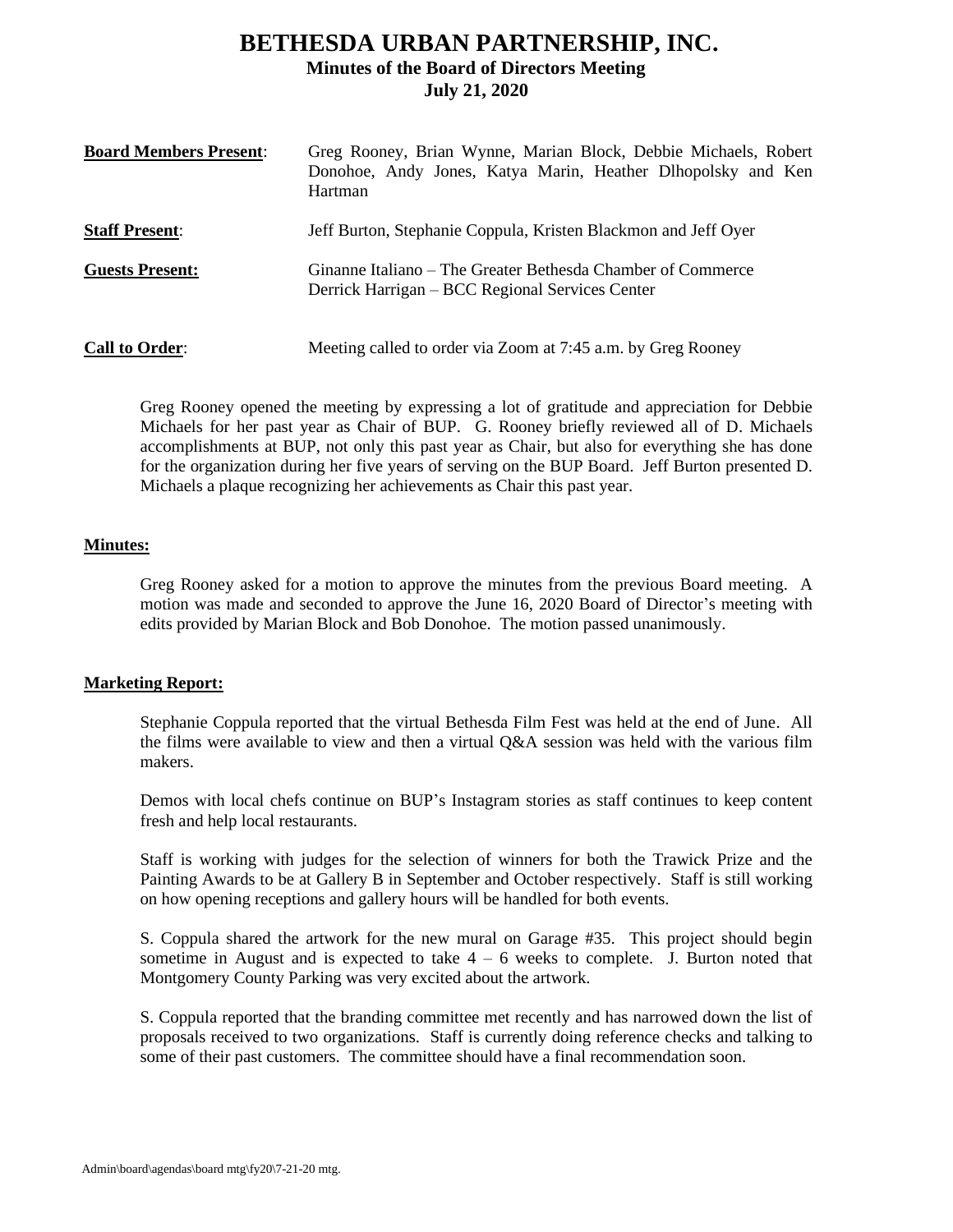#### **Maintenance Report:**

Jeff Oyer reported that the spring tree replacement has been completed, landscaping work is continuing and the maintenance staff continues to support the AskMe team at the Streetery.

The maintenance team has been working on preparing various flower beds in the downtown for new perennial plants. This will reduce costs as there will not be a need to plant annuals each year and this will also reduce the need for constant watering.

#### **BTS Report:**

Kristen Blackmon noted that her board report contained a list of BTS staff, the committees and organizations they are involved with and how they are representing BUP on various transportation issues.

BTS conducted a second round of telework Bingo and again received a very positive response. Selected winners again received prizes from either local restaurants or Amazon.

The latest BTS advisory committee meeting had presentations from Montgomery County Department of Transportation and Montgomery County Parks on the areas where they have closed roads for either outdoor dining or walking and biking options. Residents can now request a short-term closure for their road or neighborhood. K. Blackmon also reported that Montgomery County Parks reported that their counts show that the numbers of bikers and walkers using the Capital Crescent Trail is up 41% over last year. These numbers support the decision to close certain parkways to allow for more pedestrian and bike traffic. The parkways are also being highly used.

#### **Financial Report:**

Brian Wynne presented the financial statements for the year ended June 30, 2020 noting that these may change slightly as not all year end invoices have been received although their numbers have been estimated at this point. B. Wynne reported that overall revenue came in \$64,000 under budget due to a \$30,000 contract cut and A&E being \$82,000 under budget due mainly to the cancellation of the Fine Arts Festival and also reduced rental income from the various art studios. These were offset somewhat by the Taste of Bethesda being \$36,000 better than budget. Total expenses are projected to be approximately \$250,000 under budget due to a variety of factors including the cancellation of events such as the Fine Arts Festival, Imagination Bethesda and the Painting Awards. Sidewalk repairs and the tree replacement budget also came in at \$84,000 and \$26,000 under budget respectively due to the mild winter. This results in a projected revenue over expenditures of \$180,000. It was also noted that BTS also reflects revenue over expenditures of \$40,000 for a combined \$220,000. This figure will go into the BUP reserve which will be discussed in more detail at a future meeting. B. Wynne did point out that even though expenses were under budget for the year, the expenditures for Urban District services by BUP during the fiscal year are still considerably above what is received from the County under the contract.

B. Wynne presented the FY21 proposed budget. Highlights included budgeted revenue of \$94,000 less than the FY20 budget due to the cancellation of the 2020 Taste of Bethesda and also continuing to collect less rent from the various studios. Marketing expenses reflect a budget of \$76,000 less than FY20 due to the cancellation of the Taste of Bethesda and also the 2020 Movie Series. These saving are offset somewhat by budgeting \$40,000 for the Bethesda Streetery in the fall. Maintenance and administrative expense budgets are somewhat different than FY20 due mainly to the reallocating of salaries from one department to another. This results in a balanced budget for FY21. After a in depth discussion a motion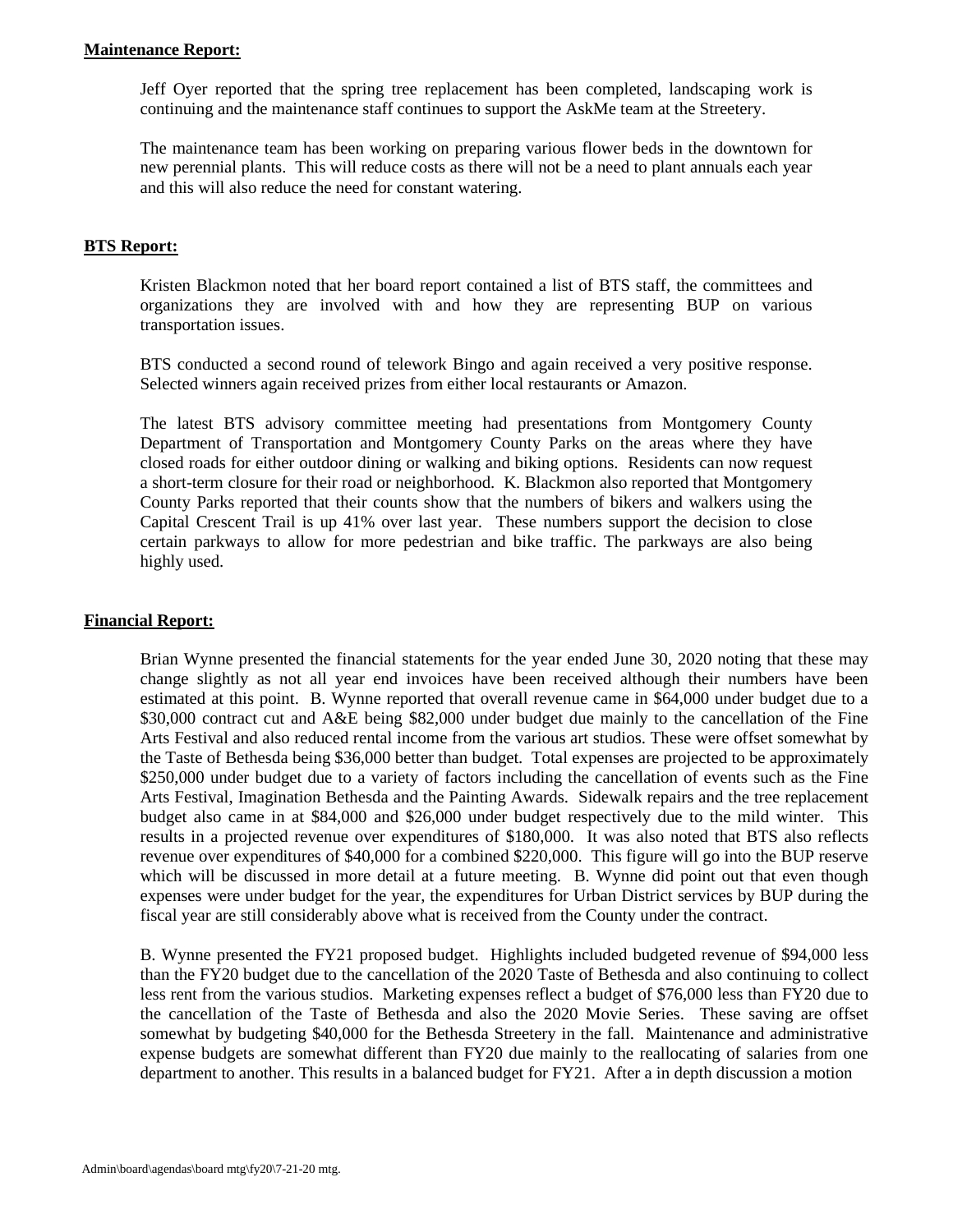was made and seconded to approve the FY21 operating budget as presented. There was no additional discussion. The motion passed unanimously.

#### **Executive Director Report:**

Jeff Burton noted that the Chamber golf tournament was moving forward in September and due to the fact that expenses for the tournament are being cut, a portion of those savings will be used to purchase gift cards from local businesses to help in the recovery efforts.

J. Burton wanted to thank the BUP staff for all of their work during these difficult circumstances. They have gone above and beyond to continue to fulfill BUP's contract obligations by coming up with and developing a number of new programs and social media efforts to support and promote the businesses within the urban district. They have shown a lot of creativity and passion. J. Burton also thanked the BUP Board for their support over the past several months.

J. Burton briefly outlined the County's bike lane plans for downtown Bethesda. There are numerous phases that will take several years.

J. Burton reported that the business recovery webinar that was contracted with Streetsense was successful and can now be found on BUP's website. S. Coppula noted that approximately 30 businesses participated in the webinar.

#### **Chairman's Report:**

Greg Rooney noted that he is looking forward to being Chair in FY21. The current circumstances will continue to push BUP to focus on what it does best in supporting Bethesda. BUP has an amazing opportunity to lead the way as the spokesperson for Bethesda both locally and nationally. The branding committee will help BUP define this focus and opportunity.

G. Rooney thanked Jeff Burton for his leadership since taking over as Executive Director noting that his leadership has given his team a rejuvenation of spirit towards BUP as an organization.

G. Rooney noted that he was working on a revised committee structure to make sure that all Board members have an opportunity to participate in a committee.

#### **Other Business:**

No other business.

**Next Meeting**: September 15, 2020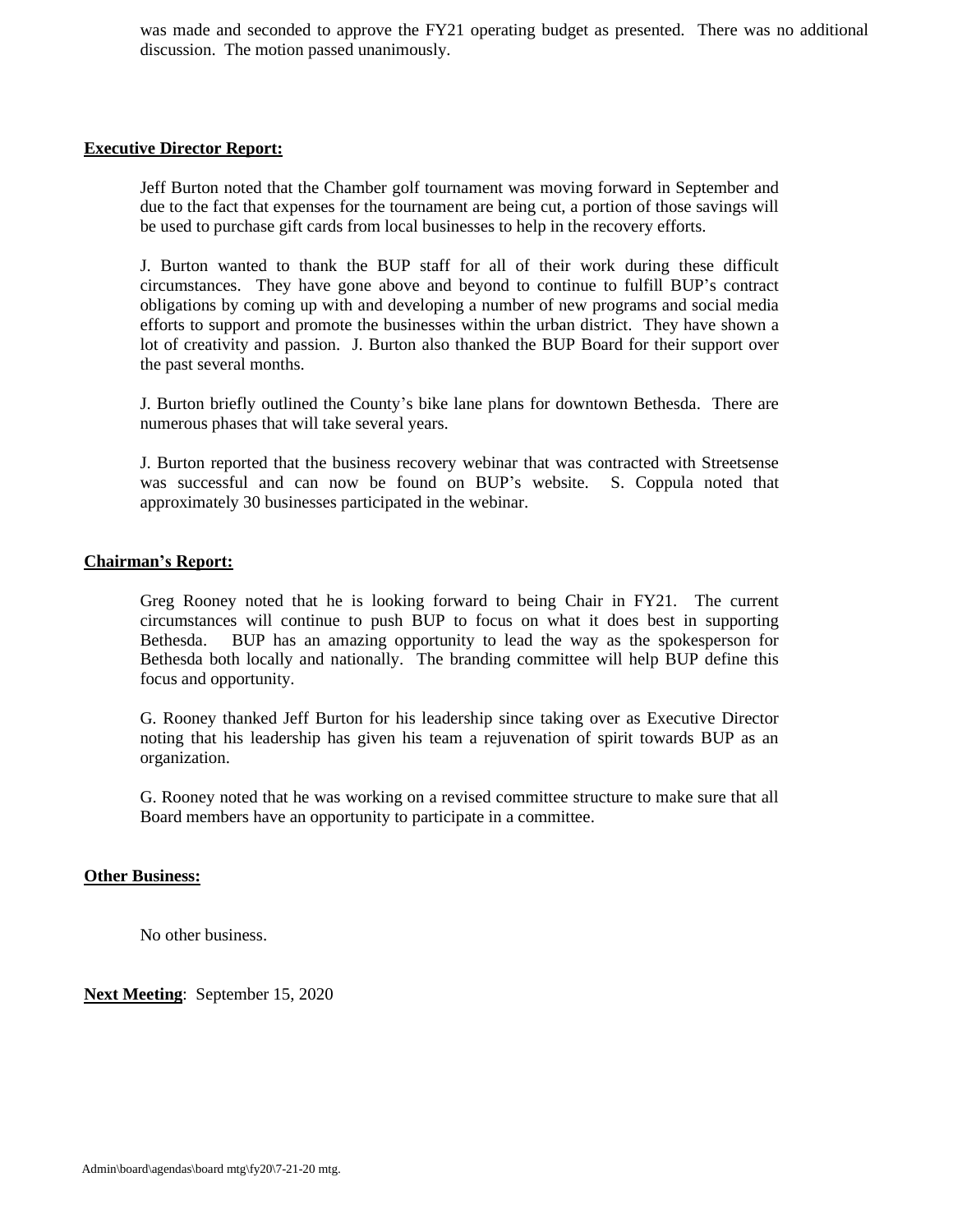

# **BOARD OF DIRECTORS MEETING September 15, 2020 7:45 AM BUP Conference Room**

# **AGENDA**

| 7:45          | <b>Welcome</b> (Greg Rooney)                                                                                                                                 |
|---------------|--------------------------------------------------------------------------------------------------------------------------------------------------------------|
| 7:45          | <b>Approval of Minutes</b>                                                                                                                                   |
| $7:50 - 8:00$ | Marketing/Arts & Entertainment (Stephanie Coppula, Jane Fairweather)                                                                                         |
| $8:00 - 8:05$ | <b>Maintenance</b> ( <i>Jeff Oyer</i> )                                                                                                                      |
| $8:05 - 8:15$ | <b>Mobility</b> ( <i>Kristen Blackmon</i> )                                                                                                                  |
| $8:15 - 8:30$ | <b>Financial Report</b><br>Financial Statements - August 31, 2020 (Brian Wynne, Jeff Oyer)<br>FY20 Audit Approval – (Brian Wynne, Robert Donohoe, Jeff Oyer) |
| $8:30 - 8:40$ | <b>Executive Director Report</b> ( <i>Jeff Burton</i> )                                                                                                      |
| $8:40 - 8:50$ | <b>Chairman's Report</b> (Greg Rooney)<br><b>Committee Updates</b>                                                                                           |
| $8:50 - 9:00$ | <b>Other Business</b>                                                                                                                                        |

**9:00 Adjourn**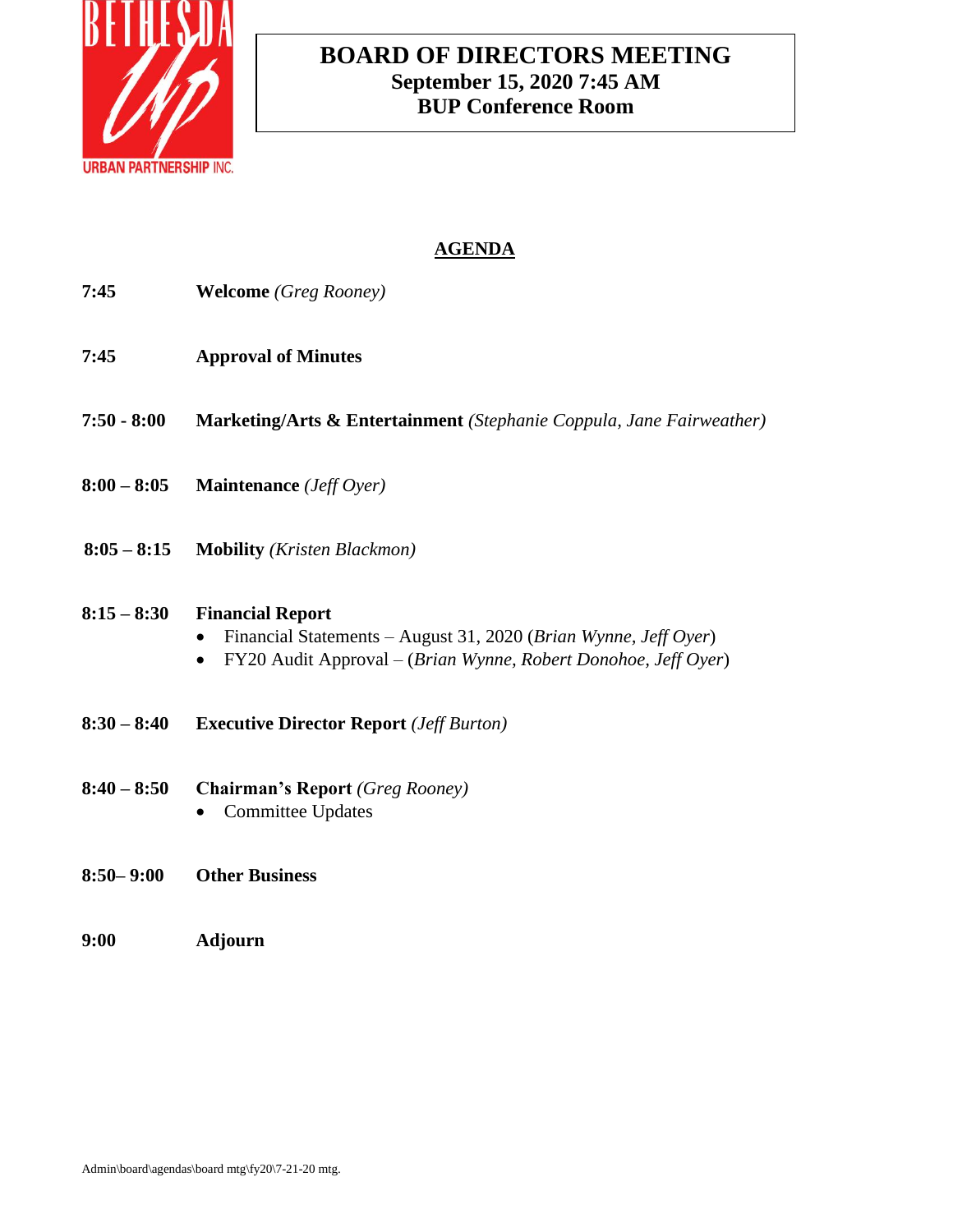# **BETHESDA URBAN PARTNERSHIP, INC. Minutes of the Board of Directors Meeting September 15, 2020**

| <b>Board Members Present:</b> | Greg Rooney, Jane Fairweather, Brian Wynne, Marian Block, Debbie<br>Michaels, Robert Donohoe, Sarah Wolek, Katya Marin, Heather<br>Dlhopolsky and Ken Hartman |
|-------------------------------|---------------------------------------------------------------------------------------------------------------------------------------------------------------|
| <b>Staff Present:</b>         | Jeff Burton, Stephanie Coppula, Kristen Blackmon and Jeff Oyer                                                                                                |
| <b>Guests Present:</b>        | Ginanne Italiano – The Greater Bethesda Chamber of Commerce                                                                                                   |
| <b>Call to Order:</b>         | Meeting called to order via Zoom at 8:00 a.m. by Greg Rooney                                                                                                  |

#### **Minutes:**

Greg Rooney asked for a motion to approve the minutes from the previous Board meeting. A motion was made and seconded to approve the July 21, 2020 Board of Director's meeting. There was no discussion. The motion passed unanimously.

#### **Marketing Report:**

Stephanie Coppula reported that Gallery B is currently open with the Trawick Prize exhibit currently being displayed there. There are limited public hours with all safety protocols in place. The opening reception was on September 2. The Bethesda Painting Awards will follow a similar schedule beginning on October 7 with an opening outdoor reception.

BUP will be announcing the "Savor Bethesda Restaurant Week" which will run from October 1 through October 11. This event has been developed by the marketing team and will replace Taste of Bethesda which has been cancelled. There are approximately 35 restaurants participating and they will be offering lunch and dinner specials during this period for both dine-in and take-out.

The mural on Garage #35 has been completed. The mural has been very well received and we have received a great deal of press coverage. There will be a dedication ceremony on Wednesday, September 30 and all partners of the mural project will be in attendance including the artist. Jane Fairweather thanked all of the partners noting that it was a great partnership between local developers and various County agencies.

#### **Maintenance Report:**

Jeff Oyer reported that the maintenance team has been busy with regular fall work such as mowing, weeding, aerating and mulching. They have also been supporting the work on the mural project and they continue to work a large number of hours at the Streetery. The crew also did some painting and various other prep work at Gallery B in preparation for the Trawick Prize and the Painting Awards.

J. Oyer reported that we continue to evaluate and monitor the usage of the Streetery. We have decided to only close Cordell Avenue for the Streetery on Thursday through Saturday beginning at 5:00. Cordell had been closed on Wednesday's and Sunday evenings also but these nights did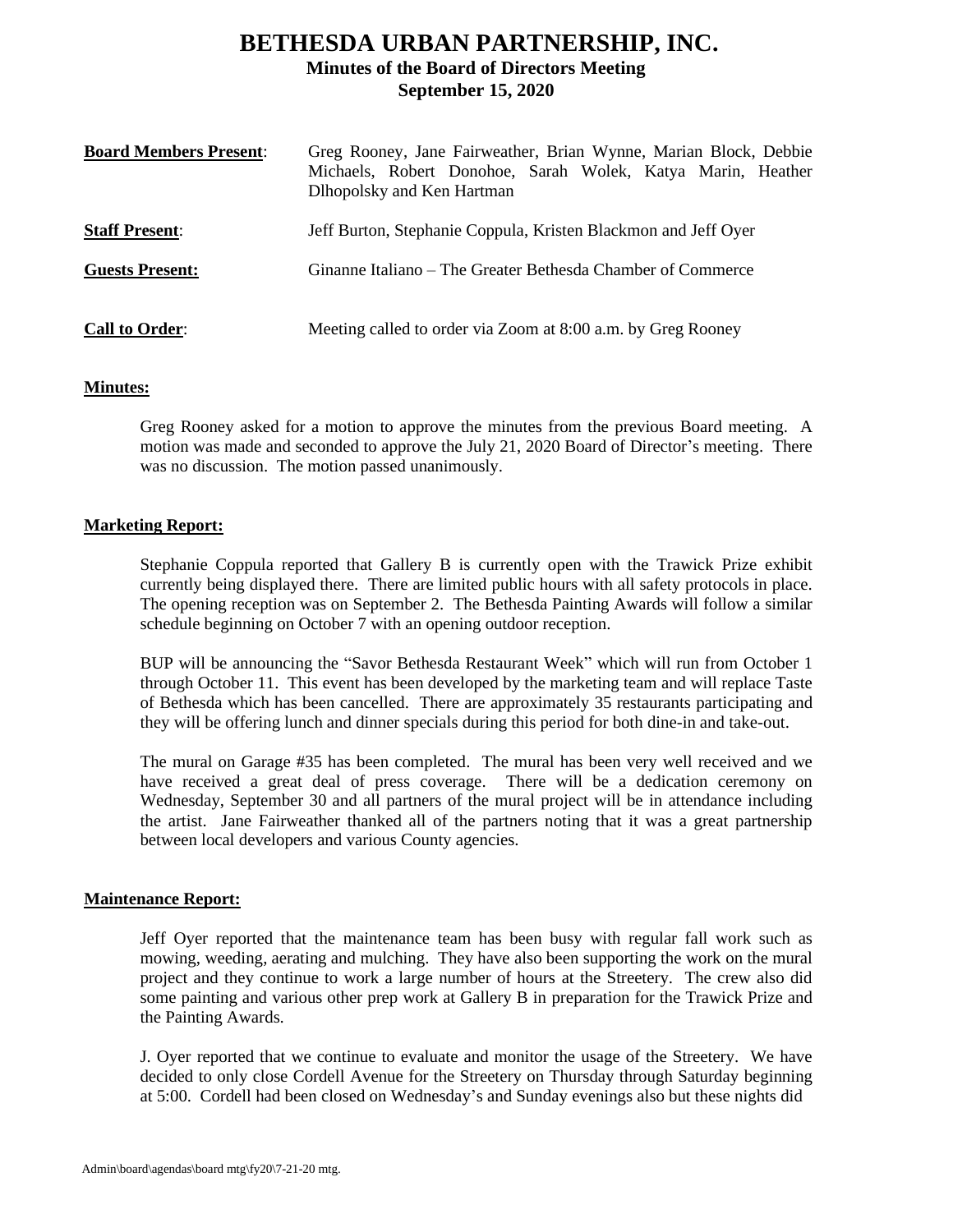not seem to be very busy so the decision was made to cut back the days and not operate the Streetery on Cordell on those nights. The retailers on Cordell are happy that the street is now open for several more hours per week.

#### **BTS Report:**

Kristen Blackmon noted that the BTS team attended the Greater Bethesda Chamber of Commerce golf tournament on September 1 promoting Car Free Day and Walk and Ride. It was their first public networking event and it felt good to be able to interact with people in person again. Robert Donohoe inquired as to whether there were any concerns among participants or staff with respect to Covid. J. Burton stated that everyone appeared comfortable and that those at the event followed all safety guidelines, were primarily outdoors, and kept distance from one another. R. Donohoe thanked the staff for their marketing efforts and for being able to conduct successful events in person in a safe manner.

Car Free Day is coming up on Tuesday, September 22 and Walk & Ride will be taking place for three weeks in October.

#### **Financial Report:**

Brian Wynne presented the financial statements for the two months ended August 31 noting that since we are only two months into the new fiscal year that things are pretty much on budget and there are no significant variances to report.

B. Wynne reported that BUP's annual audit has just been completed noting that the finance committee made up of himself, Bob Donohoe, Jeff Burton and Jeff Oyer met with the \ auditor to thoroughly review the audited financial statements. The committee made several small changes to the notes and format to more accurately portrait the correct information. It was noted that BUP's net assets are up over that past fiscal year. The committee made changes to the notes pertaining to BUP's cash position to make sure that they were clear that a large portion of this cash has been earmarked for both equipment replacement and future strategic plan initiatives. The remaining cash is sufficient for approximately 2.5 months of operations. At this time a motion was made and seconded to accept the audit as presented. There was no further discussion. The motion passed unanimously.

#### **Executive Director Report:**

Jeff Burton thanked the finance committee for all of their work in reviewing the audit and getting the audited financial statements in a position to be presented to the board for approval.

The equipment for the Kiosks has now been received at a warehouse within the County. The Kiosks are now in the permitting process and a permit must be filed for each individual location. We are trying to get them added to the expedited permitting process. Debbie Michaels suggested Covid might serve as a reason for an expedited permit as the Kiosks would help cut down the need for personal contact with individuals providing information.

J. Burton thanked the board for supporting his year-long coaching sessions with Joan Fletcher. We now have three sessions scheduled for full staff training.

BUP currently has two upcoming board vacancies being advertised for by the County. The first is for an urban district resident which is a position currently occupied by Marian Block.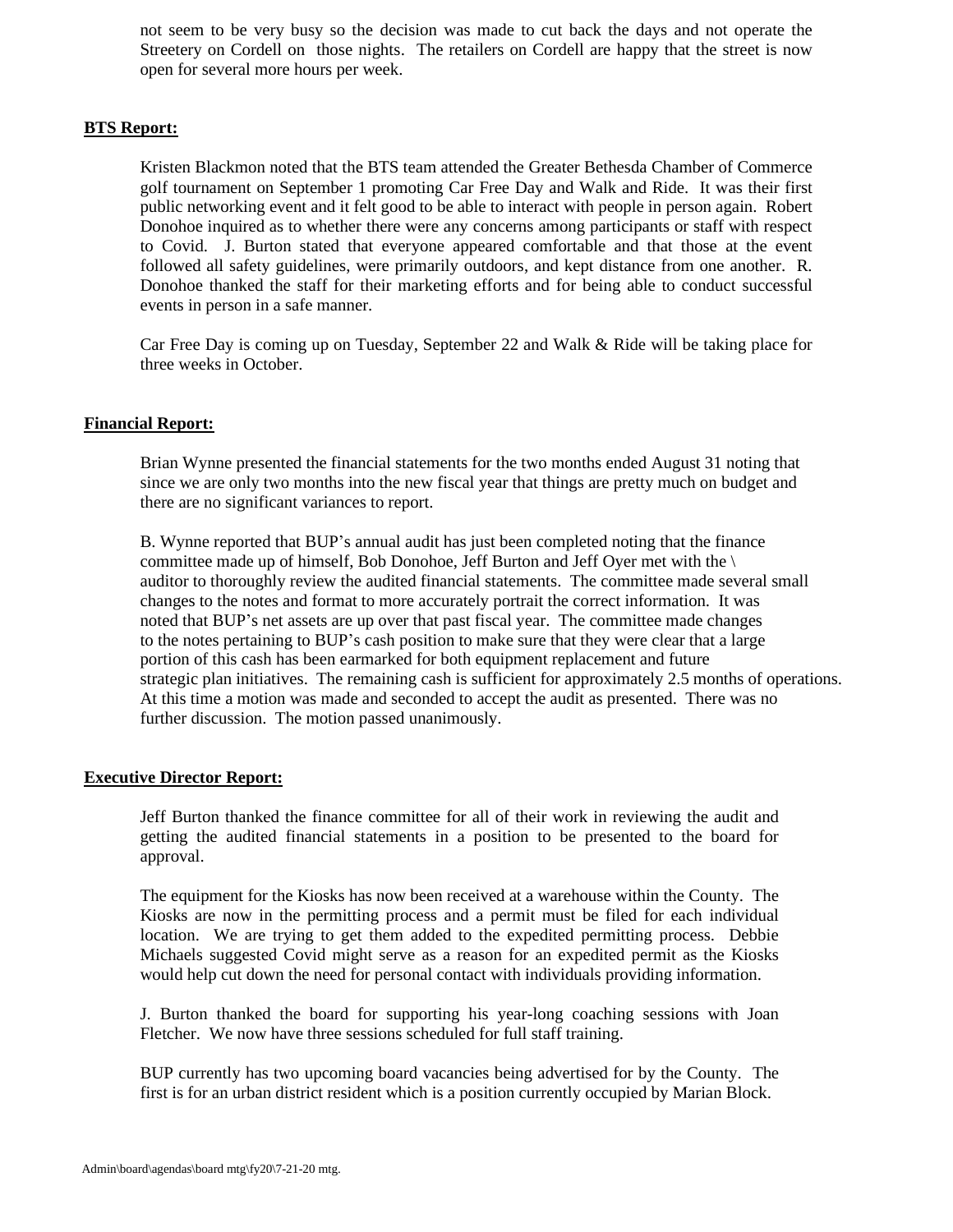Marian has indicated that she will be submitting an application to serve a second term so that should be a formality. The second opening is a citizen within the planning area. This seat is currently occupied by Sarah Wolek who has indicated that she will not be seeking a second term. J. Burton asked everyone to think about any possible replacements they may know and encourage them to apply. J. Burton thanked Sarah for her service these past three years and wished her well.

#### **Chairman's Report:**

Greg Rooney noted that he feels that BUP is good position to be able to look at and pursue many opportunities moving forwards in the coming years. He thanked the staff and the board for all of their work that they put in the last year to put BUP in this position. G. Rooney also thanked S. Wolek for all of her contributions to the organization during her time on the board.

G. Rooney commented that we are seeing a new Bethesda coming before our eyes right around the corner. Many development projects are finishing up which will attract many new businesses and residents and BUP is slated to be in a great position to be at the forefront of the new Bethesda. The work of the branding committee and the board will be crucial in positioning BUP to be the leader of this transformation and make sure people know what role BUP plays in Bethesda.

J. Burton noted that the branding committee has worked hard to review all of the proposal from contractors to help BUP with their rebranding initiative. After checking references and doing their due diligence, the branding committee is recommending to the board that they contract with Friendly to serve as the consultant to assist BUP with its rebranding efforts. After a discussion, a motion was made and seconded to approve Friendly as the consultant for the rebranding plan and to expend up to \$30,000 for this particular contract. There was no additional discussion. The motion passed unanimously.

#### **Other Business:**

No other business.

**Next Meeting**: October 20, 2020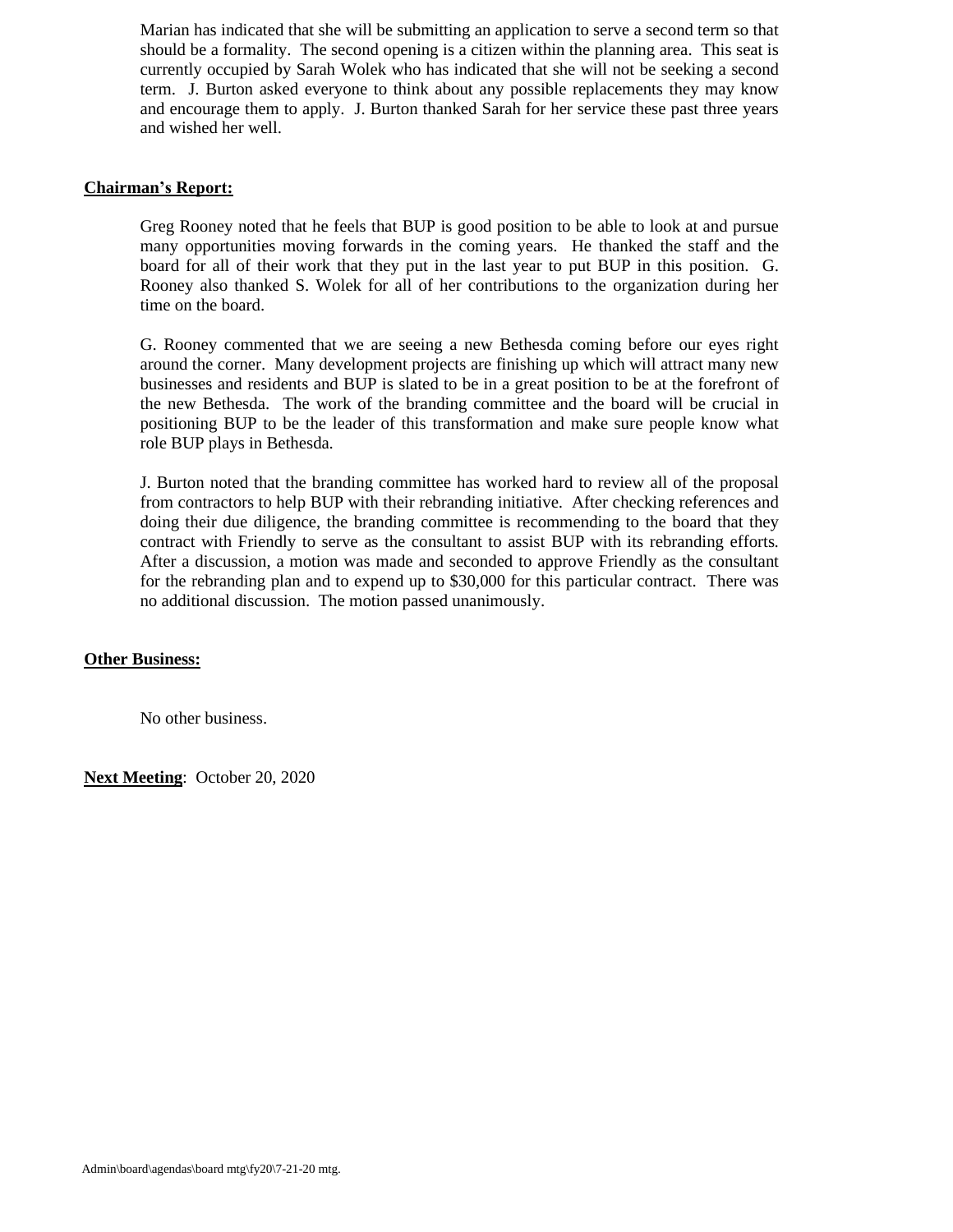

# **BOARD OF DIRECTORS MEETING October 20, 2020 8:00 AM BUP Conference Room**

# **AGENDA**

- **8:00 Welcome** *(Greg Rooney)*
- **8:00 Approval of Minutes**
- **8:05 - 8:15 Marketing/Arts & Entertainment** *(Stephanie Coppula, Jane Fairweather)*
- **8:15 – 8:20 Maintenance** *(Jeff Oyer)*
- **8:20 – 8:30 Mobility** *(Kristen Blackmon)*

### **8:30 – 8:35 Financial Report**

- Financial Statements September 30, 2020 (*Brian Wynne, Jeff Oyer*)
- **8:35 – 8:45 Executive Director Report** *(Jeff Burton)*

### **8:45 – 8:55 Chairman's Report** *(Greg Rooney)*

- Committee Structure Approval
- Committee Updates
- **8:55– 9:00 Other Business**
- **9:00 Adjourn**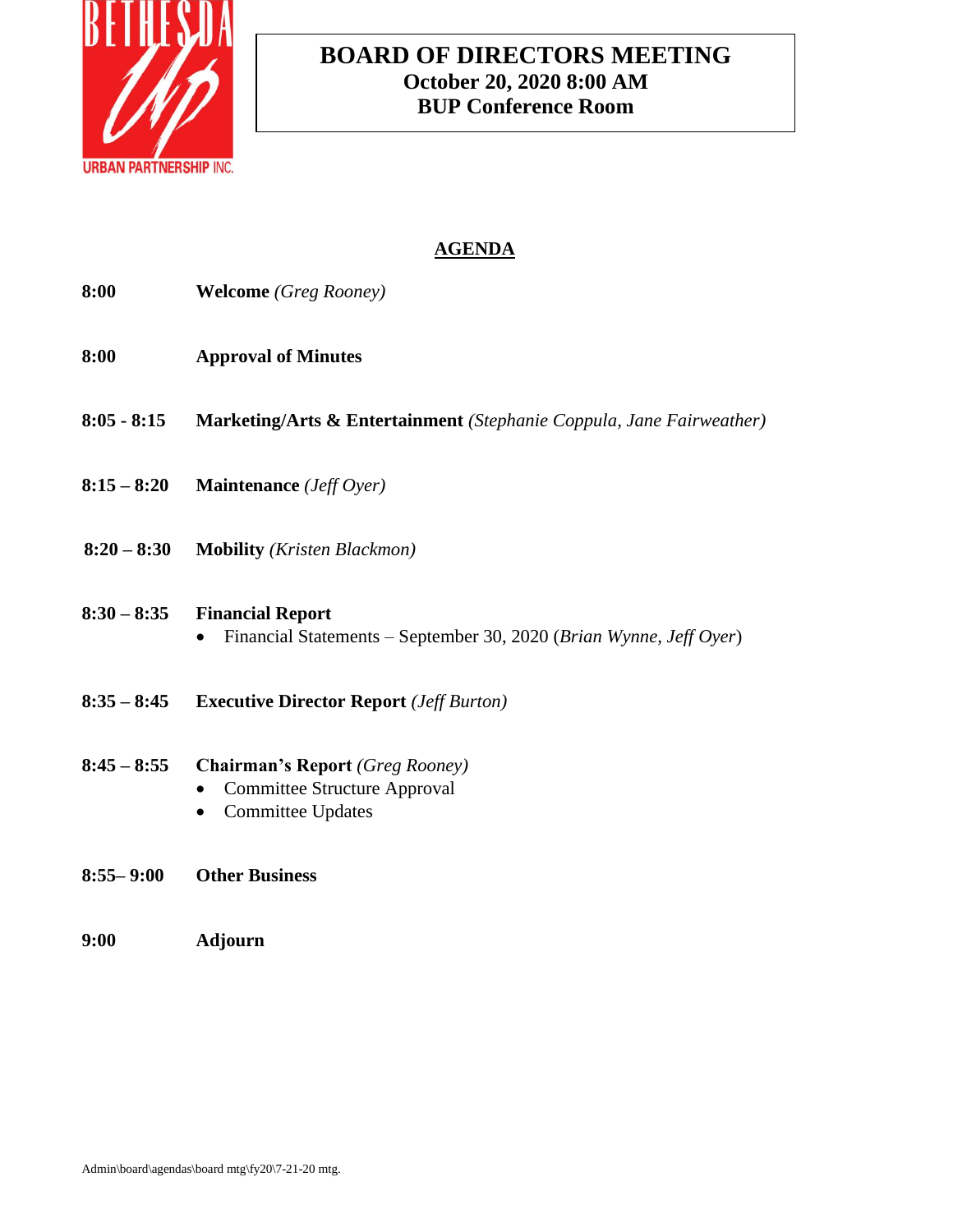## **BETHESDA URBAN PARTNERSHIP, INC. Minutes of the Board of Directors Meeting October 20, 2020**

| <b>Board Members Present:</b> | Greg Rooney, Jane Fairweather, Brian Wynne, Marian Block, Debbie<br>Michaels, Robert Donohoe, Katya Marin, Heather Dlhopolsky and Ken<br>Hartman |
|-------------------------------|--------------------------------------------------------------------------------------------------------------------------------------------------|
| <b>Staff Present:</b>         | Jeff Burton, Stephanie Coppula, Kristen Blackmon and Jeff Oyer                                                                                   |
| <b>Guests Present:</b>        | Ginanne Italiano – The Greater Bethesda Chamber of Commerce<br>Derrick Harrigan – Bethesda Chevy Chase Regional Services Center                  |
| <b>Call to Order:</b>         | Meeting called to order via Zoom at 8:00 a.m. by Greg Rooney                                                                                     |

#### **Minutes:**

Greg Rooney asked for a motion to approve the minutes from the previous Board meeting. A motion was made and seconded to approve the September 15, 2020 Board of Director's meeting. There was no discussion. The motion passed unanimously.

#### **Marketing Report:**

Stephanie Coppula reported that Gallery B is currently open with the Bethesda Painting Awards exhibit currently being displayed there. There has been coverage from the Washington Post highlighting the art studio being open in Bethesda.

Savor Bethesda has just concluded which is the restaurant week BUP held in lieu of Taste of Bethesda. Approximately 35 restaurants participated and we have received good feedback from the restaurants so far with many saying they showed a nice increase in sales during the event.

Staff is currently working on a downtown gift card with both restaurants and retailers participating. The plan is to launch the program in early November. We will continue to solicit businesses to participate and there will be an entire page devoted to the program on the BUP website. There is no charge to the participating businesses other than the normal fee for processing a credit card.

The Local Writer's Showcase will be launched soon and will be completely virtual.

Outdoors heaters were out at the Streetery this past weekend and seemed to be a big hit.

The contract and other paperwork are being finalized with the vendor that was chosen and approved by the board to handle BUP's branding initiative. A meeting with the Branding Committee will be scheduled in the next couple of weeks.

#### **Maintenance Report:**

Jeff Oyer reported that the maintenance team has been busy with regular fall work such as mowing, weeding, aerating and mulching. We are currently surveying the downtown for fall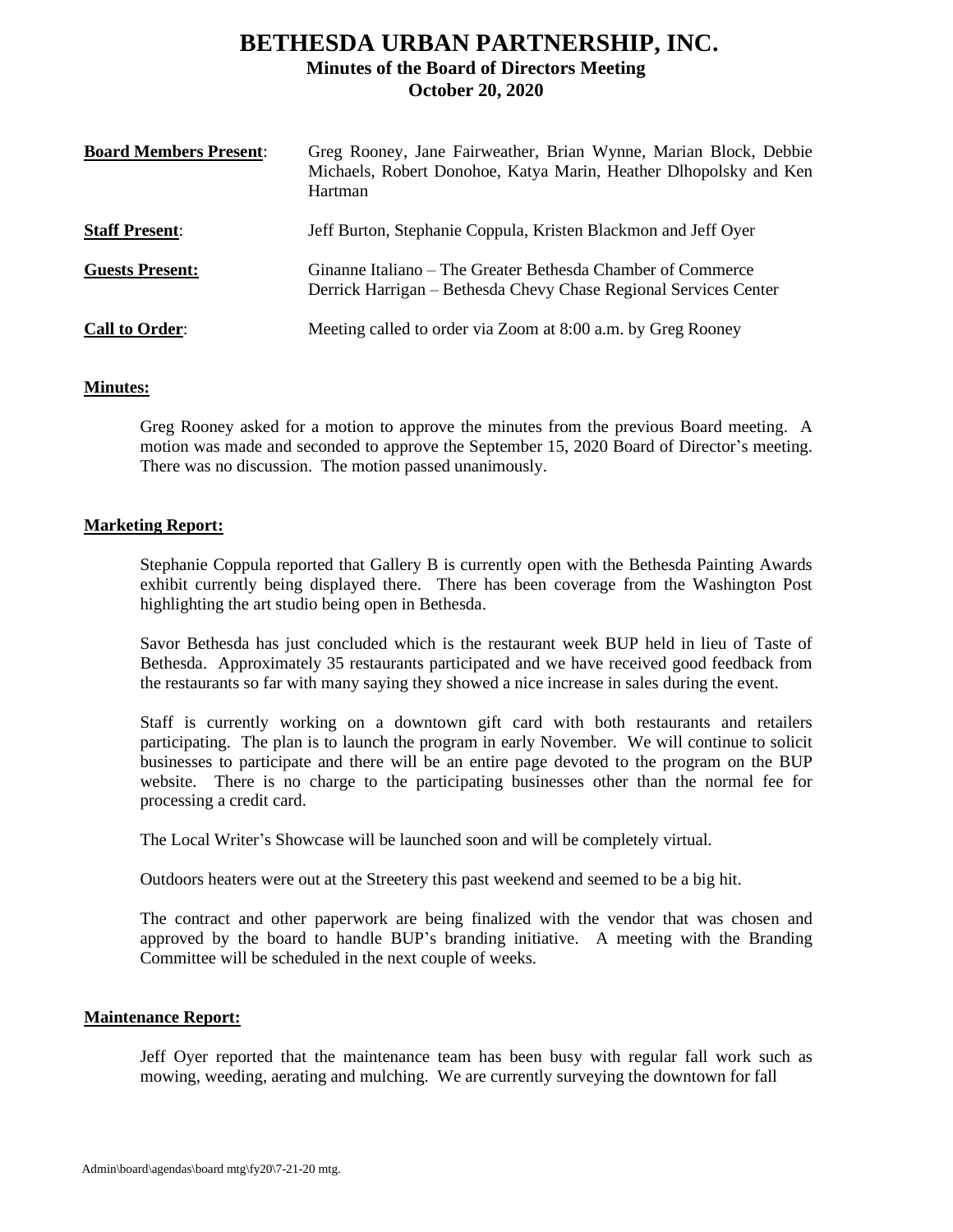sidewalk repairs and tree replacements. Brick repairs have also picked up with a crew of two dedicated to daily brick repairs. The fall flower rotation is scheduled to begin later this week.

#### **BTS Report:**

Kristen Blackmon reported that BTS participated in Car Free Day in September. There were approximately 4,000 pledges from around the region for people to go Car Free for that day.

There are couple of vacancies on the BTS Advisory Committee for Chamber representatives. Kristen is working with Ginanne Italiano to identify possible candidates. There is also another vacancy for an individual who lives adjacent to the TMD.

The BTS staff is currently working on the Walk & Ride event that will last through October. There are weekly prizes for winners. Participation is down approximately 50% compared to years past.

K. Blackmon noted that she attended a meeting about the Metro. It looks like Metro will be making some cuts in service including hours of operation to cut costs. K. Blackmon reported that she had also attended a meeting about the status of the Purple Line. The project is definitely behind schedule in Bethesda.

#### **Financial Report:**

Brian Wynne presented the financial statements for the three months ended September 30 noting that we are only three months into the new fiscal year and things are pretty much on budget. B. Wynne highlighted and discussed the variances that are outlined on the financial statement narrative.

#### **Executive Director Report:**

Jeff Burton reported that the entire BUP staff participated in the virtual International Downtown Association annual conference There were many very pertinent and timely topics discussed in the various sessions. J. Burton noted it reinforced once again that BUP is a leader in the Urban District management field. There were several good ideas that were discussed that BUP staff is talking about and possibly implementing including turning one block of the Streetery on Norfolk into a Winter Wonderland for the entire season and making it a destination.

Over the next couple of months staff will be working on their departmental and organizational work plan for 2021.

J. Burton noted that he and Ken had a meeting with Councilmember Friedson and he has asked us to put together a plan and a budget for tents and electric heaters to be installed at the Streetery in case there is an opportunity to find funding from the County to implement such a plan.

We are postponing the normal December meeting of current board members and past board chairs until the spring when we hope we can get together in person to network. Debbie Michaels suggest that even though this meeting will be postponed it would might be a good idea to at least send out an email to the entire group with a small update on BUP just to stay in touch with everyone and keep them in the loop.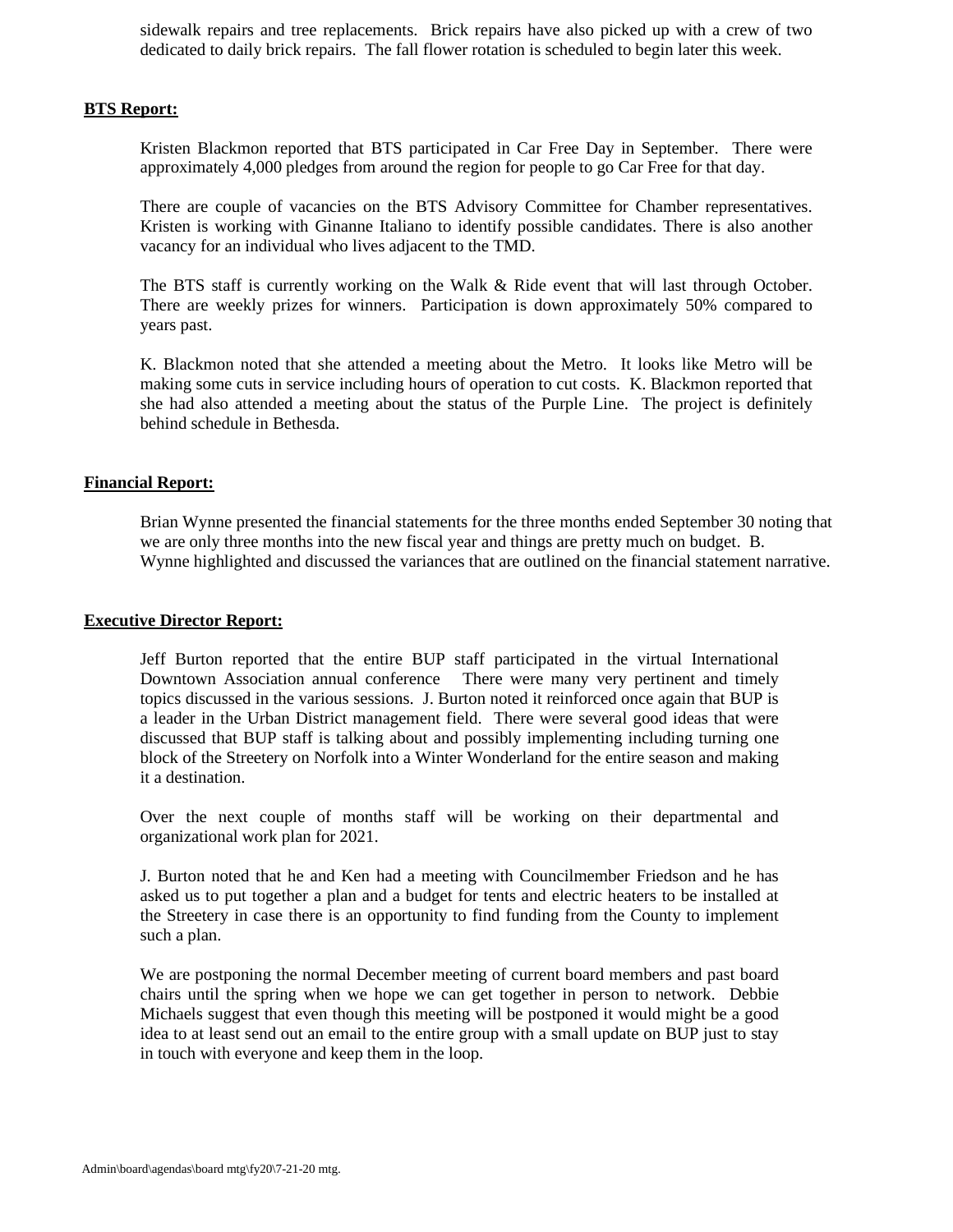The revised BUP By-Laws have been reviewed by the County attorney and have been sent to the County Executive and County Council for their approval. We received a few comments and are working on finalizing the changes.

BUP now has a board vacancy for a planning area representative as Sarah Wolek has decided not to serve a second term. The County's Board and Commissions has extended the application deadline and we are still looking for applications. If anyone has any suggestions, please let us know.

Jane Fairweather questioned whether BUP had considered closing another lesser used street and open it up for gyms and local exercise groups to offer more outdoor classes. BUP staff will talk to more gyms to see if there is a need or desire.

The board was advised that the complaint about the RMA driver on which the board was copied was being addressed.

#### **Chairman's Report:**

Greg Rooney provide the board with a spreadsheet outlining his proposed committee structure noting that his goals was to make sure that every board member was active and participating in at least one committee. Katya suggested that BUP staff provide the board with notice of any upcoming committee meetings so any board member that is not on a specific committee has the opportunity to participate in a meeting even if they are not on that committee.

#### **Other Business:**

No other business.

**Next Meeting**: November 17, 2020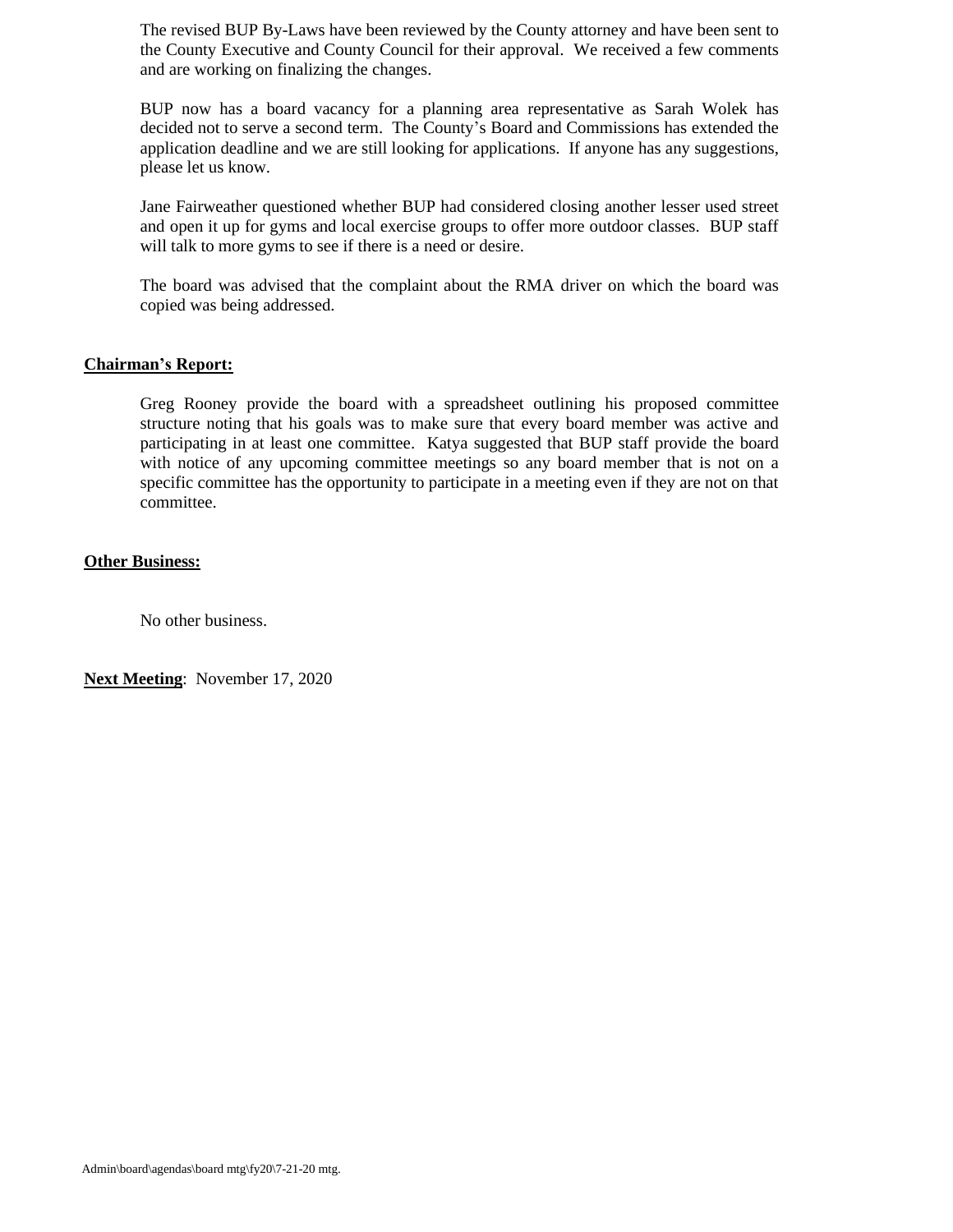

# **BOARD OF DIRECTORS MEETING November 17, 2020 8:00 AM BUP Conference Room**

# **AGENDA**

| 8:00          | <b>Welcome</b> (Greg Rooney)                                                                                                                                                           |
|---------------|----------------------------------------------------------------------------------------------------------------------------------------------------------------------------------------|
| 8:00          | <b>Approval of Minutes</b>                                                                                                                                                             |
| $8:05 - 8:15$ | <b>Marketing/Arts &amp; Entertainment</b> (Stephanie Coppula, Jane Fairweather)                                                                                                        |
| $8:15 - 8:20$ | <b>Maintenance</b> ( <i>Jeff Oyer</i> )                                                                                                                                                |
| $8:20 - 8:30$ | <b>Mobility</b> ( <i>Kristen Blackmon</i> )                                                                                                                                            |
| $8:30 - 8:40$ | <b>Financial Report</b><br>Financial Statements – October 31, 2020 (Brian Wynne, Jeff Oyer)                                                                                            |
| $8:40 - 8:50$ | <b>Executive Director Report</b> ( <i>Jeff Burton</i> )                                                                                                                                |
| $8:50 - 9:05$ | <b>Chairman's Report (Greg Rooney)</b><br><b>By-Laws Discussion</b><br><b>Committee Updates</b><br>$\bullet$<br>BTS Advisory Committee - $2nd$ Term Recommendation Letter<br>$\bullet$ |
| $9:05 - 9:15$ | <b>Other Business</b>                                                                                                                                                                  |

**9:15 Adjourn**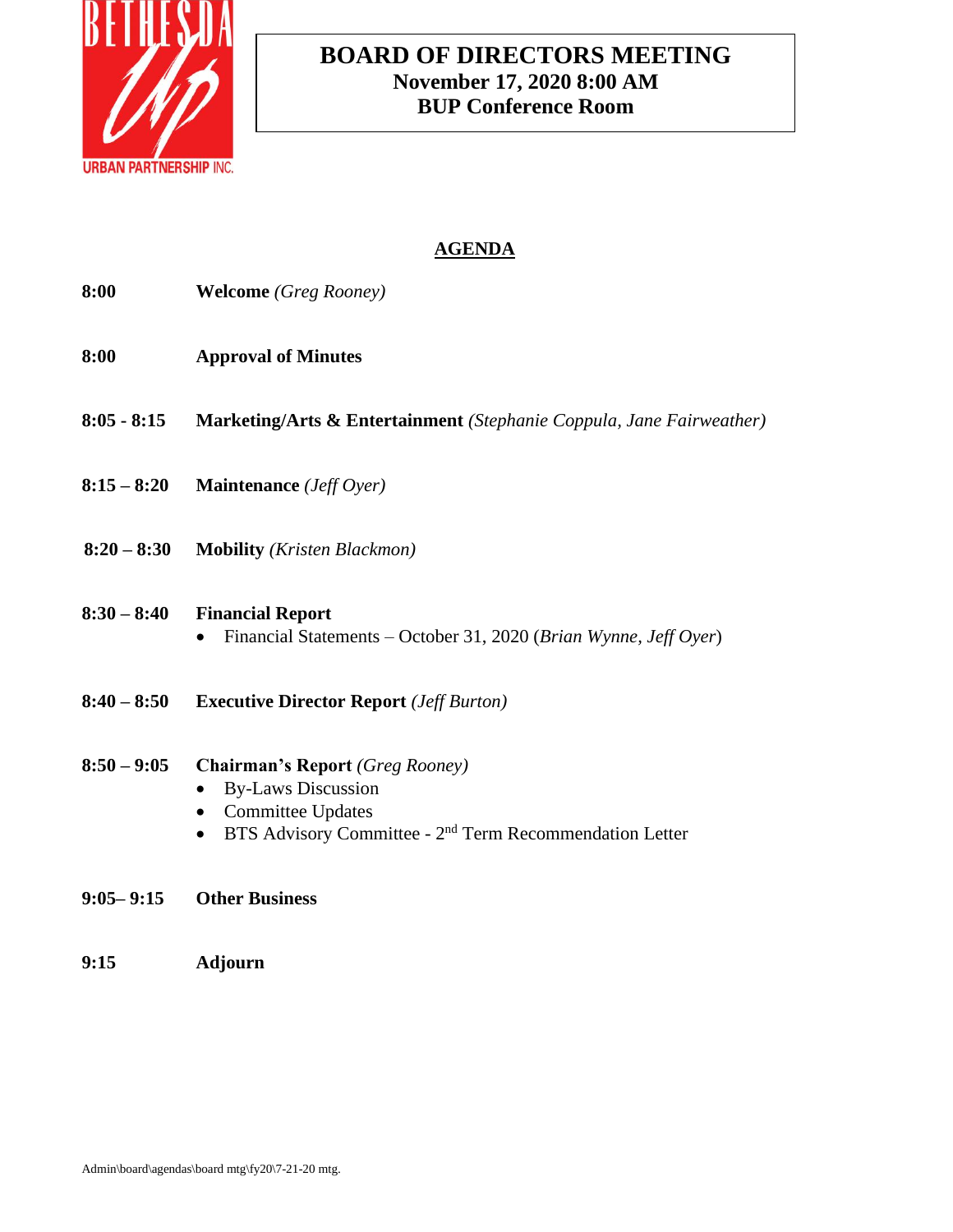# **BETHESDA URBAN PARTNERSHIP, INC. Minutes of the Board of Directors Meeting November 17, 2020**

| <b>Board Members Present:</b> | Greg Rooney, Jane Fairweather, Brian Wynne, Marian Block, Debbie<br>Michaels, Robert Donohoe, Andy Jones, Katya Marin, Heather<br>Dlhopolsky and Ken Hartman |
|-------------------------------|--------------------------------------------------------------------------------------------------------------------------------------------------------------|
| <b>Staff Present:</b>         | Jeff Burton, Stephanie Coppula, Kristen Blackmon and Jeff Oyer                                                                                               |
| <b>Guests Present:</b>        | None                                                                                                                                                         |
| <b>Call to Order:</b>         | Meeting called to order via Zoom at 8:00 a.m. by Greg Rooney                                                                                                 |

#### **Minutes:**

Greg Rooney asked for a motion to approve the minutes from the previous Board meeting. A motion was made and seconded to approve the October 20, 2020 Board of Director's meeting. There was no discussion. The motion passed unanimously.

#### **Marketing Report:**

Stephanie Coppula reported that the marketing team just launched a "Bethesda Business Spotlight" in the spirit of promoting local businesses and retailers. This initiative includes videos that retailers are putting together and BUP is promoting them on all of the social media sites.

BUP also launched "Bethesda Bucks" which is an E-Gift Card where individuals can purchase the gift card for themselves or as a gift and shop at local retailers and restaurants. We currently have approximately 50 businesses signed up to participate.

The branding committee has met twice with our new consultant. They are developing a questionnaire to be used either in person or sent out via email to solicit feedback from a selected group of partners and constituents, as well as all board members. Phase one of the project will be to re-brand BUP with a new logo and tag line and phase two will be re-branding Bethesda.

#### **Maintenance Report:**

Jeff Oyer reported that we are working with the County on a sink hole issue behind Garage #57 where some businesses are having some erosion and draining problems. BUP will coordinate the repair and be reimbursed by Montgomery County Parking.

Fall flowers and plantings have been completed. BUP continues to use more perennial and native plants and flowers to reduce the need for watering and reduce our carbon footprint. There is also a resulting cost savings where the funds can be used to enhance the look at our gateways and other more visible areas.

Sidewalk repairs will be completed shortly and a majority of time is being spent on leaf collection and brick repair.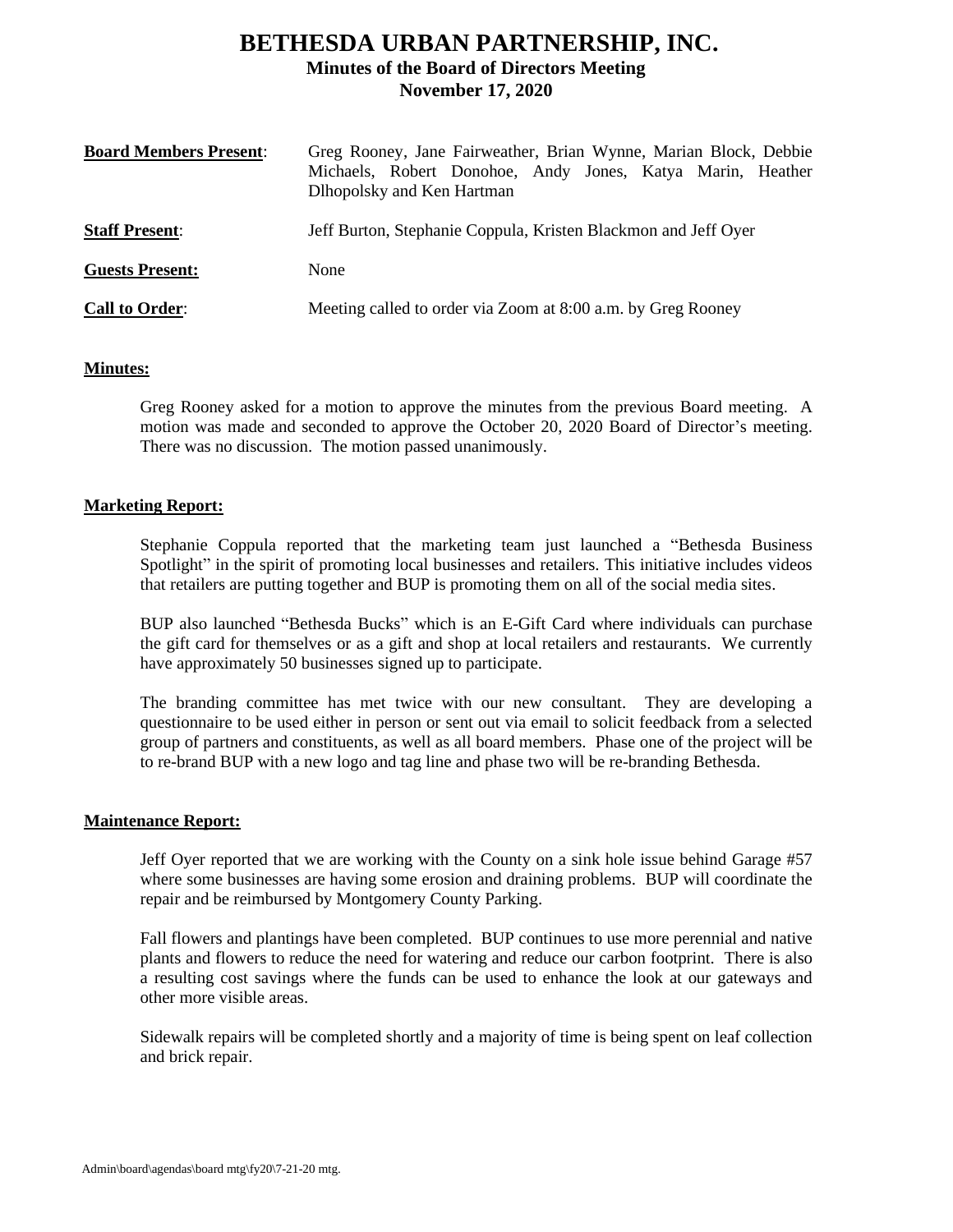Operations at the Streetery continue to go well. Heaters have been added to hopefully extend the outdoor dining for as long as possible. Several planters and other holiday decorations have been added to liven up the area and enhance the dining experience. We are also in the process of wrapping a few more trees on with holiday lights on Norfolk as well as in Veteran's Park. There is a plan to no longer close Cordell as the weather is getting colder and the usage on that street has been diminishing. Bob Donohoe asked if there has been any feedback from retailers about how long they would like to have the streets either open or closed. Jeff Burton noted that Norfolk will be permanently closed and we have only had one complaint from a business on that street that the closure is hurting their business. BUP has worked very hard with them to try to accommodate their needs for deliveries and things. There were some complaints from Cordell retailers and we adjusted the hours to close the street later. They will most likely be happy that we won't be closing Cordell any longer.

Jeff Burton reported that Councilmember Friedson asked us to get a quote on a price to put up tents and heaters on the Norfolk closure in case funds were made available to keep the Streetery open throughout the winter. We received quotes from three vendors and have given him that quote. Discussions will continue to see if this is a viable option. There is a significant cost involved.

#### **BTS Report:**

Kristen Blackmon reported that BTS staff member Branden Stuckey wrote a blog for the Chamber's newsletter with a topic on vibrancy and how BUP and BTS are trying to keep Bethesda vibrant and relevant.

The Walk & Ride event ended. The top three teams received prizes.

Kristen noted that there are currently several open positions on the BTS Advisory Board including two Chamber representatives and one adjacent resident to the TMD. Brian Wynne offered to help push getting the Chamber positions filled.

#### **Financial Report:**

Brian Wynne presented the financial statements for the four months ended October 31 noting that things appear to be right on track. Revenue is very much in line with budget with the exception of the positive variance in trash renewal due to picking up a contract with Wheaton that was not budgeted. Promotions expenses has a negative budget of around \$11,000 due to the purchase of heaters for the Streetery, of which \$10,000 will be reimbursed by the County and a private donation. Greg Rooney suggested that we give the private donor some recognition for their contribution and that this recognition may show other businesses that there is an opportunity to make donations if they chose. Debbie Michaels also recommended sending a note from the Board thanking them.

Katya Marin suggested giving a discount program to teachers on the Bethesda Bucks? Jeff Burton noted the concern would be who would pay for the subsidy and how would you be able to limit the program to just teachers. It could be a great idea if we could expand it but we would need a sponsor for the subsidy because asking the retailers and restaurants to provide a discount right now would be tough. Stephanie Coppula noted that the main goal of the gift card is for the community to purchase it in order to support local business. If we can figure out a way to make that happen and expand it to support other initiatives without losing our main focus, that would be fine. Staff will continue to develop ideas.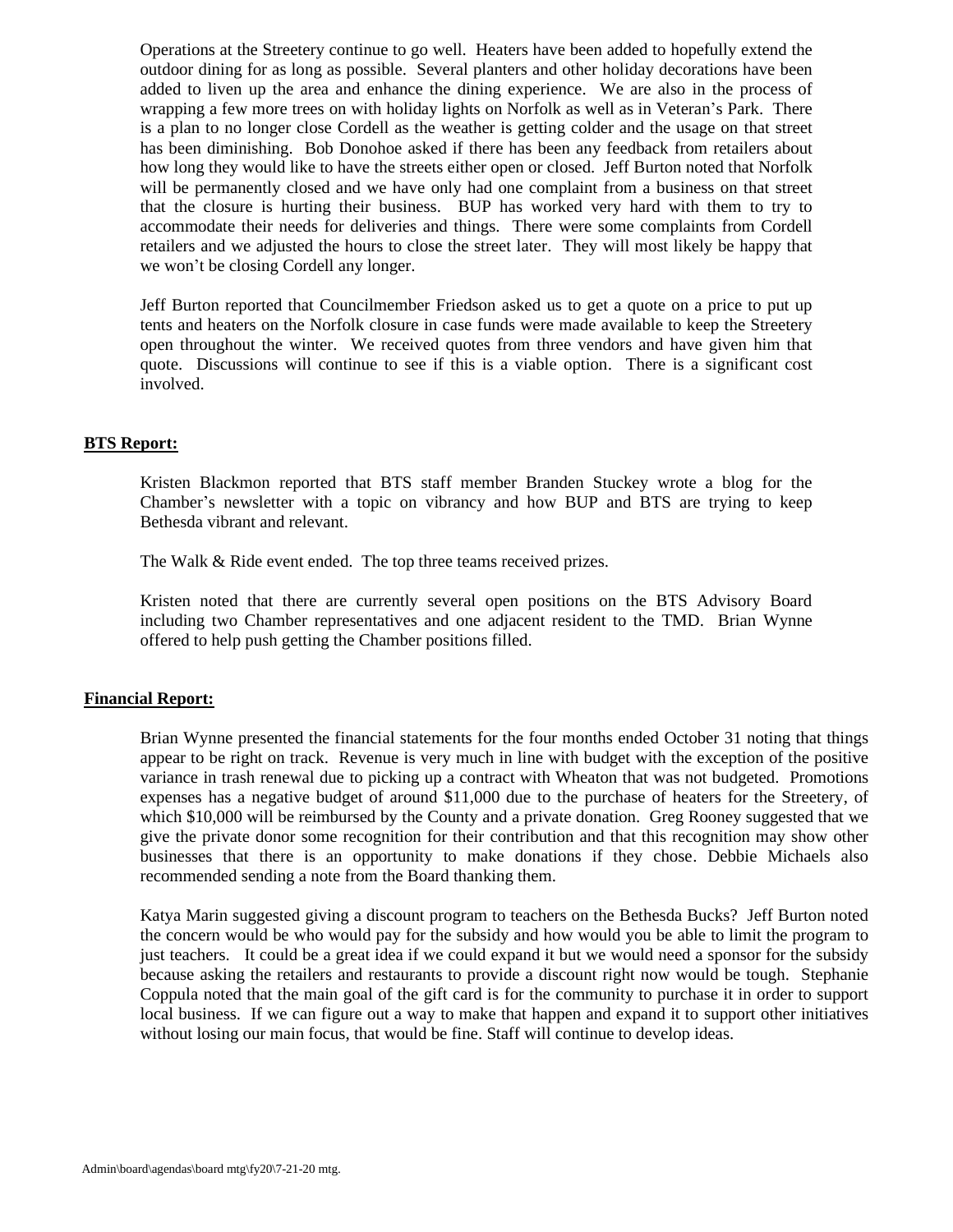B. Wynne noted some additional current positive variances against budget in categories such as communications and the AskMe program expenses. It was also noted that the positive variance in Streetery expenses continues to shrink as we operate the Streetery longer than originally planned.

#### **Executive Director Report:**

Jeff Burton reported that the staff is having its last professional development training session with our contractor tomorrow. The sessions have been very valuable and the last session will be on goal setting and individual professional development. We will also be revamping our annual evaluation process.

The annual Goodwill Dinner has been repurposed this year. Items such as gift cards, toys and food baskets will be assembled and then be delivered to all of the communities and homeless housing that usually attends the dinner. Numerous companies have provided donations to purchase these items.

The window has closed for nominations for the planning area representative on the BUP board. There are now several strong candidates and the interview process will begin shortly. The interview process is coordinated by the Regional Services Center as the Citizens Advisory Board conducts the interviews and makes the recommendation to the County Executive.

#### **Chairman's Report:**

Greg Rooney reminded everyone that the corporate document committee has reviewed the by-laws and presented a revised version to the board that was voted on for approval. The approved version was sent to the County Executive and County Council for their approval. There were a couple of issues that the County attorney raised and had concerns with, the main one being a provision on who can and can't attend a closed meeting and how a conflict of interest of a board member is determined when a closed meeting is being called about a specific topic. There is also a question about the requirements for insurance that BUP must maintain, especially for directors and officer's coverage. As chair of the documents review committee, Marian Block has been working with the County attorney on a mutual resolution and understanding on all of the issues raised. M. Block discussed the process she went through with the County attorney and outlined the revisions being made which she was in agreement with. Greg Rooney noted that a new version of the by-laws with these changes is being recommended by the document review committee to be approved by the board. Once approved, the document will then be sent back to the County for final approval. There was a discussion to clarify and come to agreement on changes being presented. One suggestion made was to have a statement available before going into a closed session for each board member to sign that states they do not have conflict of interest with the particular interest. That would just be a procedural issue for BUP to adopt and follow. A motion was made and seconded to approve the revised version of the by-laws to be sent to the PHED committee. There was no further discussion. The motion passed unanimously.

G. Rooney reminded staff about developing a method to disseminate information to the entire board about upcoming committee meetings, events, contact information so the board is aware of them and can participate even if they don't sit on a specific committee. A suggestion in the meantime was to provide a document as part of the board packet with upcoming meetings and events for the next three months.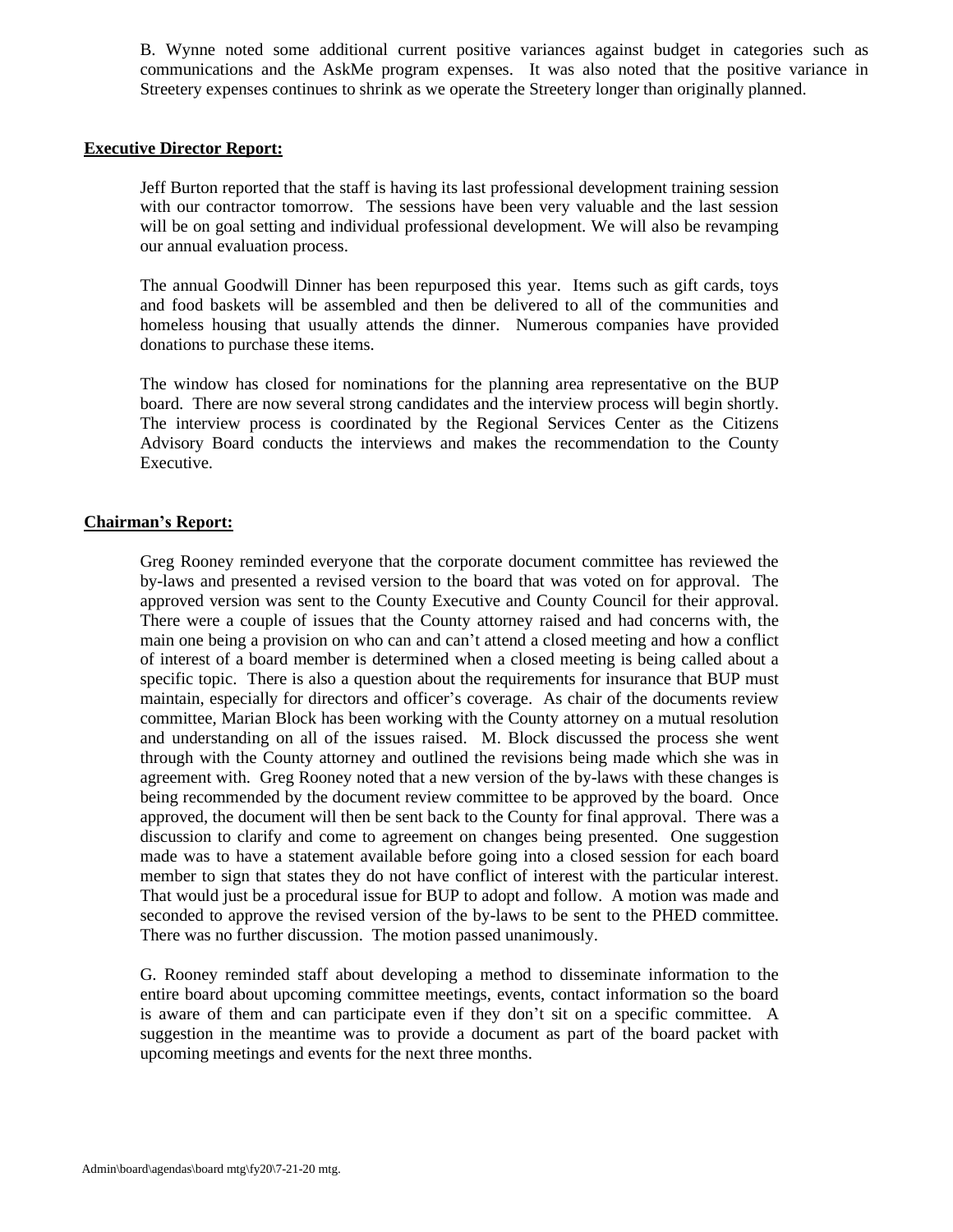There is a letter in the board packet from the Western Montgomery Citizens Advisor Board recommending a current BTS advisory board member to serve a second term on the Advisory Board. The letter has the signature of the incorrect chair of the CAB. A motion was made and seconded to approve the nomination of this individual to serve a second term on the board pending the revision of the letter to acquire the correct signature. There was no discussion. The motion passed unanimously.

**Next Meeting**: January 19, 2021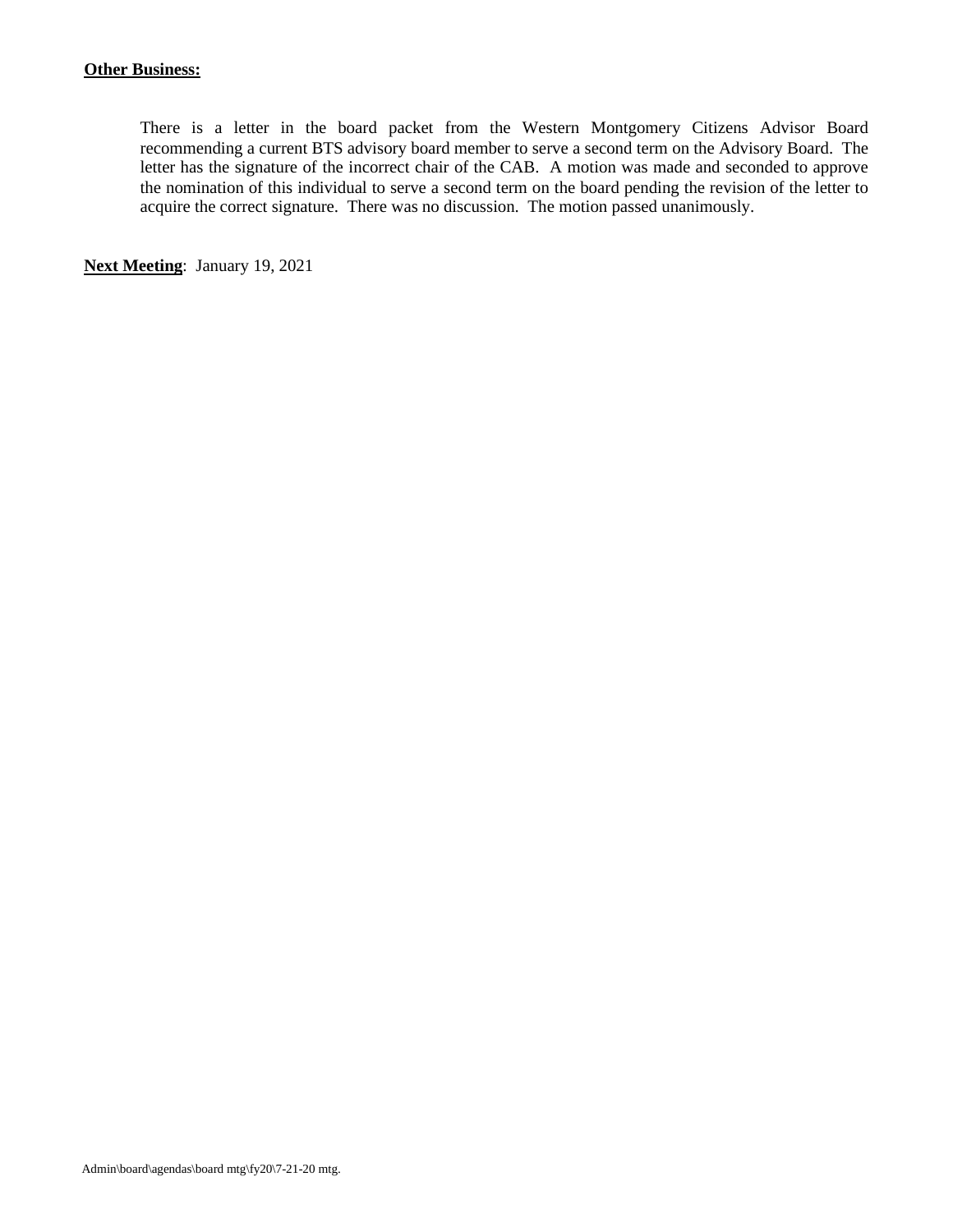

# **BOARD OF DIRECTORS MEETING January 19, 2021 8:00 AM BUP Conference Room**

# **AGENDA**

- **8:00 Welcome** *(Greg Rooney)*
- **8:00 Approval of Minutes**
- **8:05 - 8:15 Marketing/Arts & Entertainment** *(Stephanie Coppula, Jane Fairweather)*
- **8:15 – 8:20 Maintenance** *(Jeff Oyer)*
- **8:20 – 8:30 Mobility** *(Kristen Blackmon)*

### **8:30 – 8:40 Financial Report**

- Financial Statements December 31, 2020 (*Brian Wynne, Jeff Oyer*)
- **8:40 – 8:50 Executive Director Report** *(Jeff Burton)*
- **8:50 – 9:05 Chairman's Report** *(Greg Rooney)*
	- Committee Updates
	- Planning Area Board Nomination
	- BTS Advisory Board Nominations
- **9:05– 9:15 Other Business**
- **9:15 Adjourn**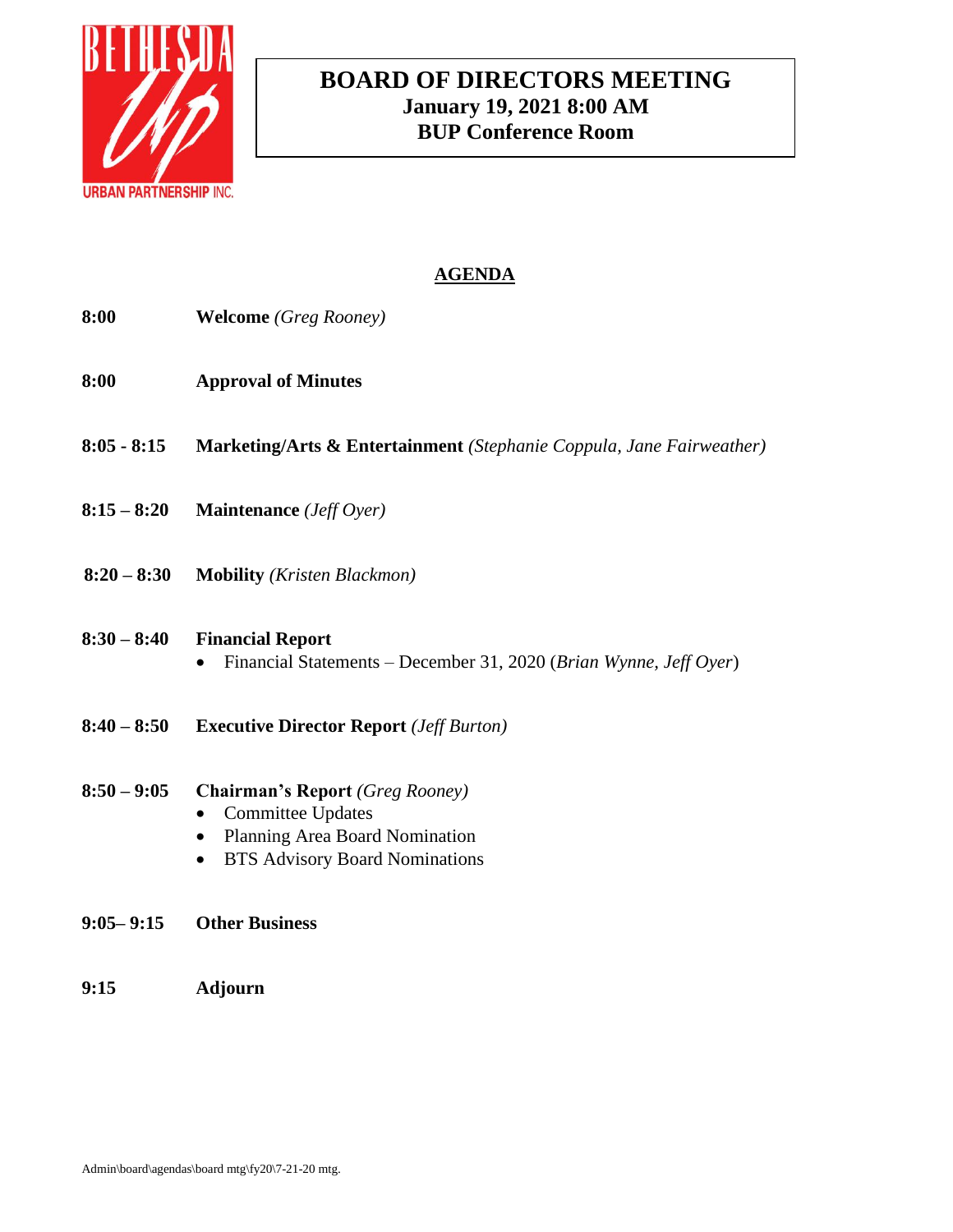## **BETHESDA URBAN PARTNERSHIP, INC. Minutes of the Board of Directors Meeting January 19, 2021**

| <b>Board Members Present:</b> | Greg Rooney, Jane Fairweather, Brian Wynne, Marian Block, Debbie<br>Michaels, Robert Donohoe, Katya Marin, Heather Dlhopolsky and Ken<br>Hartman |
|-------------------------------|--------------------------------------------------------------------------------------------------------------------------------------------------|
| <b>Staff Present:</b>         | Jeff Burton, Stephanie Coppula, Kristen Blackmon and Jeff Oyer                                                                                   |
| <b>Guests Present:</b>        | Allie Williams – Greater Bethesda Chamber of Commerce<br>Derrick Harrigan – Bethesda Regional Services Center                                    |
| <b>Call to Order:</b>         | Meeting called to order via Zoom at 8:00 a.m. by Greg Rooney                                                                                     |

#### **Minutes:**

Greg Rooney asked for a motion to approve the minutes from the previous Board meeting. A motion was made and seconded to approve the November 17, 2020 Board of Director's meeting. There was no discussion. The motion passed unanimously.

#### **Welcome:**

Jeff Burton noted that Allie Williams who is the new President and CEO of the Greater Bethesda Chamber of Commerce was joining his first BUP Board of Directors meeting. J. Burton noted that A. Williams has hit the ground running and been a great asset to the community already. A. Williams then gave a description of his background, how he made it to the Chamber and noted that he was excited for the opportunity at the Chamber and looked forward to working with BUP and the community.

#### **Marketing Report:**

Stephanie Coppula reported that BUP is in the middle of planning some virtual programming and events. Facebook Live concerts started back up a couple of weeks ago on Thursday evenings and the Local Writers Showcase will be a virtual event coming up in March. The Arts & Entertainment District will also be holding the Bethesda Film Fest virtually in April. Filmmakers will be selected sometime in February.

The new downtown gift card "Bethesda Bucks" made around \$8,500 during the holidays. We are pleased with the amount since the program was only active for a few weeks before the holidays. The gift cards are being redeemed and used in local shops and restaurants in Bethesda.

BUP is also getting ready to start a "Shop & Dine Local" campaign. When patrons spend a certain amount of money at a local shop or restaurant, they will be able to email us their receipt and then be eligible for a drawing to receive downtown Bethesda gift cards.

Jane Fairweather reported that the next Arts  $\&$  Entertainment mural project will be on parking garage #11 across the street from BUP on the corner of Old Georgetown Road and Woodmont Avenue. A&E is working with the County to determine exactly what part of the garage can be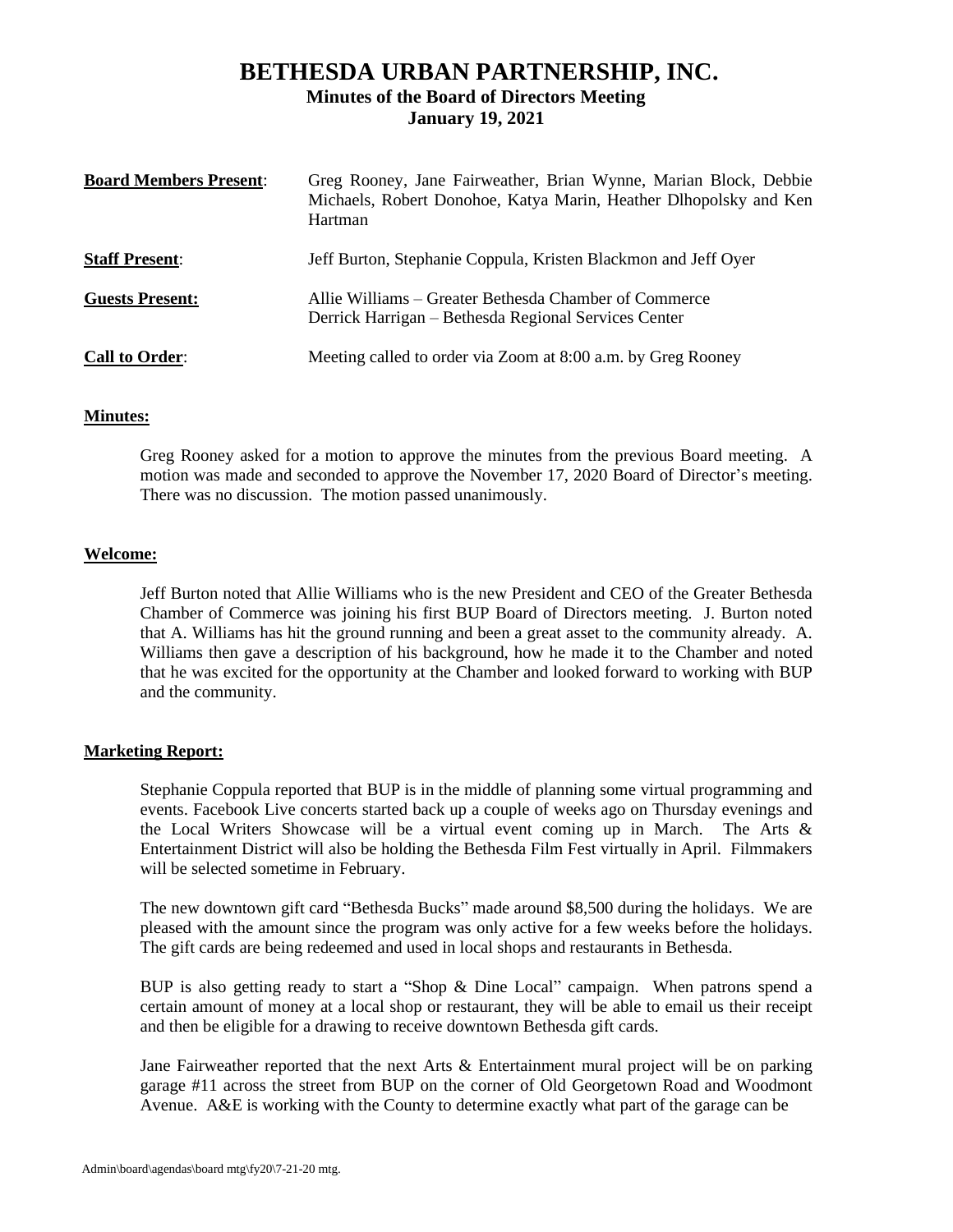painted and to put a memorandum of understanding in place as was done with garage #35. Once those arrangements are in place, a call for artists will go out. J. Fairweather also noted that A&E was also asked by the developer of the property at the corner of Woodmont and Edgemoor to assist in picking an artist for a mural project they would like to do if development on that piece of property moves forward. This shows that A&E continues to get more cooperation from the development community. Marian Block made the assumption that the artwork on Garage #11 will only be on the Old Georgetown side of the garage which is correct. She asked if there was any interest to include the white space in the alley by the Lionsgate. S. Coppula noted that the budget to include that would be too high. J. Fairweather noted that A&E had considered approaching Lionsgate when it was first built to see if they would be interested in contributing funding to include the alley but that has been tabled for now. J. Fairweather noted that M. Block could take it to their board if she was interested in doing so and she said she would mention it. S. Coppula noted that all sponsorship contributions would be helpful at any level.

#### **Maintenance Report:**

Jeff Oyer reported that all fall sidewalk repairs have been completed and that brick repairs continue. There has only been one very small snow event so far this winter and everything was taken care of with no issues. Streetery operations continue. We have winterized the Streetery with tents, heater and lighting.

In mid-December BUP finalized a contract with Silver Spring to resume trash collection in that urban district seven days a week. We had provided this service five days a week a few years ago. We have had to make a few adjustments with staffing but we have the resources and things seem to be going well so far. We did not have to add any staff. There will be some additional direct costs in overtime, dumping fees, fuel and supplies. The contract will generate almost \$20,000 per month in revenue which will easily offset any additional costs. G. Rooney asked if that new service has any impact on our fleet, specifically the trash truck. J. Oyer noted that the trash truck is fairly new and although there may be a need for more maintenance, we are not expecting any significant impact but we will of course be monitoring it.

J. Oyer reported that BUP had its first Covid-19 case from the maintenance team over the holidays. We have had two additional cases since then. BUP made sure that everything has been disinfected and we have followed all County protocols for quarantining and getting individuals back to work appropriately. We also had the rest of the entire maintenance team tested and all results came back negative. M. Block asked if BUP employees would receive priority in regards to receiving the vaccine. J. Oyer noted that as a government instrumentality and due to the fact that BUP staff is considered essential workers, it is his understanding that BUP will be part of the 1B vaccination phase.

J. Oyer also noted that BUP assisted in delivering bags of food, clothing and toys to various low or fixed-income housing developments leading up to the holidays. This distribution was in lieu of the Goodwill Dinner which could not be held this year. J. Oyer noted that Shelly Belk from the Hyatt did unbelievable work in leading this effort and put a huge amount of time into making this distribution a huge success. Jeff Burton commented that the Goodwill Dinner has been a great success and it was disappointing it could not be held. Because of Covid-19, we were able to turn a negative of not being able to hold the event into a huge positive by impacting a much larger group of people this year than we have in the past.

#### **BTS Report:**

Kristen Blackmon reported that BTS had an advisory committee meeting last week. There was an update about the bike lane construction on Woodmont and Bethesda Avenue. They are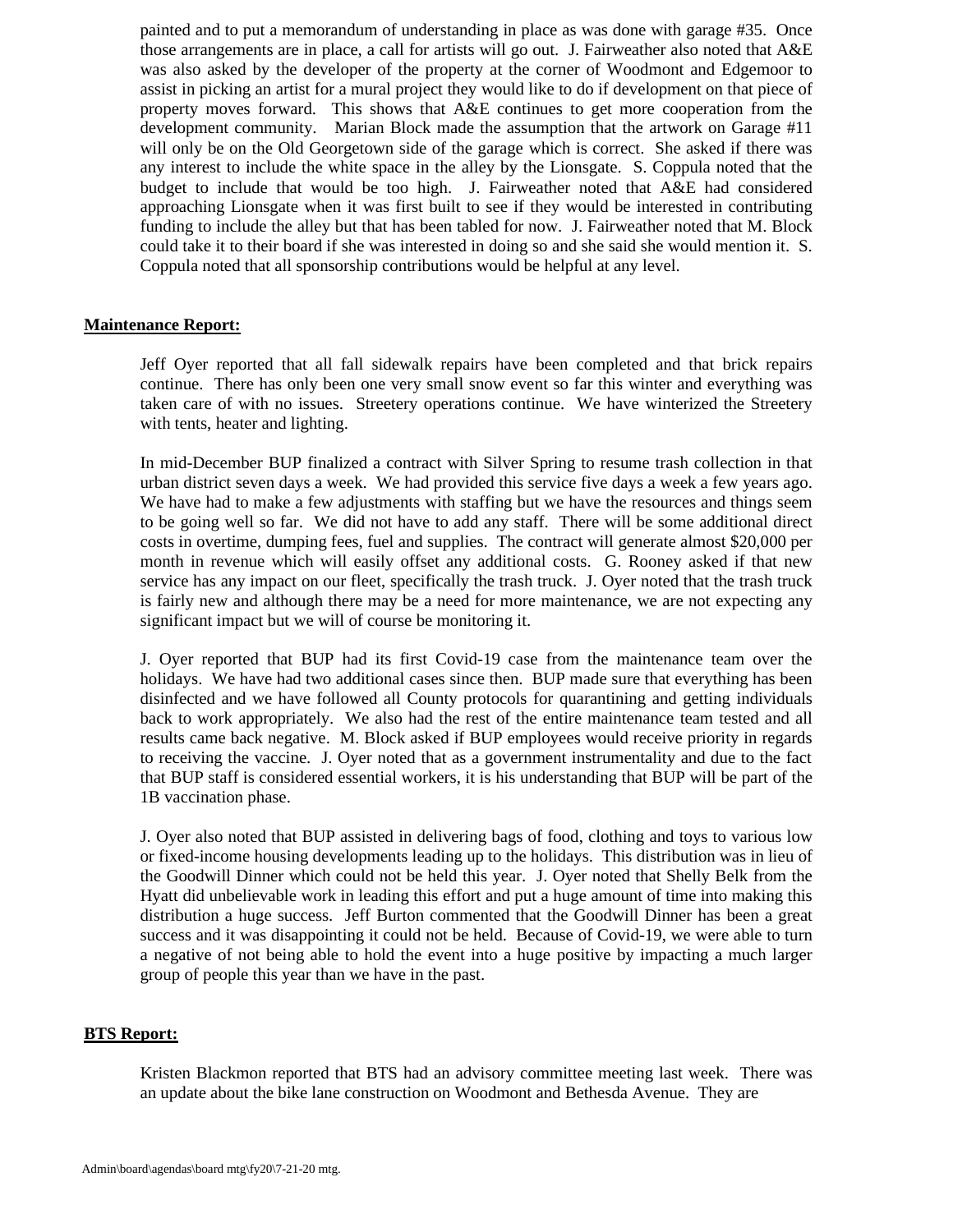working on storm drains, signal conduit and creating a larger bump out on the corner. There will be a pedestrian only signal phase. The completion date may come in May sometime.

K. Blackmon noted that she would be speaking about bicycling in Bethesda as part of Bethesda Greens sustainability series.

K. Blackmon mentioned that the County has a climate action plan draft. There are transportation items in it. All of the TMD's will be planning a meeting to discuss this draft.

K. Blackmon noted that she has been following 495/270 managed lane project. Most of the discussion concerned the widening of Cabin John Bridge and transit as part of that. There is draft report that looks at adding bi-directional transit between Northern Virginia and Bethesda.

#### **Financial Report:**

Brian Wynne presented the financial statements for the six months ended December 31 noting that things appear to be right on track. Revenue is \$15,000 over budget as of December 31. This is a result of trash collection. BUP had been collecting trash in Wheaton on weekends but started picking up trash in Silver Spring seven days a week in mid-December. This will result in \$20,000 of unbudgeted revenue every month and will be offset somewhat by additional direct costs. Promotions expenses are over budget due almost entirely to Streetery operations. There has been a large investment to winterize the Streetery but all of those expenses will be reimbursed by an appropriation from the County. Co-sponsored events and constituent communications line items are well under budget. The first is due to the cancellation of Winter Wonderland and the latter due to not publishing the events calendar. There are also savings in maintenance and administration. Total expenses for the year are \$27,000 under budget.

Debbie Michaels asked if any of the projected savings can be used to make a contribution from BUP to help with one of the mural painting projects. J. Oyer noted that is definitely a possibility. It may be a little too early to make a decision or allocate any money right now but we should have a much better picture of what might be available in another month or two. D. Michaels also suggested using any savings to help individuals around Bethesda that are hurting financially because of Covid-19.

#### **Executive Director Report:**

Jeff Burton reported that he participated in a call regarding security for the upcoming inauguration. They are not expecting any issues in Bethesda as most authorities believe Bethesda is too far out of DC. Preparations are still being made in case something does arise. BUP will be of assistance should there be a need.

BUP has an RFP out for bids for the design of a permanent closure of Norfolk Avenue for the Streetery. BUP would like to keep the two blocks on Norfolk closed permanently. Discussions continue with the County on this project. They see the success of the Streetery and seem very inclined to the possibility of making this permanent. They encouraged BUP to move forward with the RFP so they could get a better picture of what this permanent closure would look like.

BUP is working on our first quarter work plan. Due to Covid-19, we feel that the best course of action is to develop a work plan on a quarter-by-quarter basis right now instead of annually since things are so fluid. J. Burton also noted that he is working on BUP's professional development plan for the year.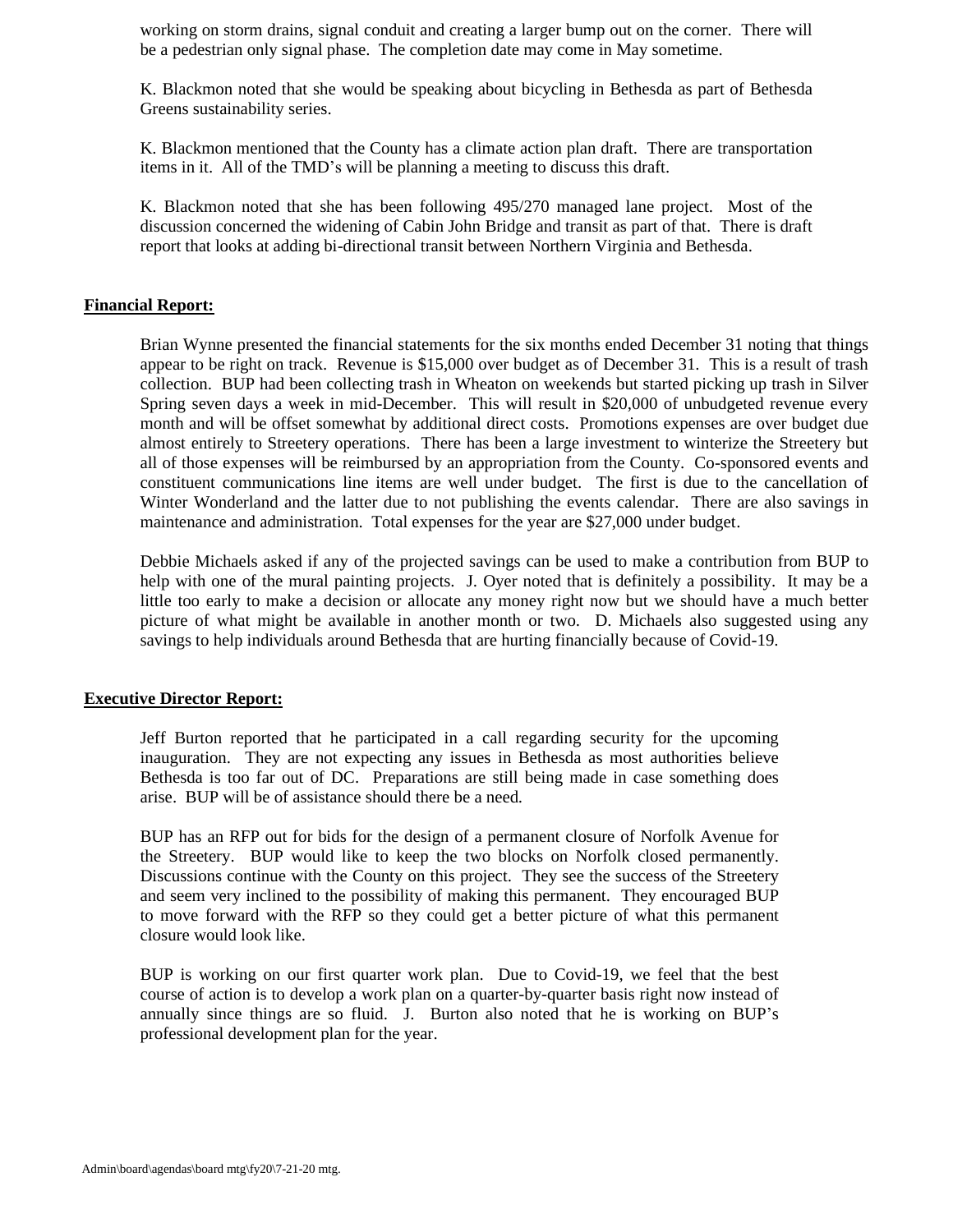#### **Chairman's Report:**

Jeff Oyer reported that the revised By-Laws that were sent to the County Council did not make it onto the PHED committee schedule in January. It is now on their February calendar.

Debbie Michaels reported that the branding committee had a meeting earlier this week to review the goals and objectives of moving forward. S. Coppula has been the lead contact with Friendly Design and she will be going back to them with a few changes to the plan. S. Coppula noted that Friendly Design has reached out to a variety of constituents during the last month both with in person interviews and a survey to do a month of research. This was used to form the draft document that was reviewed by the committee. They definitely understand that after 25 years that BUP is looking for a fresh look. We have explained that we don't want to forget our past successes but want to be strategically positioned for the future. S. Coppula expects to have some new logos to be ready to look at soon and have more to look at for the next board meeting.

J. Oyer reported that the vacant board position had been advertised for a total of about eight weeks in 2020. The advertisement had been closed and the Western Montgomery Citizen's Advisory Board established an interview committee and interviewed six or seven different candidates. J. Oyer noted that he just received word late last week that the position is being readvertised by the County for another three weeks or so. Ken Hartman reported that he had met with the executive committee of the Citizen's Advisory Board and they determined to re-open the solicitation for the position to see if there were more diverse candidates who might be interested in filling this seat to add to the pool. All of the current candidates are still under consideration. There was a discussion of this decision and the possible ramifications. There was also a discussion of the importance of making sure the proper procedures are in place and being followed for advertising, interviewing and selecting all future BUP board candidates.

#### **Other Business:**

G. Rooney noted that there was information on two individuals in the packet who have been nominated by the Chamber of Commerce to serve on the BTS advisory board that need approval by the BUP board. There was a motion and a second to approve the two nominations. The motion passed unanimously.

**Next Meeting**: February 16, 2021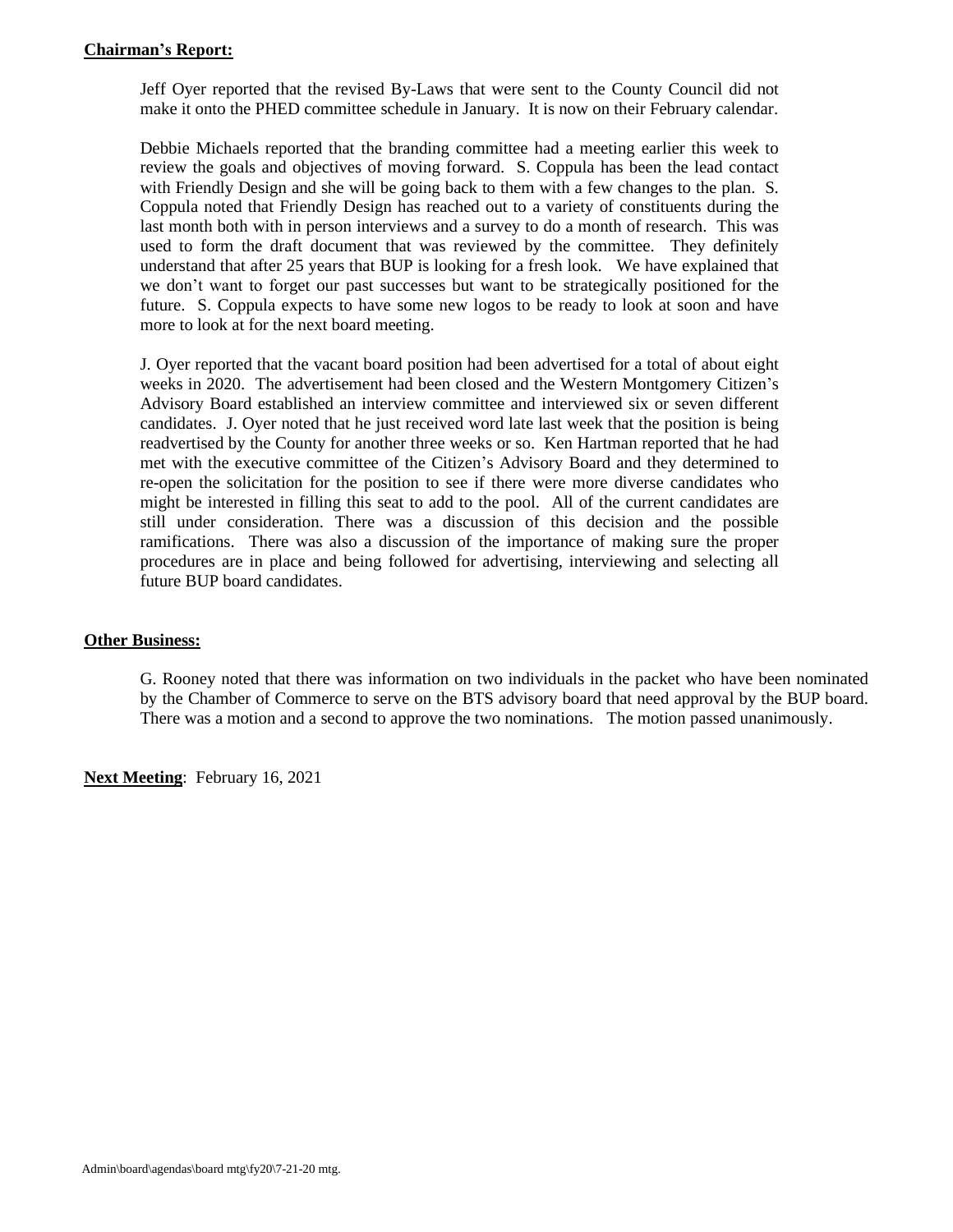

# **BOARD OF DIRECTORS MEETING February 16, 2021 8:00 AM BUP Conference Room**

# **AGENDA**

- **8:00 Welcome** *(Greg Rooney)*
- **8:00 Approval of Minutes**
- **8:05 - 8:15 Marketing/Arts & Entertainment** *(Stephanie Coppula, Jane Fairweather)*
- **8:15 – 8:20 Maintenance** *(Jeff Oyer)*
- **8:20 – 8:30 Mobility** *(Kristen Blackmon)*

### **8:30 – 8:40 Financial Report**

- Financial Statements January 31, 2021 (*Brian Wynne, Jeff Oyer*)
- **8:40 – 8:50 Executive Director Report** *(Jeff Burton)*
- **8:50 – 9:05 Chairman's Report** *(Greg Rooney)*
	- Committee Updates
	- Planning Area Board Nomination
- **9:05– 9:15 Other Business**
- **9:15 Adjourn**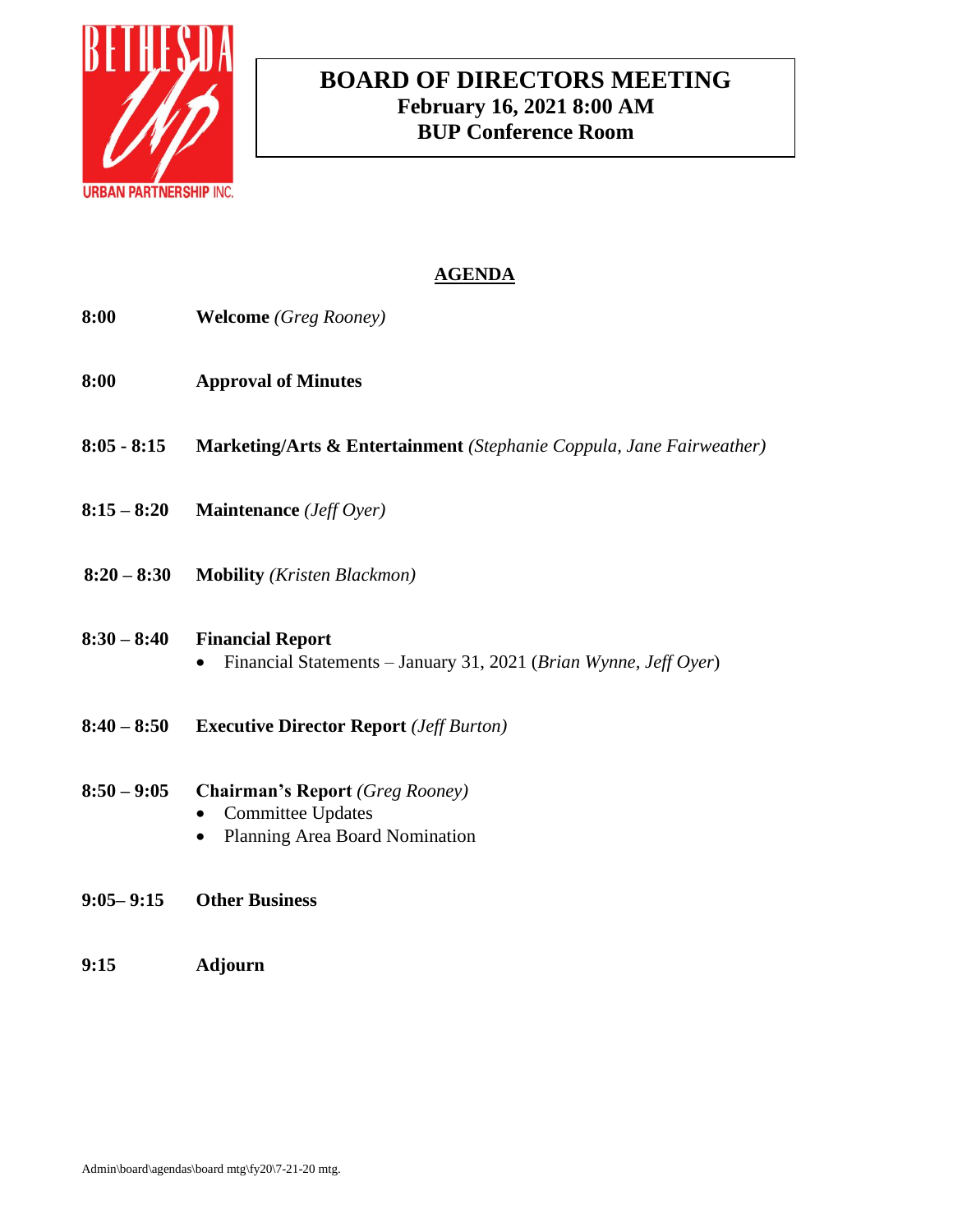# **BETHESDA URBAN PARTNERSHIP, INC. Minutes of the Board of Directors Meeting February 16, 2021**

| <b>Board Members Present:</b> | Greg Rooney, Jane Fairweather, Brian Wynne, Marian Block, Debbie<br>Michaels, Robert Donohoe, Katya Marin, Heather Dlhopolsky and Ken<br>Hartman |
|-------------------------------|--------------------------------------------------------------------------------------------------------------------------------------------------|
| <b>Staff Present:</b>         | Jeff Burton, Stephanie Coppula, Kristen Blackmon and Jeff Oyer                                                                                   |
| <b>Guests Present:</b>        | Allie Williams – Greater Bethesda Chamber of Commerce<br>Derrick Harrigan – Bethesda Regional Services Center                                    |
| <b>Call to Order:</b>         | Meeting called to order via Zoom at 8:00 a.m. by Greg Rooney                                                                                     |

#### **Minutes:**

Greg Rooney asked for a motion to approve the minutes from the previous Board meeting. A motion was made and seconded to approve the January 19, 2021 Board of Director's meeting. There was no discussion. The motion passed unanimously.

#### **Marketing Report:**

Stephanie Coppula reported that BUP is in the middle of the "Shop & Dine Bethesda" campaign. Constituents can submit their receipts from local restaurants and retailers to us and they go into a drawing for an \$150 Bethesda Bucks gift card. We are giving out three gift cards a week.

Facebook live concerts continue for two more weeks on Thursday nights. Other virtual events coming up in March are the Essay Contest and the Poetry readings.

There has been a new artist move into the Triangle Arts studios. Gallery B has been booked for the year.

The Arts & Entertainment District is still proceeding with the mural on Garage #11. We are still working on the MOU with Montgomery County. The hope is to announce the project and go out for bids for artists this spring. Jane Fairweather noted that the negotiations with Washington Properties about placing a mural on one of their properties on Wisconsin Avenue have slowed down. Talks continue but A&E is not as hopeful about the project as it was earlier in the month although the owner may do something on their own.

Greg Rooney asked about the status of the "Bethesda Bucks" program. S. Coppula noted that over 50 restaurants and retailers are currently participating. Sales to date are right around \$10,000. The program is in its early stages but we are pleased with the results so far and we hope the program continues to build. Allie Williams noted that he would like to donate a Chamber membership to a current non-member to the awards program.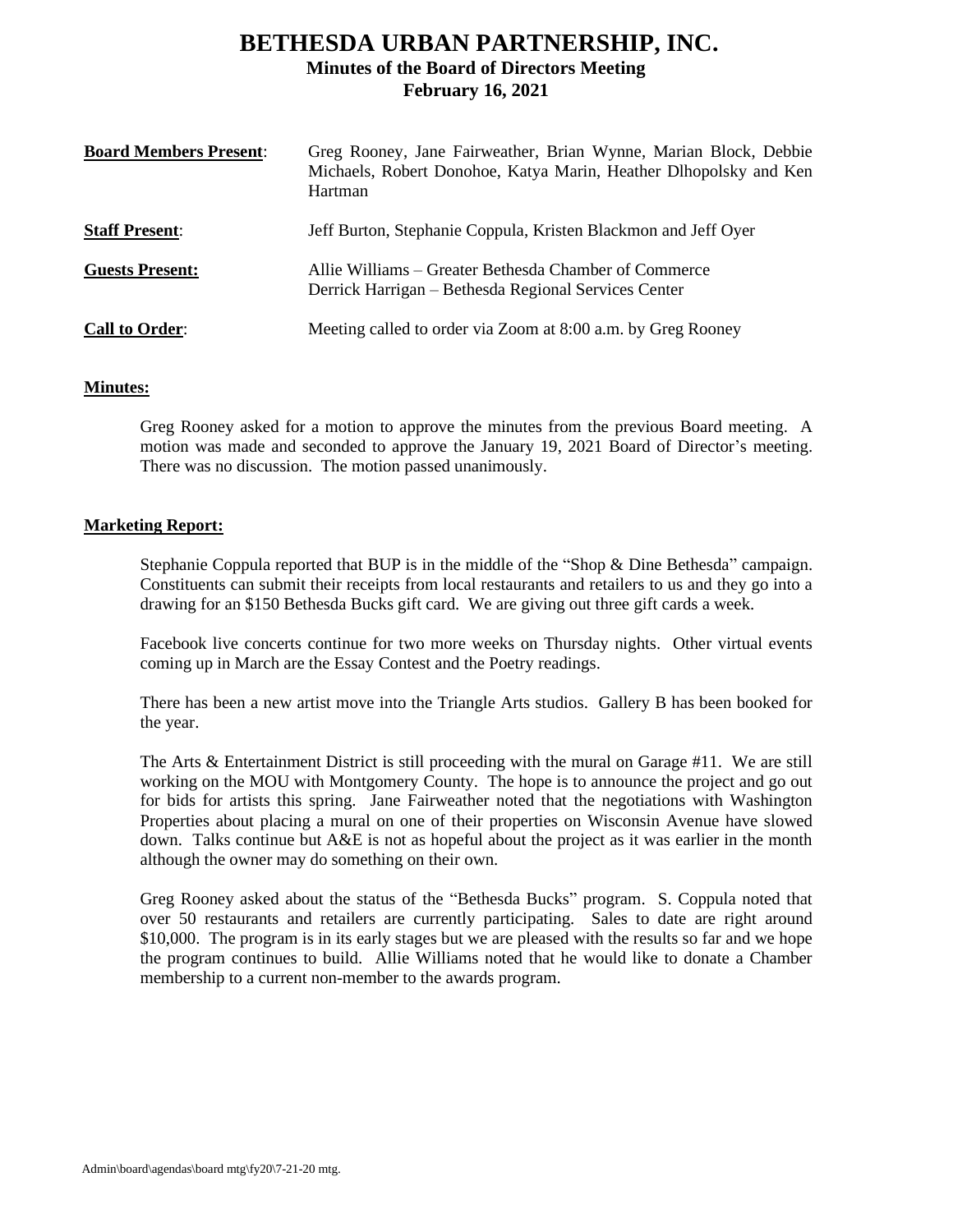#### **Maintenance Report:**

Jeff Oyer reported that the maintenance team has been busy with several projects including working at the various artist studios doing some repairs, some painting and some flooring to get them ready for new artists. They have also been busy with a number of snow and ice events. The team is making sure that all curb cuts in Bethesda are free of snow and ice. Other winter projects such as tree pruning and brick repairs are being conducted on a regular basis.

With the assistance of Ken Hartman and Derrick Harrigan, BUP was put in touch with individuals from the County who help implement and conduct Covid-19 testing for the County. As a government instrumentality, BUP is eligible to participate in the County's program. J. Oyer noted that he has worked with the County on logistics and training and that BUP conducted its first tests last Thursday. 18 BUP employees were tested. The plan is to conduct regular tests on maybe a bi-weekly or every third week schedule. All 18 tests from last week came back negative.

Greg Rooney noted that Pollinger Companies are planning on renovating their plaza outside Gallery B and wondered if that would affect Gallery B in any way. S. Coppula noted that BUP has been in contact with Pollinger and although it may be a little noisy and messy, there will still be access to Gallery B and it should not affect its operations.

#### **BTS Report:**

Kristen Blackmon reported that she and Jeff Burton hosted an orientation for the new BTS advisory committee members.

K. Blackmon noted that she attended a Vision Zero conference hosted by Councilmember Glass. It was an opportunity for the County and State Highway to let the community know that they are focused on pedestrian safety.

K. Blackmon encouraged the board to look at the second page of her summary that includes information about a number of interesting meetings and webinars she has attended recently.

#### **Financial Report:**

Brian Wynne presented the financial statements for the seven months ended January 31. Revenue continues to exceed budget and is currently \$40,000 over budget compared to \$15,000 over budget last month. Expenses are \$65,000 under budget compared to \$28,000 last month. That results in revenue over expenses being \$105,000 ahead of budget as of January 31. Trash collection revenue continues to be a positive variance due to new contracts with Wheaton and Silver Spring that were not budgeted. B. Wynne reviewed several of the other significant variances including a negative variance in Bethesda UP events due entirely to the operations of the Streetery being over budget. This line item is currently \$28,000 over budget. Jeff Oyer noted that the County appropriation is covering the winterization of the Streetery but this variance will increase somewhat each month as BUP continues to pay for propane, cleaning supplies, signage and other expenses to operate the Streetery that are not part of the winterization appropriation. Overtime costs to run the Streetery will also increase the variance monthly for as long as the Streetery in operated.

Debbie Michaels questioned if the current budget includes fully funding BUP's reserve for equipment replacement. J. Oyer noted that this reserve line item was taken out of the budget a few years back and is now only funded at the end of each year at the discretion of the board if revenue exceeds expenses.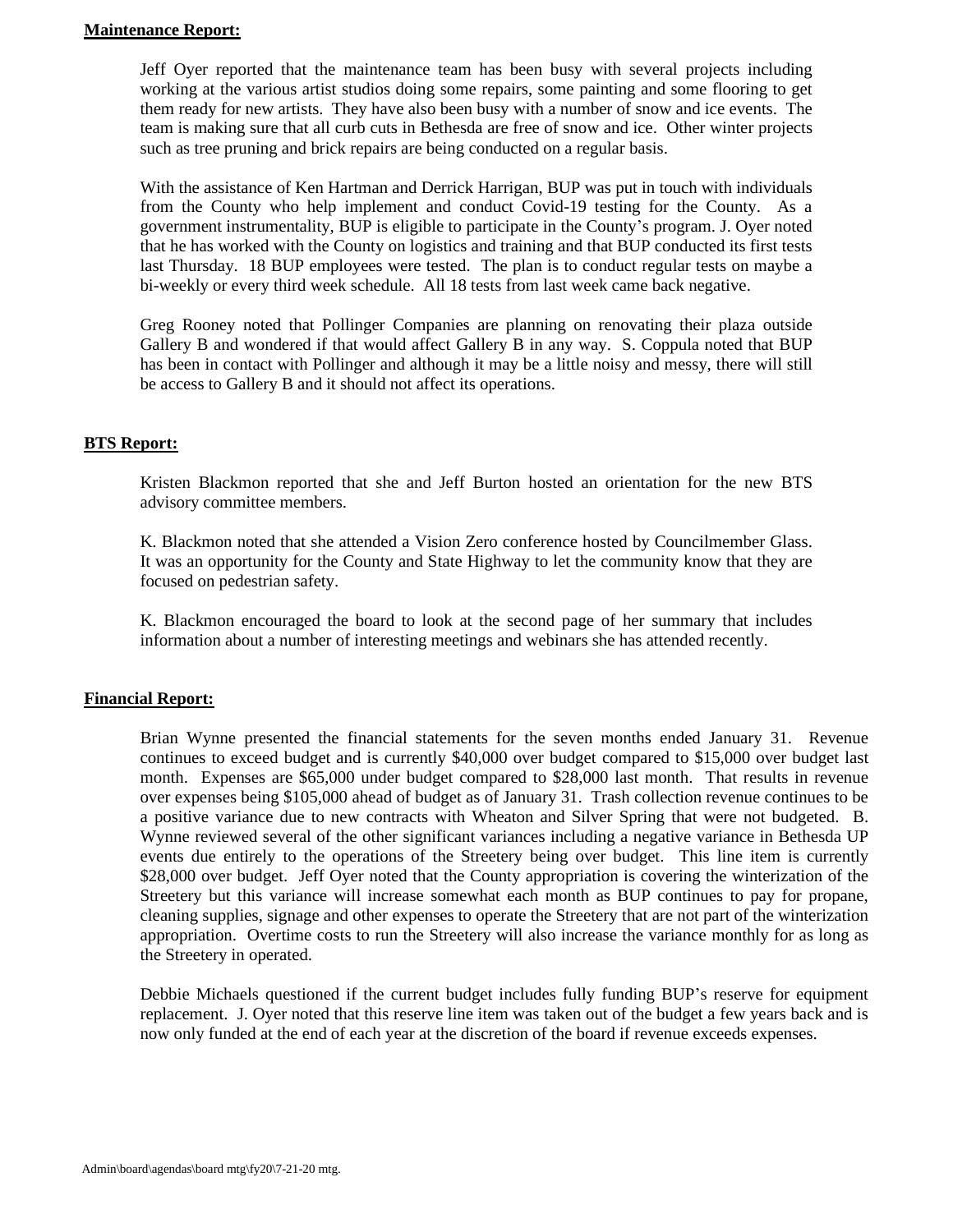#### **Executive Director Report:**

Jeff Burton noted that Andy Jones would be leaving Brookfield at the end of the month. A. Jones is interested in continuing to serve on the board and BUP has been in contact with the County to determine what is needed for A. Jones to continue to qualify to serve on the BUP board as an OMD representative. A. Jones has several opportunities he is looking at and once he lands with an employer, we will determine whether or not he qualifies to continue to serve in his current capacity.

J. Burton noted that we received 12 proposals from the Norfolk Avenue RFP for the design of a semi-permanent street closure and Streetery for two blocks on that street. We hope to narrow it down to two or three proposals and then present those proposals to the parks committee. There a few really good proposals in a very reasonable price range.

The PHED committee of the County Council met last week to approve BUP's proposed bylaws revisions. They approved the revisions and they will now go before the entire Council for their approval.

J. Burton noted that he and K. Blackmon met last week with the County's Department of Transportation to discuss the circulator budget for the remainder of this fiscal year as well as FY22. J. Burton noted that with the reduced schedule it looks like there will be a savings to the County of approximately \$350,000 in FY21. We then provided DOT with several options for service in FY22 including a couple of reduced service scenarios as well as a full services budget for the entire year.

J. Burton reported that he and A. Williams from the Chamber met with County officials to discuss the status of the Parking Lot District (PLD). The PLD revenue is clearly not at its normal level and the County is looking at a number of options for FY22 PLD budget. There is hope that an option exists to make sure BUP is fully funded in FY22.

J. Burton noted that BUP has been tracking numbers of users of the Streetery and has been pleasantly surprised that the usage has been fairly high and consistent even though the temperatures have been quite low. J. Burton noted that the winterization of the Streetery that includes renting tents, heaters, propane, generators and tables and chairs is much more expensive than originally anticipated mostly due the cost of propane and gas expenses that were almost \$25,000 for the first month of operations. Based on the current information is looks like the \$175,000 in appropriated funding from the County for the winterization will run out any day now. If BUP decides to continue with the winterization of the Streetery through the end of February there would most likely be a need for BUP to cover an additional \$15,000 - \$20,000 out of its own operating budget or reserve. There was a discussion of whether or not BUP should close the Streetery immediately or continue operations to the end of either February or March. It was decided that there should be time to inform the restaurants that BUP would need to remove the tents and heat from the Streetery due to budget issues and that BUP should end the winterization program at the end of February. J. Oyer noted that BUP would work hard over the remainder of the month to reduce the operating costs of this winterization but there would clearly be some amount of money that would need to come from BUP's operating budget to operate until the end of the month. The Streetery would then go back to just tables and chairs and propane heaters.

#### **Chairman's Report:**

G. Rooney asked for an update on the status of the planning area representative on the BUP board. Derrick Harrigan noted that the advertisement period had closed and they are still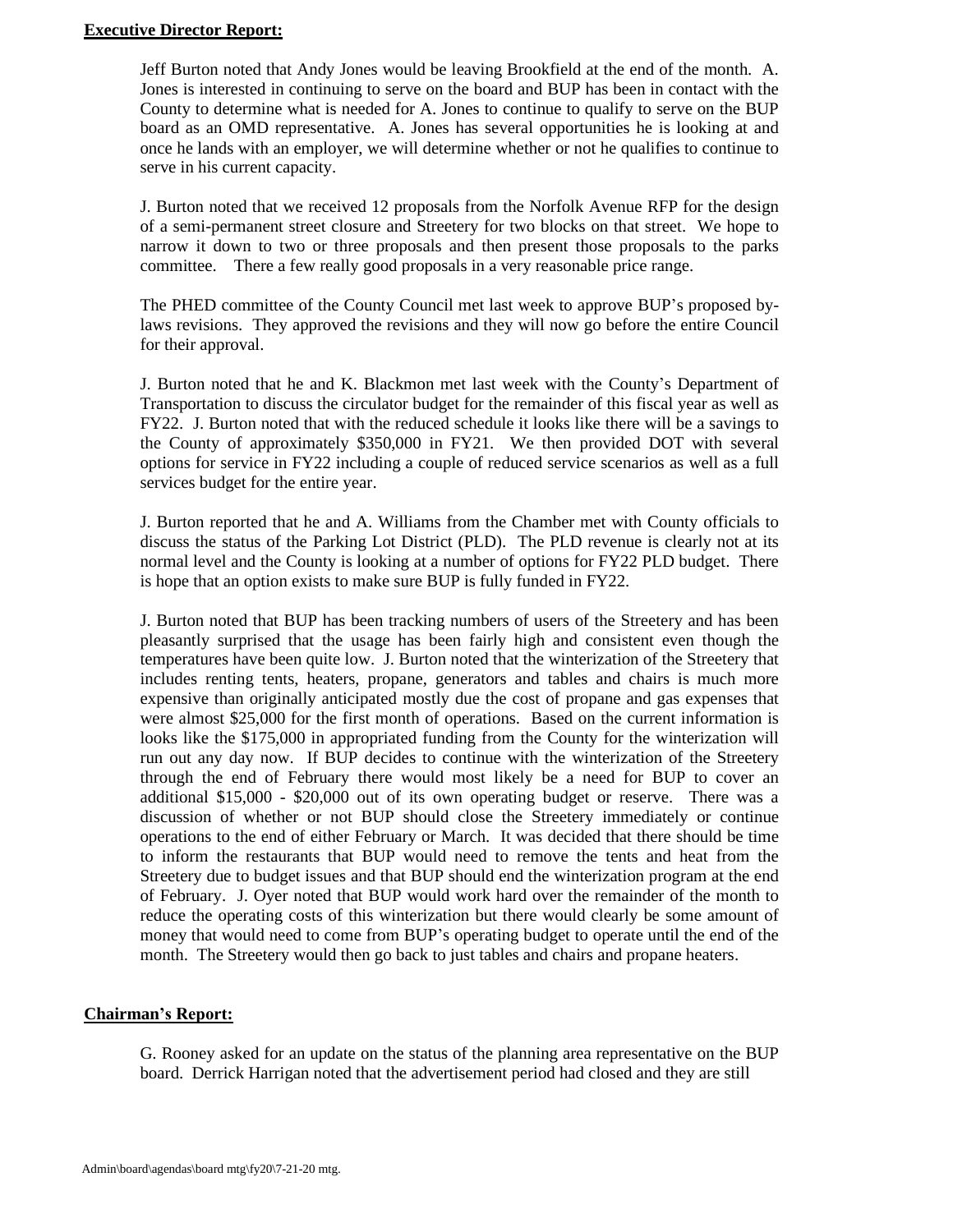waiting on a list of new names that have applied but has not heard whether anyone new applied or not. J. Oyer reported that he has heard that there were seven new applicants.

G. Rooney asked Debbie Michaels to give an update on the branding committee activities. D. Michaels reported that the committee has been working with Friendly Design. There was a meeting with them last week and they presented a few different ideas on a new logo concept for BUP. The branding committee then met to discuss the various ideas and has responded to Friendly Design and asked them to make some modifications and return with a new rendition of the original concepts with a little more focus. S. Coppula will be following up with them to review the suggestions and comments from the branding committee to make sure everyone is on the same page. There is still plenty of work to be done but everything appears to be on the right track. The committee hopes to have another meeting with Friendly Design in the next couple of weeks to review the revised concepts.

#### **Other Business:**

No new business.

**Next Meeting**: March 16, 2021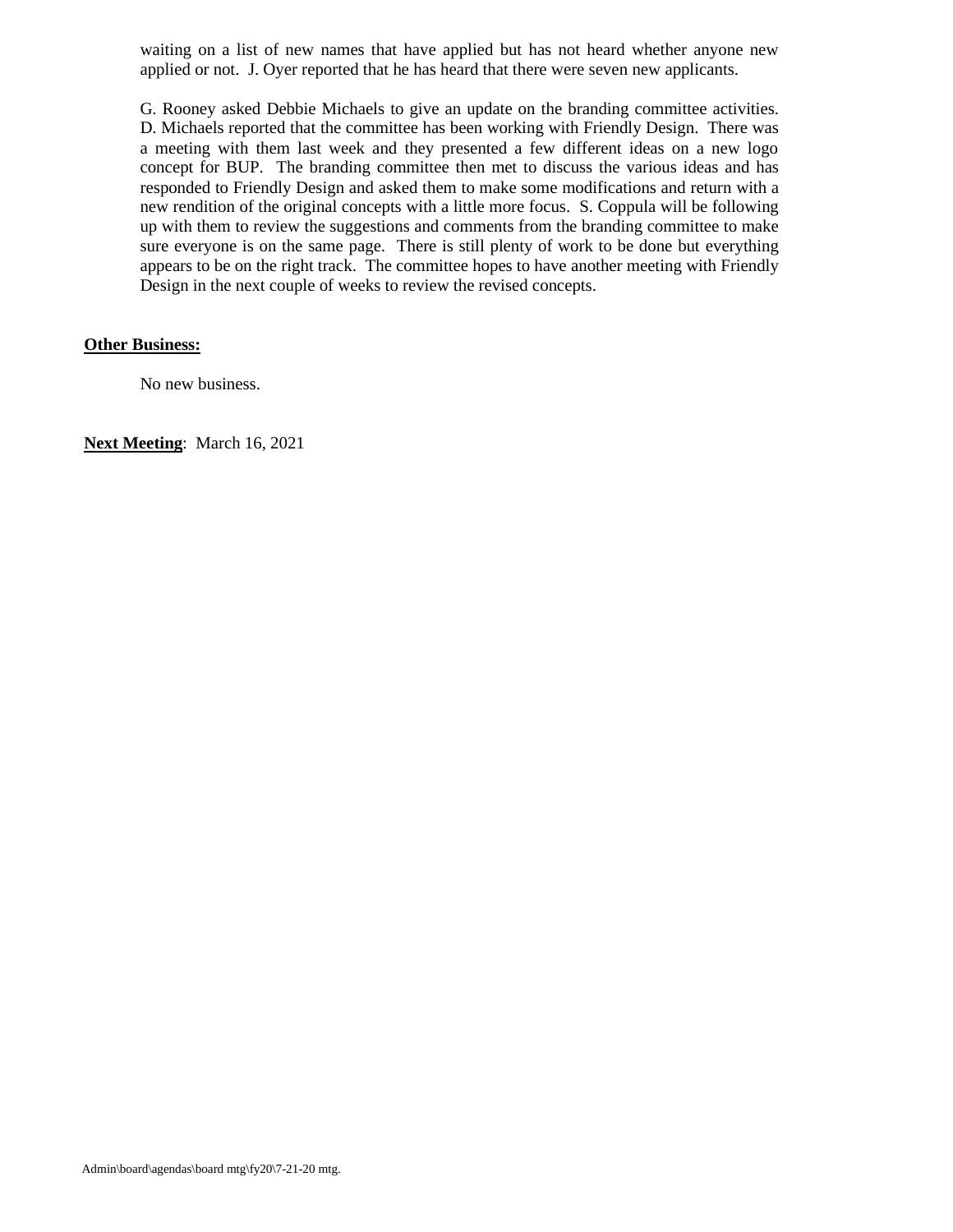

# **BOARD OF DIRECTORS MEETING March 16, 2021 8:00 AM BUP Conference Room**

# **AGENDA**

| 8:00          | <b>Welcome</b> (Greg Rooney)                                                                                                |
|---------------|-----------------------------------------------------------------------------------------------------------------------------|
| 8:00          | <b>Approval of Minutes</b>                                                                                                  |
| $8:05 - 8:15$ | Marketing/Arts & Entertainment (Stephanie Coppula, Jane Fairweather)                                                        |
| $8:15 - 8:20$ | <b>Maintenance</b> ( <i>Jeff Oyer</i> )                                                                                     |
| $8:20 - 8:30$ | <b>Mobility</b> (Kristen Blackmon)                                                                                          |
| $8:30 - 8:40$ | <b>Financial Report</b><br>Financial Statements - February 28, 2021 (Brian Wynne, Jeff Oyer)                                |
| $8:40 - 8:50$ | <b>Executive Director Report</b> ( <i>Jeff Burton</i> )                                                                     |
| $8:50 - 9:05$ | <b>Chairman's Report</b> (Greg Rooney)<br><b>Committee Updates</b><br>Planning Area Board Nomination<br>Approval of By-Laws |
| $9:05 - 9:15$ | <b>Other Business</b>                                                                                                       |

**9:15 Adjourn**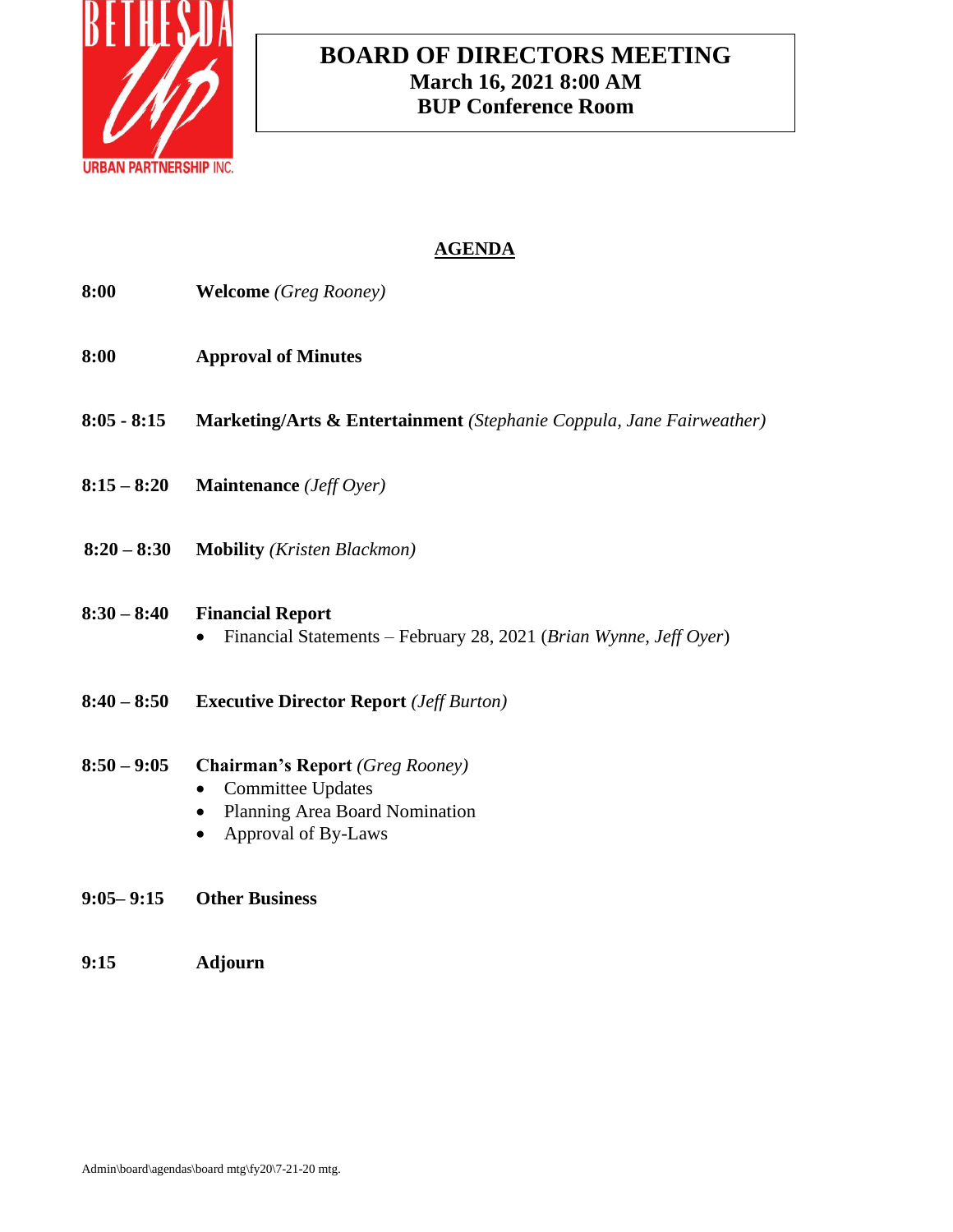# **BETHESDA URBAN PARTNERSHIP, INC. Minutes of the Board of Directors Meeting March 16, 2021**

| <b>Board Members Present:</b> | Greg Rooney, Jane Fairweather, Brian Wynne, Marian Block, Debbie<br>Michaels, Robert Donohoe, Katya Marin, Heather Dlhopolsky and Ken<br>Hartman |
|-------------------------------|--------------------------------------------------------------------------------------------------------------------------------------------------|
| <b>Staff Present:</b>         | Jeff Burton, Stephanie Coppula, Kristen Blackmon and Jeff Oyer                                                                                   |
| <b>Guests Present:</b>        | None Present                                                                                                                                     |
| <b>Call to Order:</b>         | Meeting called to order via Zoom at 8:00 a.m. by Greg Rooney                                                                                     |

#### **Minutes:**

Greg Rooney asked for a motion to approve the minutes from the previous Board meeting. A motion was made and seconded to approve the February 16, 2021 Board of Director's meeting. There was no discussion. The motion passed unanimously.

#### **Marketing Report:**

Stephanie Coppula reported that BUP has several new virtual events coming up. The Writer's Showcase which includes both an essay and poetry contest will take place in the next couple of weeks. The films for the Bethesda Film Festival have been selected and will be available for viewing online in advance of the discussion with the filmmakers on April 16. The Bethesda Painting Awards is also coming up and is planned to be a live event in June at Gallery B.

The marketing staff has continued to promote local businesses, restaurants and shopping via social media.

Stephanie Coppula had the opportunity to speak to a group of Arts & Entertainment districts throughout Maryland. The Maryland State Arts Council asked her to give a presentation on the recent mural projects that have been completed in Bethesda.

#### **Maintenance Report:**

Jeff Oyer reported that the maintenance team has been finishing up its winter work including tree pruning and is now transitioning to spring work. The crew has started edging, mowing and mulching. Trees and sidewalks are being surveyed now and replacements and repairs will take place in the next few months. The spring bulbs should be popping out of the ground soon and the rest of the spring plantings will take place in April or May. Greg Rooney asked about the status of transitioning to more eco-friendly planters. J. Oyer noted that BUP has continued to add these planters annually as the budget permits and that more planters will be added this year. It will take several years to complete the transition. J. Oyer also discussed BUP's overall sustainability plan including using less water for plants, planting more native and perennial plants and flowers, using more environmentally friendly sprays for weeds and transitioning to battery powered equipment as technology permits. Jeff Burton reported that Bethesda Green is submitting for a grant to put some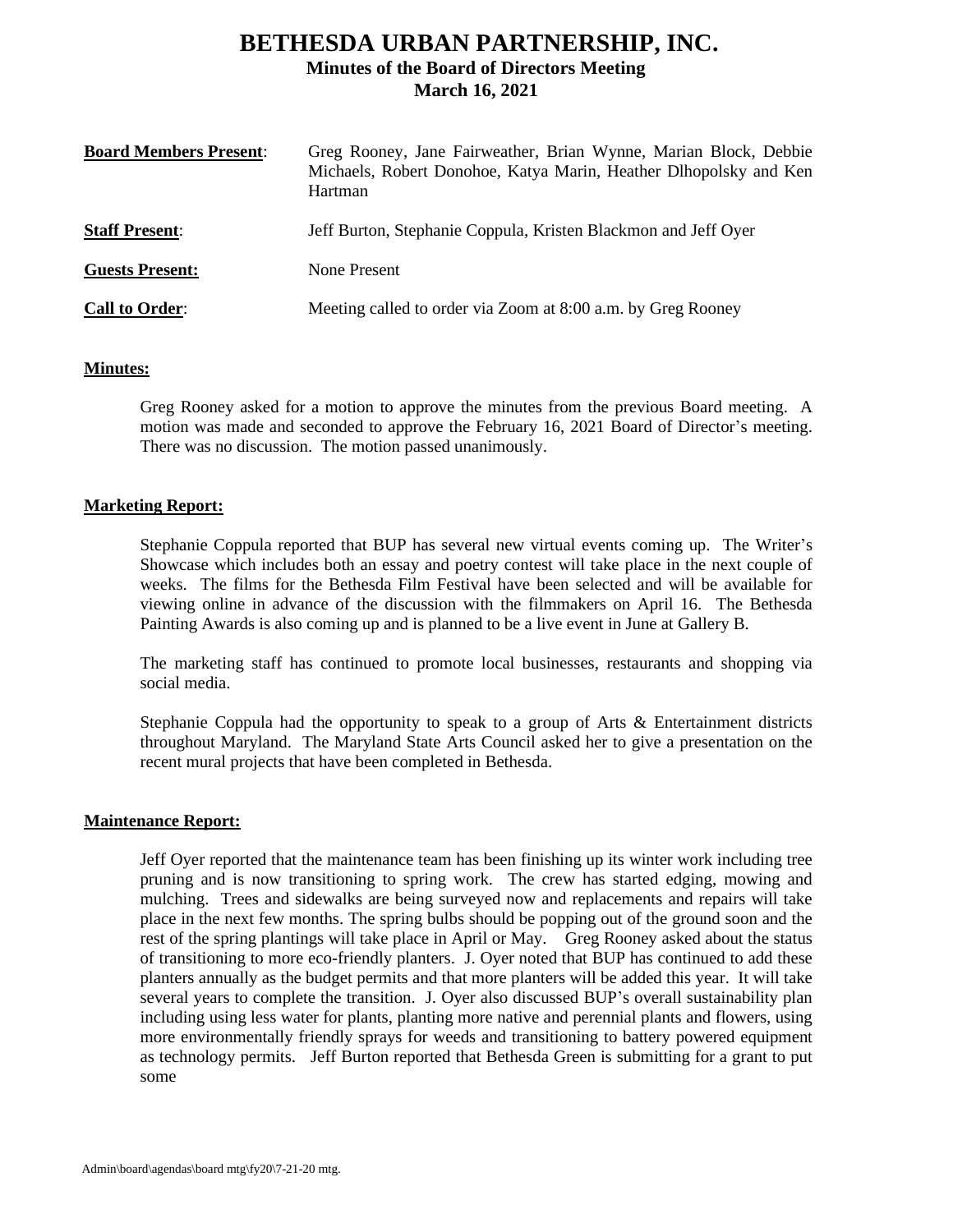garden areas in several of the larger medians in the downtown. The hope is to create environmentally sustainable areas and capture some of the salt and water runoff. Bethesda Green is applying for design funds for six locations in Bethesda.

#### **BTS Report:**

Kristen Blackmon reported that the BTS advisory committee meeting this coming Friday will be a listening session with the Planning Department about the urban loading and delivery management study.

K. Blackmon noted that she has been busy working with the Washington Area Bicyclists Association (WABA) on scheduling another bike class and one will be held on May 15.

K. Blackmon reported that the County's Department of Transportation has hired a consultant to look at bicycle lanes around Cheltenham Drive. This piece will help complete the loop of the bicycle lanes in Bethesda. The study will determine the various options for creating these lanes. Some of the options may impact on street parking in the nearby neighborhoods. They will be looking for constituent feedback and the final report is expected in October.

BTS staff will be out the next couple of weeks doing an inventory of the bike racks in the urban district. The data will be used for the Bike to Bethesda brochure as well as the BTS website.

Marian Block noted that there was a bike lane that appeared on Old Georgetown Road in the last year that does not appear to be finished and questioned whether or not there were plans to finish this lane into Bethesda. K. Blackmon noted that this section was put in very quickly because the bike path along that area was unprotected and there had been several accidents along that area. Debbie Michaels noted that the projected was pushed through because there had been a fatality of a biker in that area. There is talk that State Highway Administration (SHA) may continue this work into Bethesda.

Katya Marin asked about the bike lanes on Battery Lane that disappear before you get to Woodmont Avenue. K. Blackmon noted that this was part of the development project on Battery Lane and the developer was working closely with the Planning Department to make sure the bike lanes are done correctly and in the safest manner but they are expected to be done.

#### **Financial Report:**

Brian Wynne presented the financial statements for the eight months ended February 28. Revenue continues to exceed budget and is currently \$55,000 over budget compared to \$40,000 over budget last month. Expenses are \$75,000 under budget compared to \$65,000 last month. That results in revenue over expenses being \$130,000 ahead of budget as of February 28. Street sweeping revenue is under budget due to weather related issues and is projected to end the year below budget. Trash collection revenue continues to be a positive variance due to new contracts with Wheaton and Silver Spring that were not budgeted. B. Wynne reviewed several of the other significant variances including a negative variance in Bethesda UP events due entirely to the operations of the Streetery being over budget. This line item is currently \$43,000 over budget. Jeff Oyer noted in the narrative that this variance could grow to over \$90,000 by the end of the fiscal year. Most of the other variances are positive based on the cancellation of various events or savings as a result of cutting back on various constituent communication line items. Total promotions expenses are still under budget but we will continue to monitor the cost of the Streetery. Greg Rooney asked about the status of removing the heaters and taking down the tents at the Streeter. J. Burton reported that he has been in negotiations with the tent vendor and that the vendor has taken away all of the heaters. The vendor has also agreed to leave the tents for the time being and that they have generously agreed to donate some of these services and they will not charge BUP anything over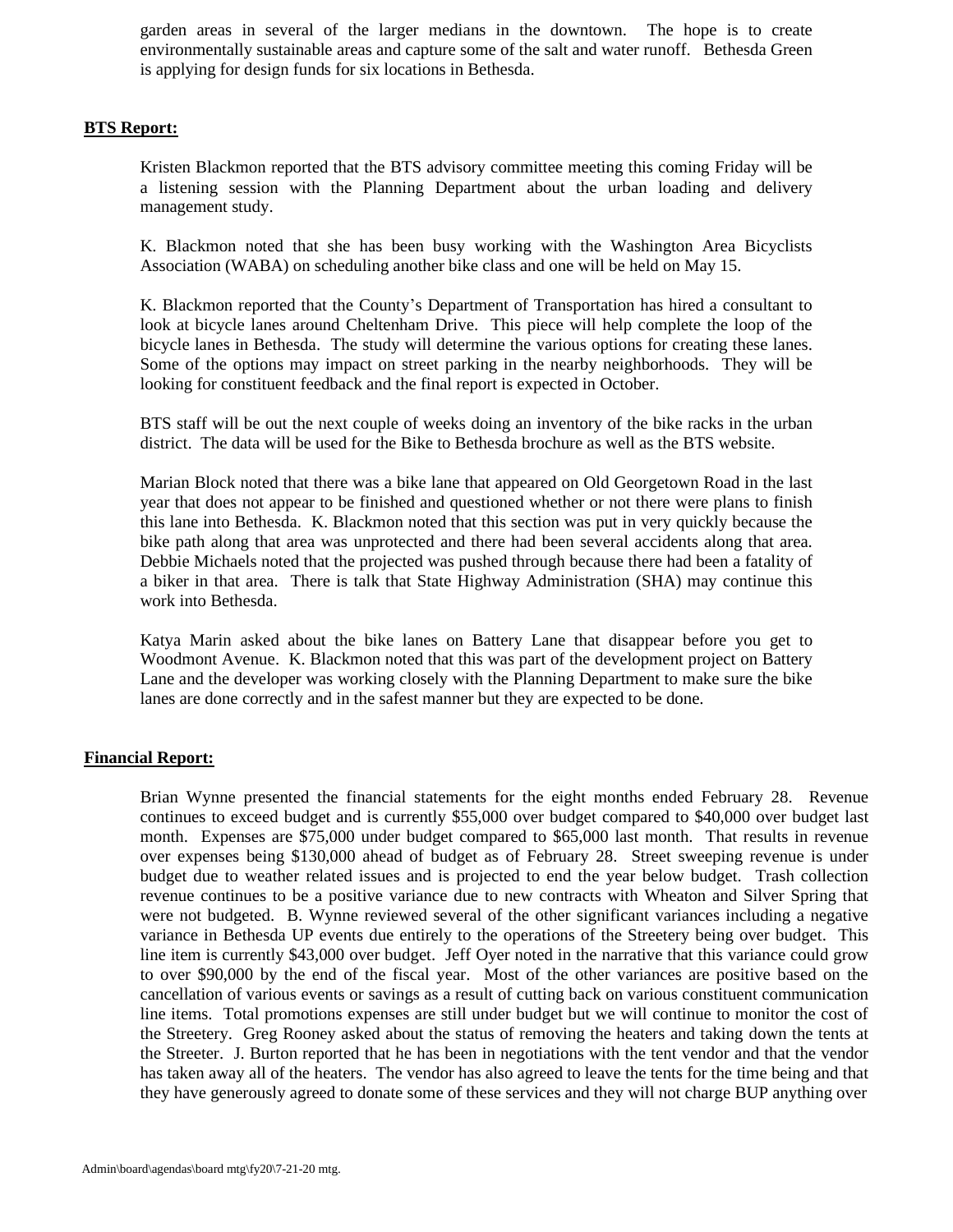and above \$175,000 that BUP received in the appropriation from the County for the Streetery winterization. J. Oyer noted that this will result in a savings and that the Streetery negative budget variance should not run as high as \$90,000.

Marian Block questioned what the budget will look like or how the Streetery will run after June. J. Burton noted that the hope was that if enough people are vaccinated and Covid-19 cases continue to decline, that BUP will not have to dedicate as many staff resources to monitor the Streetery. There will still be some direct costs for table cloths and similar items but staff should only be needed to empty trash and do some periodic monitoring.

Katya Marin asked for more clarification on the savings projected in constituent communications. J. Oyer noted that there are projected savings due to not printing a couple of brochures but that the biggest savings of \$60,000 is a result of not printing six event calendars which run \$10,000 per calendar. This event calendar typically included BUP events but the majority was for other events taking place in the urban district. The decision was made to put these online for the time being because there are so few events happening at the present time. K. Marin questioned whether it would be worth printing and sending out a calendar for the virtual events BUP is holding just to get BUP's name back out there in printed form and let people know how BUP has been supporting the community during Covid-19. An online Q&A with Jeff Burton would be a nice communication. BUP staff will look into and discuss a possible "special" events calendar.

G. Rooney noted that County Executive Elrich released his FY22 budget yesterday and wondered if that will have any affect on BUP next year. J. Burton reported that the budget that was released, that BUP will be fully funded in FY22 at the same service level and there are no proposed cuts to the BUP budget. G. Rooney also noted that Montgomery County has received \$300 million in federal aid as their share of the Maryland distribution noting that Bethesda did not receive any of the funds. K. Hartman noted that this funding was specifically earmarked for municipalities and that since Bethesda is not incorporated, that it was not eligible for any of these funds.

#### **Executive Director Report:**

Jeff Burton noted that the interviews with the Western Montgomery Citizens Advisory board for the vacant position on the BUP board for a planning area representative have been completed. J. Burton reported that a very strong candidate was identified and that the committee's recommendation has been sent to the County Executive for his approval. J. Oyer noted that the most likely scenario will be that the new candidate is approved by the County Council in time for the May board meeting.

J. Burton reported that the committee reviewing the Norfolk Avenue RFP for the semipermanent street closure is meeting tomorrow and will be reviewing the proposals from the three finalists. The committee would like to make a final selection and present the selection to the board for their approval. J. Burton noted that all concerned departments within the County like the current closure and are generally enthused and interested in seeing what a semi-permanent closure would look like. The loss of parking meters on those streets will need to be considered and discussed. K. Hartman noted that for a street to be closed for more than one year that there will need to be a public hearing and this would include the Norfolk Avenue closure. He noted that he would keep the board informed once this hearing is scheduled. R. Donohoe asked what the process would be for recommending and approving a consultant for the RFP. It was noted that the committee would select a consultant and then present the Board with their recommendation for final approval since the contract will be for more than \$10,000. This would be a recommendation for selecting the consultant and not for approval of an actual design plan. J. Burton noted that to keep the process moving forward that we may circulate information about the preferred consultant to the board prior to the next board meeting in order to begin negotiations with the consultant.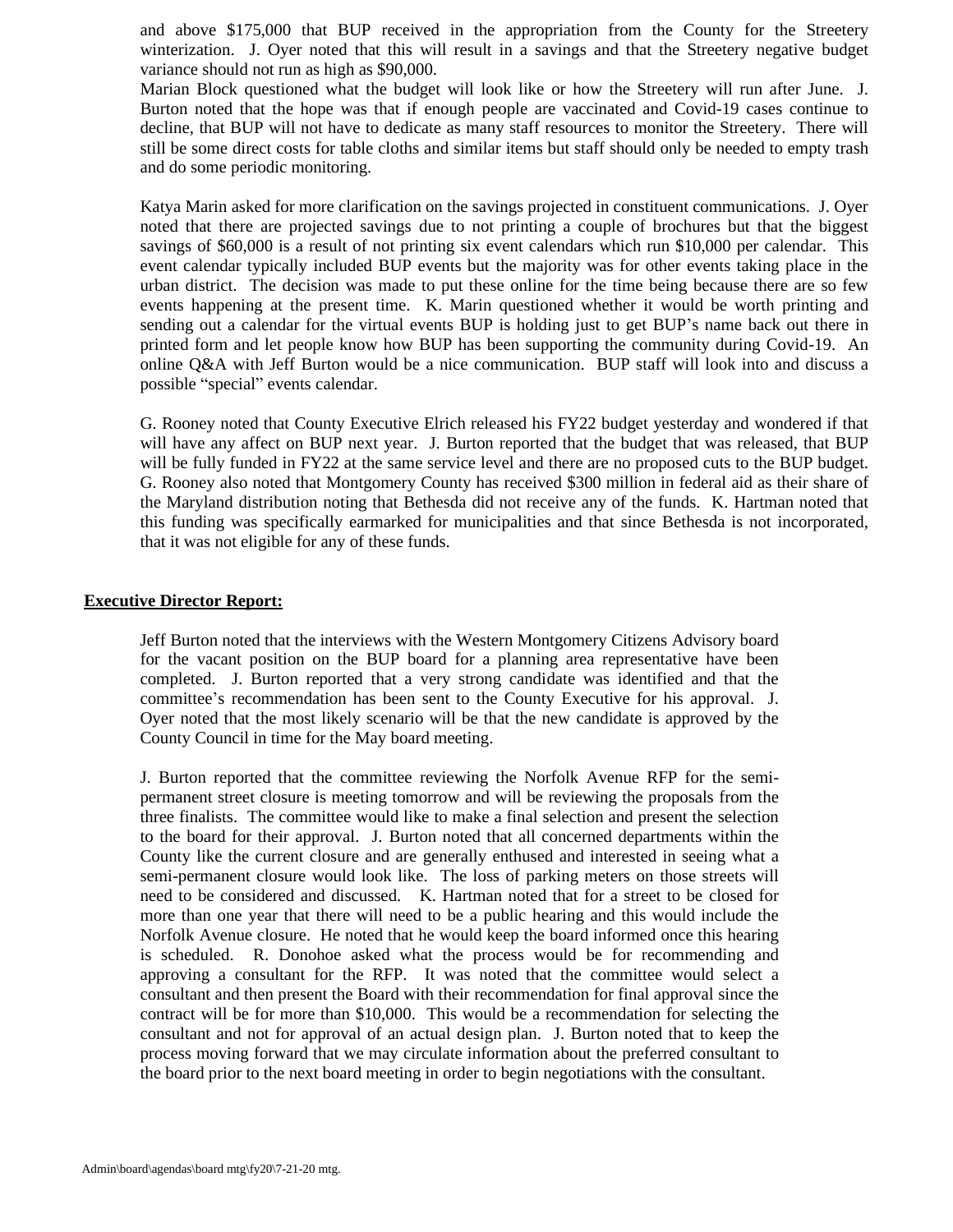The board will formally consider whether to vote to approve the consultant after a contract is negotiated.

#### **Chairman's Report:**

G. Rooney asked for an update on the By-Laws. J. Oyer reported that the County Council approved the By-Laws and they were then sent to the County Executive for his approval. BUP has received the written approval from the County Executive and the final step is to have the BUP board take a vote on the final version. A motion was made and seconded to approve the newest version of BUP's By-Laws. M. Block noted that the County has still not responded concerning the D&O coverage provided by the County but that this does not affect the ability to vote on and approve the By-Laws. J. Oyer noted that he is also seeking a quote from a vendor for additional D&O coverage. The motion passed unanimously.

G. Rooney asked Debbie Michaels to give an update on the branding committee activities. D. Michaels reported that the committee is very close on selecting a new logo for BUP. The committee plans on having a full presentation for the board at the next meeting. G. Rooney noted that this is the first phase which includes a new BUP logo and how it will tie into new logos for BTS and the Arts & Entertainment District also.

#### **Other Business:**

No new business.

**Next Meeting**: April 20, 2021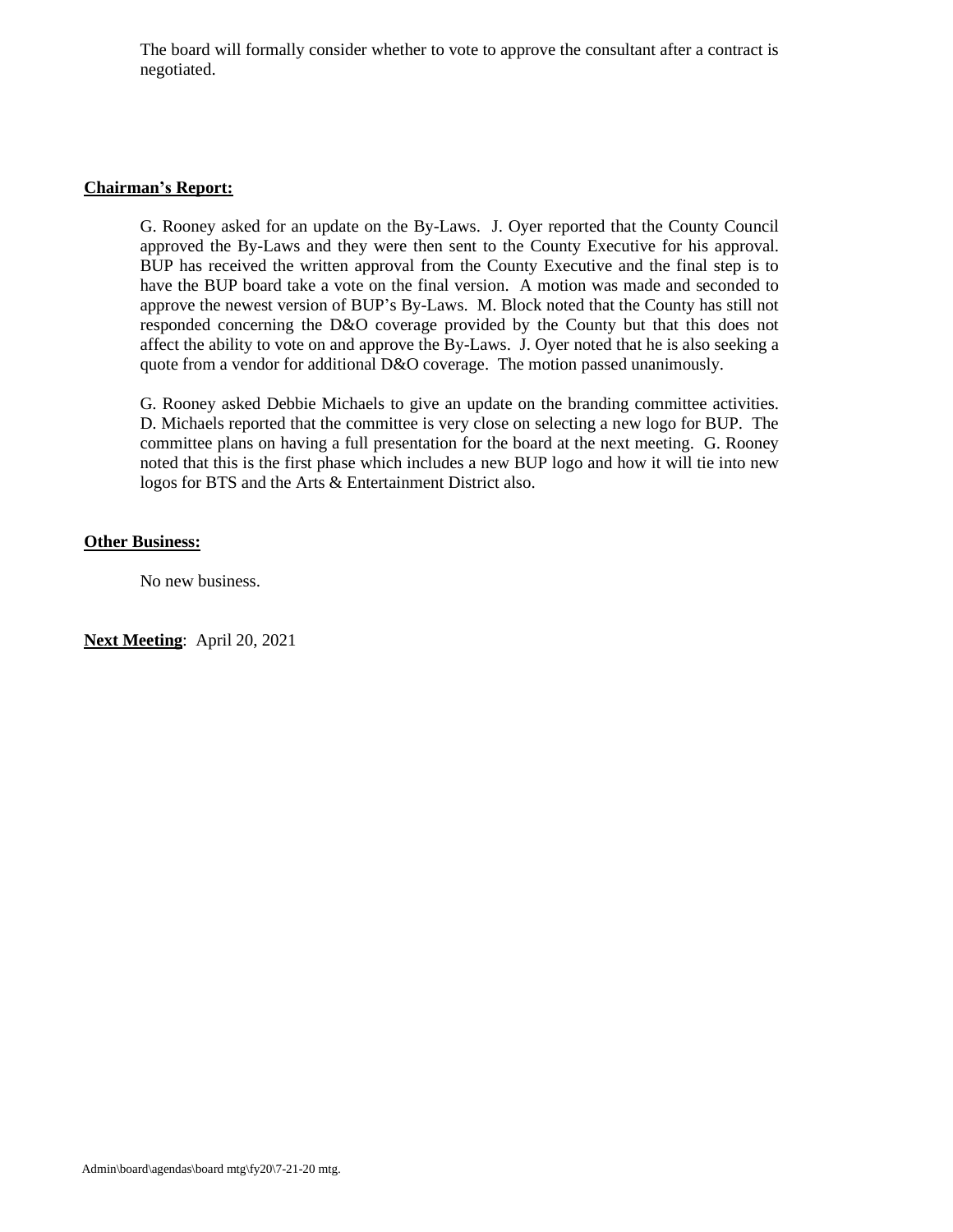

# **BOARD OF DIRECTORS MEETING April 20, 2021 8:00 AM BUP Conference Room**

# **AGENDA**

| 8:00          | <b>Welcome</b> (Greg Rooney)                                                                                                                                                                                                      |
|---------------|-----------------------------------------------------------------------------------------------------------------------------------------------------------------------------------------------------------------------------------|
| 8:00          | <b>Approval of Minutes</b>                                                                                                                                                                                                        |
| 8:05 - 8:10   | Marketing/Arts & Entertainment (Stephanie Coppula, Jane Fairweather)                                                                                                                                                              |
|               | $8:15-8:20$ Maintenance ( <i>Jeff Oyer</i> )                                                                                                                                                                                      |
|               | 8:20 - 8:30 Mobility (Kristen Blackmon)                                                                                                                                                                                           |
| $8:30 - 8:35$ | <b>Financial Report</b><br>Financial Statements - March 31, 2021 (Brian Wynne, Jeff Oyer)                                                                                                                                         |
| $8:35 - 8:45$ | <b>Executive Director Report</b> ( <i>Jeff Burton</i> )                                                                                                                                                                           |
| $8:45 - 9:25$ | <b>Chairman's Report</b> (Greg Rooney)<br>Branding Committee Update: New Logo Discussion/Approval<br>Discussion/Approval on Closed Norfolk Avenue Consulting Contract<br>$\bullet$<br>Planning Area Board Nomination<br>$\bullet$ |

**9:30 Adjourn**

**9:25– 9:30 Other Business**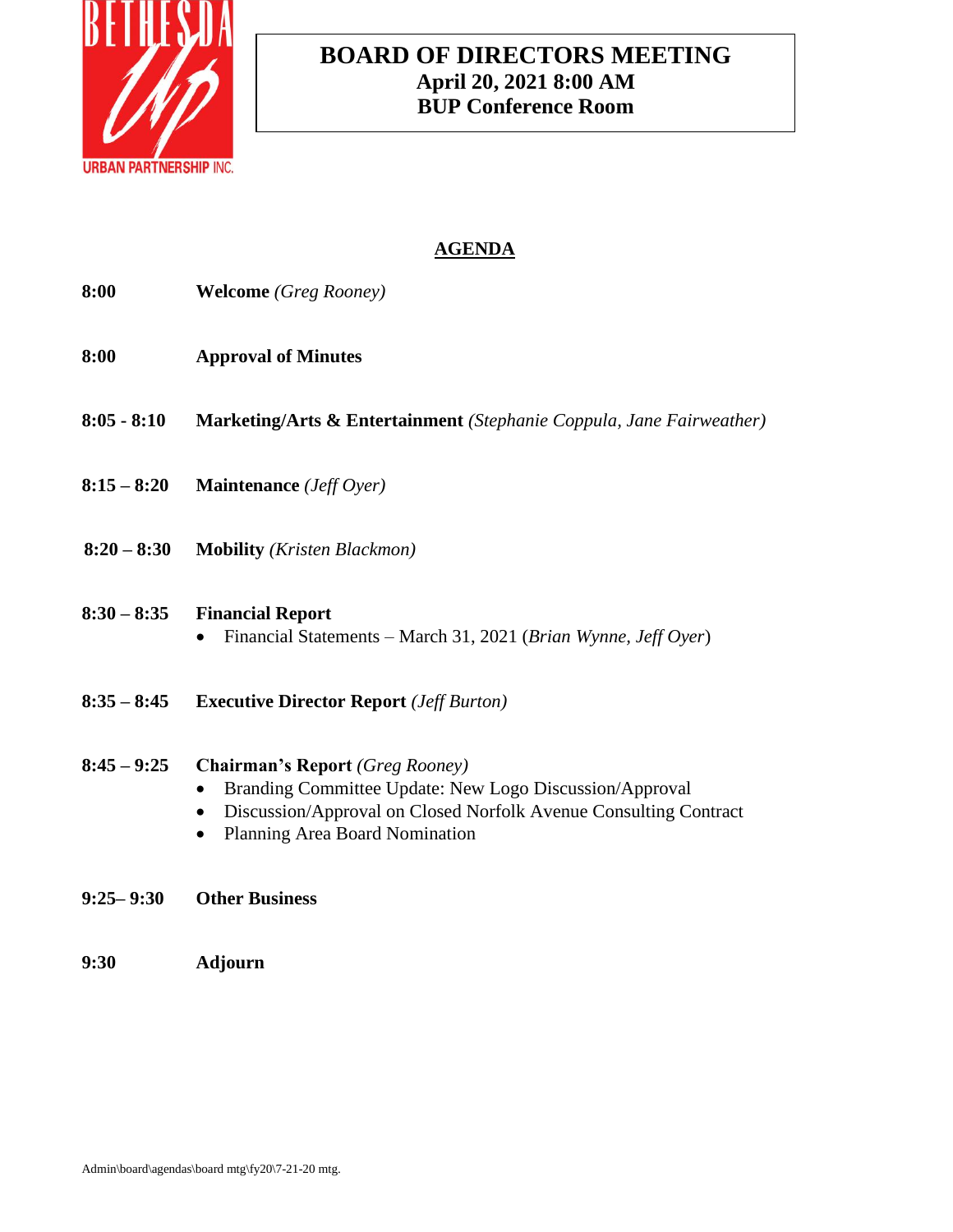## **BETHESDA URBAN PARTNERSHIP, INC. Minutes of the Board of Directors Meeting April 20, 2021**

| <b>Board Members Present:</b> | Greg Rooney, Jane Fairweather, Brian Wynne, Marian Block, Debbie<br>Michaels, Robert Donohoe, Katya Marin, Heather Dlhopolsky and Ken<br>Hartman |
|-------------------------------|--------------------------------------------------------------------------------------------------------------------------------------------------|
| <b>Staff Present:</b>         | Jeff Burton, Stephanie Coppula, Kristen Blackmon and Jeff Oyer                                                                                   |
| <b>Guests Present:</b>        | Allie Williams – Greater Bethesda Chamber of Commerce                                                                                            |
| <b>Call to Order:</b>         | Meeting called to order via Zoom at 8:00 a.m. by Greg Rooney                                                                                     |

#### **Minutes:**

Greg Rooney asked for a motion to approve the minutes from the previous Board meeting. A motion was made and seconded to approve the March 16, 2021 Board of Director's meeting. There was no discussion. The motion passed unanimously.

#### **Marketing Report:**

Stephanie Coppula reported that the virtual Bethesda Film Fest has just concluded. There were approximately 400 people who went online and viewed the films. There was also a Q&A session with the filmmakers that was attended virtually by about 75 people.

The finalists for the Bethesda Painting Awards have been selected and the opening reception will be an in-person reception at Gallery B on June 2.

S. Coppula reported that the first newsletter had been developed and sent out containing updates on BUP's current activities and how BUP had been supporting the Bethesda community during the Covid-19 pandemic. This newsletter was a result of a suggestion made at the previous board meeting to make sure BUP stays as visible as possible in the public eye. Additional newsletters will go out on a monthly or semi-monthly basis depending on content.

The Arts & Entertainment District continues to work with the County's Department of Transportation to develop an MOU for approval to design and install an art mural on the side of the County's parking garage at the corner of Woodmont Avenue and Old Georgetown Road. Once the MOU is completed there will be a public call for artists.

S. Coppula mentioned that she had made a presentation to the Maryland State Arts Council about the various public/private art murals that the Arts & Entertainment District had been successful in installing over the past few years. She noted that the presentation was very well received with many accolades and questions from other parts of the State on best practices to make these types of projects happen. S. Coppula also noted that she had submitted an application to the International Downtown Association (IDA) to participate in a panel about the process of creating public/private art murals for IDA's fall conference.

#### **Maintenance Report:**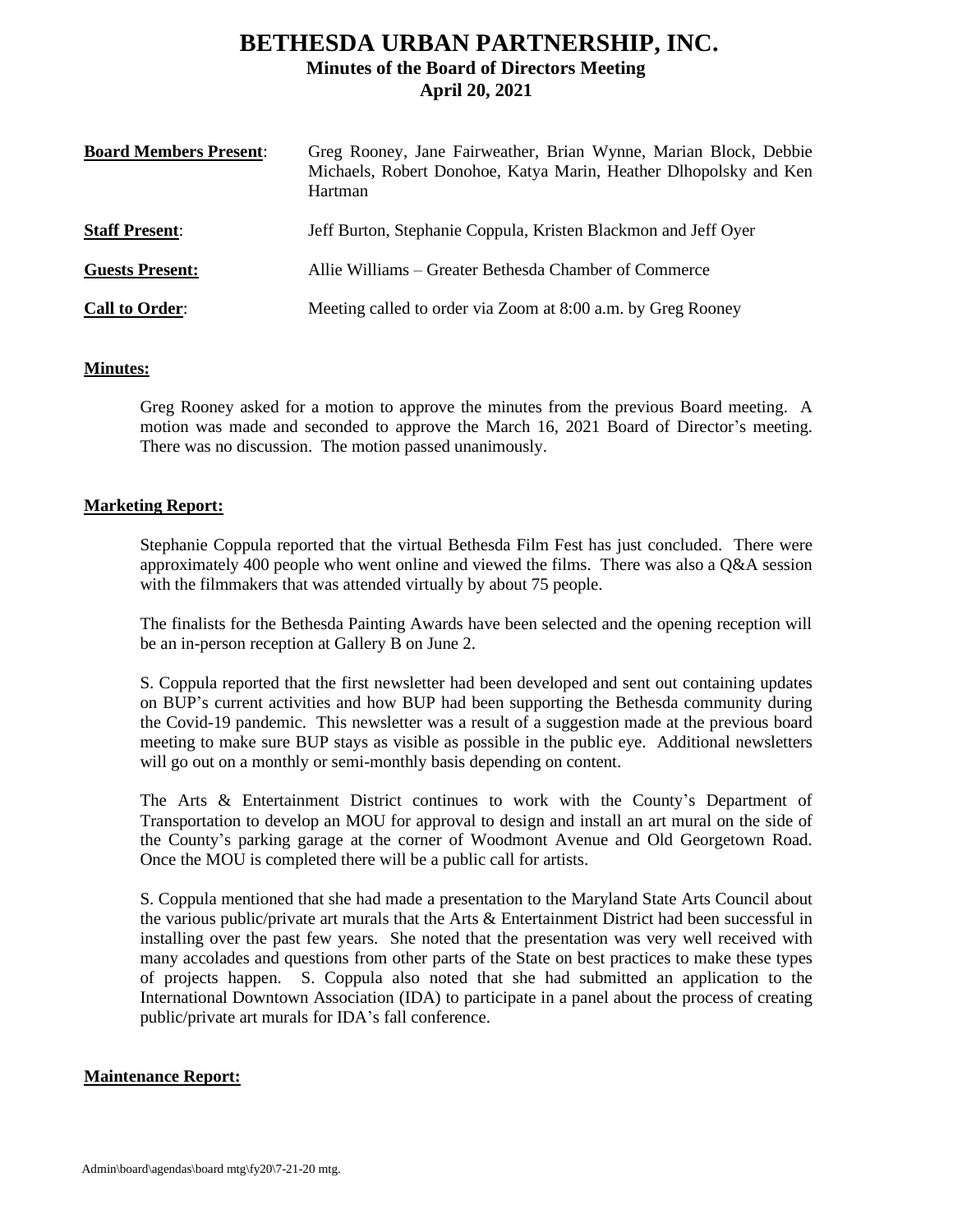Jeff Oyer reported that the maintenance team has been busy with Spring work including mowing, edging and mulching noting that the downtown is looking very clean and fresh. J. Oyer also noted that the planters in the downtown are in full bloom and very colorful and that flowers will be planted in the medians and various beds sometime towards the end of May.

J. Oyer reported that some sidewalk repairs had been completed in Bethesda Row and that the much larger list of Spring sidewalk repairs will be completed in the rest of the downtown in May or June.

J. Oyer reported that all the tents were removed from the Streetery on Norfolk Avenue the first Monday in April. He noted that the vendor kept the tents, tables and chair at the Streetery longer than originally planned and still only charged \$175,000 for the entire period which was the same amount as the County's appropriation to BUP. J. Oyer did mention that BUP had to pay an additional \$6,500 for permits for the Streetery and reminded the board that we originally thought BUP might have to pay over \$20,000 from its' own budget for the Streetery so the \$6,500 was actually a substantial savings.

J. Oyer noted that there is currently only one block closed for the Streetery on Norfolk Avenue between Cordell Avenue and St. Elmo. The current plan is to begin closing Cordell Avenue again for Streetery operations on Friday and Saturday evenings beginning on April 30.

Greg Rooney asked about the status of the BUP staff receiving the Covid-19 vaccine. It was reported that the entire BUP staff except for two individuals have received their first shot and that all should have their second shot within the next two weeks. The other two individuals have chosen not to receive the vaccine at this time.

Katya Marin questioned why the block on Norfolk Avenue between Fairmont Avenue and St. Elmo was also not closed on a regular basis. J. Burton noted that there are fewer restaurants on that block as on the rest of Norfolk and that we also had some pushback from a restaurant on that block about having tents blocking the view of their restaurant and making carryout difficult for their customers. J. Burton did note however that that block will be part of the permanent closed street design that BUP is presently working on.

#### **BTS Report:**

Kristen Blackmon reported that April is Earth month and that they are organizing numerous Earth month virtual challenges since they are unable to host any in person events due to Covid-19. Winners are receiving Bethesda Bucks. Earth Day is April 22 so BTS has organized a virtual scavenger hunt on the BTS website.

Bike to Work Day is May  $21^{st}$ . There is no in-person event this year but those who sign up for the event will be able to pick up a t-shirt at Griffin Cycle or Terrapin Bikes here in Bethesda.

BTS staff will be at the BCC Rescue Squad on May 15 for a bicycle safety class co-hosted with WABA and the County's Department of Transportation.

BTS is also updating their Biking to Bethesda brochure. Staff has been out surveying bike racks in the downtown to make sure the locations in the brochure are accurate.

K. Blackmon noted that her board report also included a summary of the status of the County's loading and delivery management study. The study group presented at the last BTS advisory committee meeting and solicited their feedback. The final report is due in June or July.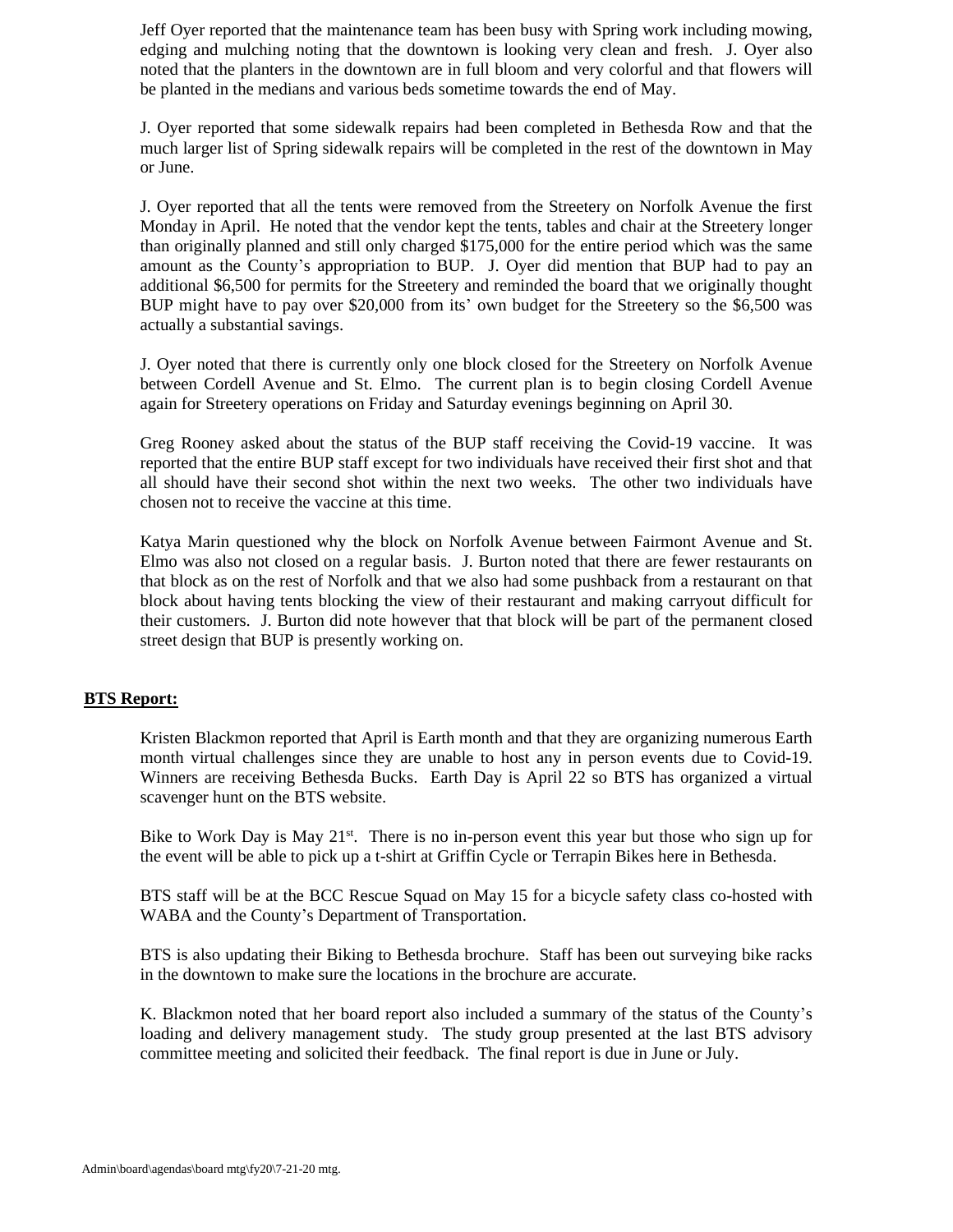#### **Financial Report:**

Brian Wynne presented the financial statements for the nine months ended March 31. Revenue continues to exceed budget and is currently \$77,000 over budget compared to \$55,000 over budget last month. Expenses are \$63,000 under budget compared to \$75,000 last month. That results in revenue over expenses being \$140,000 ahead of budget as of March 31. Street sweeping revenue is under budget due to weather related issues and is projected to end the year below budget. Trash collection revenue continues to be a positive variance due to new contracts with Wheaton and Silver Spring that were not budgeted. B. Wynne reviewed several of the other significant variances including a negative variance in Bethesda UP events due entirely to the operations of the Streetery being over budget. This line item is currently \$46,000 over budget compared to \$43,000 last month. This negative variance is more than offset by positive variances in almost all other marketing line items. Total promotions expenses are still under budget, but we will continue to monitor the cost of the Streetery. B. Wynne reported that there are also positive variances in both maintenance and administrative expenses.

#### **Executive Director Report:**

Jeff Burton noted that the County Executive will forward his recommendation for BUP's planning area board representative to the Council for approval today at noon. The candidate being proposed is Cherian Thomas. J. Burton gave a little background on Mr. Thomas, noting that he has worked with him in the past at the Chamber's Career Partnership Day. J. Burton noted that he is very excited to have Mr. Cherian join the board, because he is very knowledgeable about BUP, very passionate about Bethesda and will be a great addition to the BUP board. Mr. Thomas is also very excited about joining the BUP board.

J. Burton gave a brief update on the current thinking of BUP staff returning to the office for work. Based on the fact that most staff should be fully vaccinated shortly, the current plan is to have individual departments return to work two or three days a week on a rotating schedule around June 1. They will then continue to work from home for two or three days a week.

#### **Chairman's Report:**

G. Rooney noted that BUP has been working for the past couple of years on a new logo for BUP and has gone all in this past year on moving forward with this project. G. Rooney asked Stephanie Coppula for a presentation on the proposal. S. Coppula reminded everyone that the board and other downtown constituents were either surveyed or interviewed personally to provide input to the consultant, so a lot of homework was done to make sure the priorities were clearly understood. J. Burton noted that he was extremely impressed with the work the consultant put in to gain an understanding of BUP and Bethesda. S. Coppula made a presentation that outlined the goals and process for working with a consultant to design a new logo for BUP noting that a significant amount of thought and discussion by a committee of staff and board members with the consultant went into the final product. The presentation included a new logo for BUP, BTS and the Arts & Entertainment District and showed a variety of pictures of how the logos would be used and what they would look like on BUP's uniforms, vehicles, marketing materials, signage and other items. S. Coppula noted that the new tagline being recommended for BUP will be "A World In One Neighborhood".

Every board member present complimented the work of the committee and thought that the logo looked great. A motion was made and seconded to accept the new logo package as presented. The motion passed unanimously.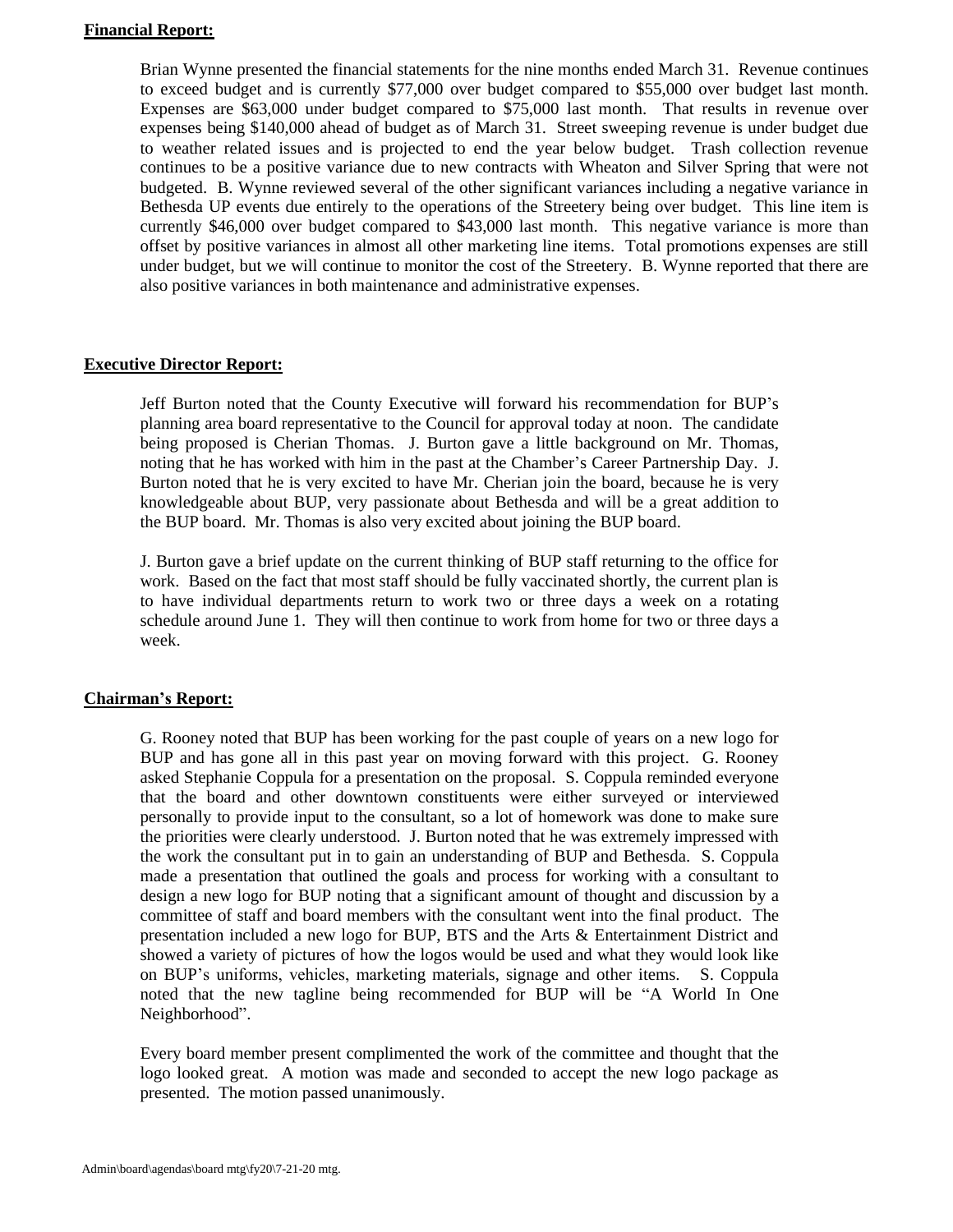S. Coppula then noted that there would be a cost of up to \$100,000 to implement the new logo design on uniforms, vehicles, signage, print materials and other items where the new logo would replace the old version. It was noted that the \$100,000 would be funded by a special projects reserve account of approximately \$150,000 that had been established to support projects like this. A motion was made and seconded to spend up to \$100,000 for the implementation of the new logo.

There were then several questions about the timing of rolling out the new logo. S. Coppula noted that it would probably take a couple of months to get everything ordered and ready and that the hope would be to roll out everything at the same time within a period of a few days.

Jeff Burton noted that the packet of materials contained a contract to secure a consultant to design a permanent street closure on up to five blocks of Norfolk Avenue. He noted that the committee of staff and board members reviewing the various RFPs received unanimously felt that the consultant selected was by far the best. J. Burton noted that he was requesting approval of \$56,000 to be spent to sign the contract for the design of a three-block closure. J. Burton commented that all the various County partners whose approval would be needed to actually build out the design loved the idea and were anxious to see a design plan. A question was raised of how the actual implementation would be paid for once the design plan is completed and accepted. J. Burton noted that this would have to be public/private partnership. He felt numerous County agencies might be willing to provide funding and he noted that he has talked to several private companies who have shown interest in contributing to the project. J. Burton did not know what the final actual implementation cost might be. G. Rooney noted that this was part of the County's master plan and suggested, and several board members agreed, that it would be best to have all five blocks designed at once so all businesses and developers in that area were aware of what the full scope of the project may be even if all five blocks were not implemented immediately. After discussion, it was agreed that the best course of action was to ask the consultant to do a formal design of the original three blocks and do a conceptual design for the remaining two blocks. A motion was made and seconded to spend up to \$60,000 to sign a contract to have a design plan completed. The motion passed unanimously. Ken Hartman noted this this was definitely part of the County's plan and thanked J. Burton for continuing to spearhead and champion this project within the County and Bethesda.

#### **Other Business:**

K. Marin noted that the board had talked in the past about setting up guidelines for advertising for and recruiting future BUP board members and what the ideal candidate was for each board position. J. Burton noted that this was a great idea, but nothing had been formalized yet. J. Burton noted that this would fall in line with the County's desire for diversity, equity and inclusion. He suggested a group of board members get together to develop these guidelines. K. Marin, Marian Block and Allie Williams agreed to serve. BUP staff will set up an initial meeting of the group to discuss.

**Next Meeting**: May 18, 2021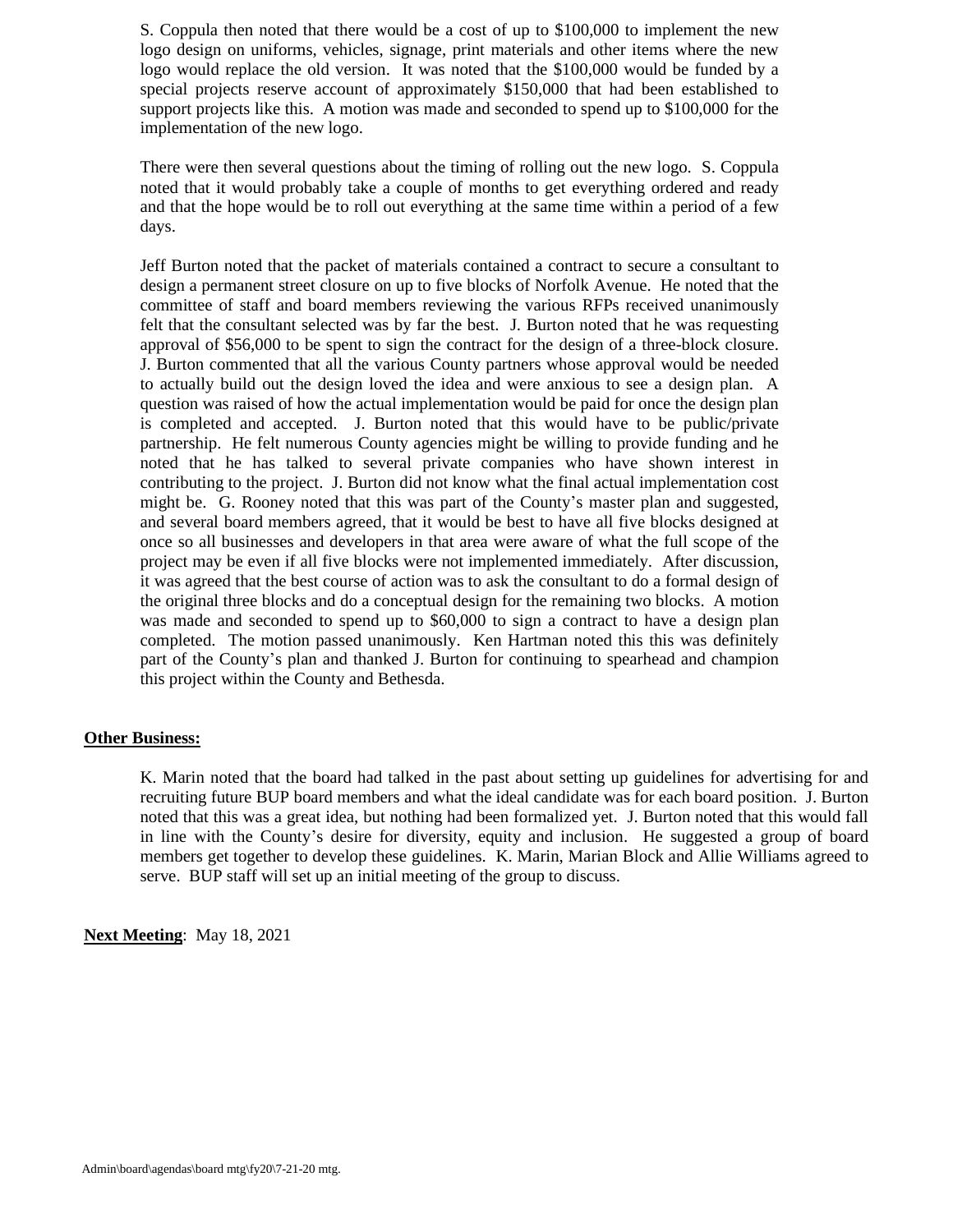

# **BOARD OF DIRECTORS MEETING May 18, 2021 8:00 AM BUP Conference Room**

# **AGENDA**

| 8:00        | <b>Welcome</b> (Greg Rooney)                                                                                                           |
|-------------|----------------------------------------------------------------------------------------------------------------------------------------|
| 8:00        | <b>Approval of Minutes</b>                                                                                                             |
|             | 8:05 - 8:10 Marketing/Arts & Entertainment (Stephanie Coppula, Jane Fairweather)                                                       |
|             | $8:15-8:20$ Maintenance ( <i>Jeff Oyer</i> )                                                                                           |
|             | 8:20 - 8:30 Mobility (Kristen Blackmon)                                                                                                |
|             | 8:30 - 8:35 Financial Report<br>Financial Statements - April 30, 2021 (Brian Wynne, Jeff Oyer)                                         |
|             | 8:35 - 8:45 Executive Director Report ( <i>Jeff Burton</i> )                                                                           |
|             | 8:45 - 9:05 Chairman's Report (Greg Rooney)<br><b>Committee Reports</b><br>Establish Nominating Committee - FY22 Officers<br>$\bullet$ |
| 9:05 - 9:15 | <b>Other Business</b>                                                                                                                  |

**9:15 Adjourn**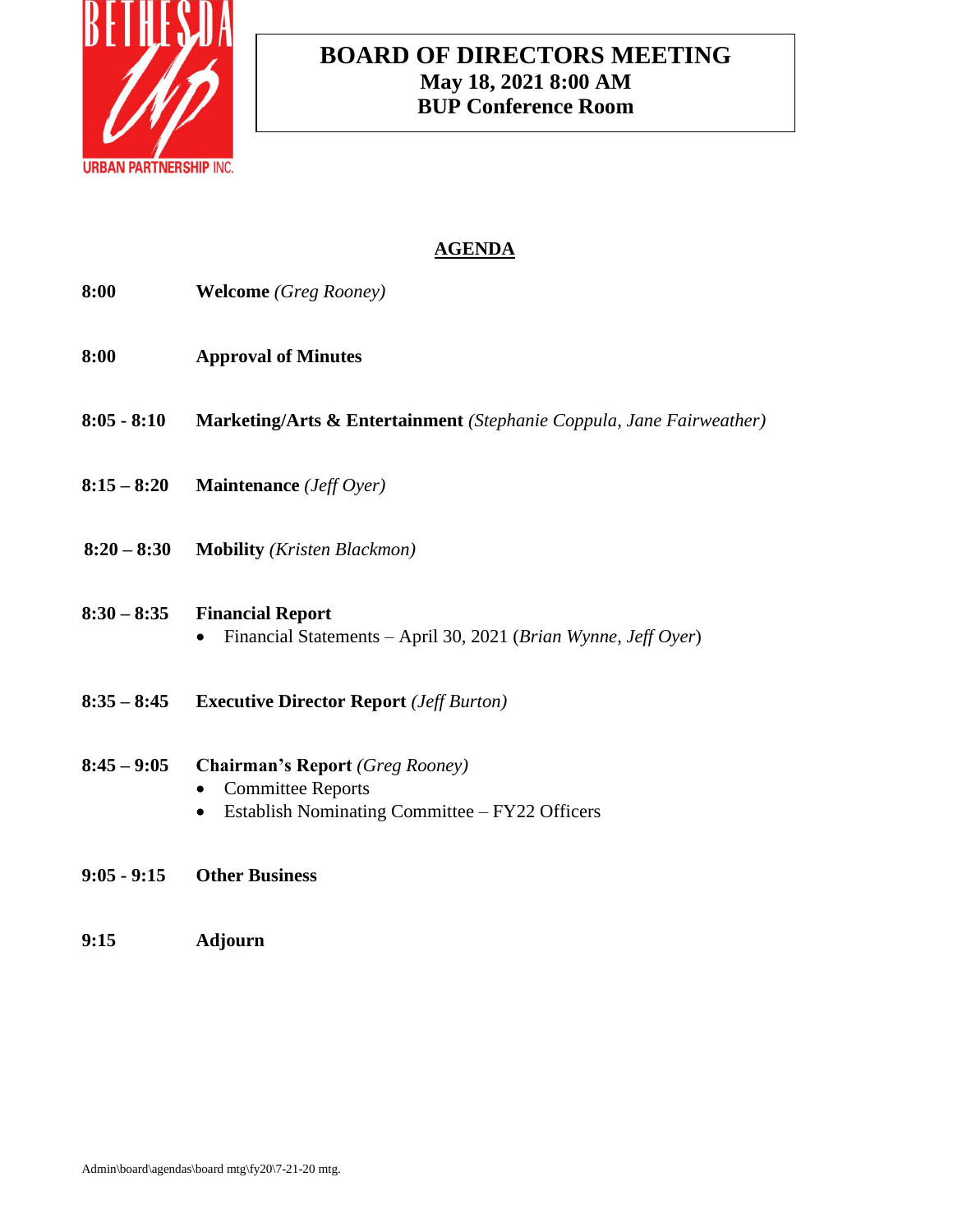# **BETHESDA URBAN PARTNERSHIP, INC. Minutes of the Board of Directors Meeting May 18, 2021**

| <b>Board Members Present:</b> | Greg Rooney, Jane Fairweather, Brian Wynne, Marian Block, Debbie<br>Michaels, Robert Donohoe, Andy Jones, Katya Marin, Cherian Thomas<br>and Ken Hartman |
|-------------------------------|----------------------------------------------------------------------------------------------------------------------------------------------------------|
| <b>Staff Present:</b>         | Jeff Burton, Stephanie Coppula, Kristen Blackmon and Jeff Oyer                                                                                           |
| <b>Guests Present:</b>        | Allie Williams – Greater Bethesda Chamber of Commerce<br>Dan Schere – Bethesda Magazine                                                                  |
| <b>Call to Order:</b>         | Meeting called to order via Zoom at 8:00 a.m. by Greg Rooney                                                                                             |

#### **Minutes:**

Greg Rooney asked for a motion to approve the minutes from the previous Board meeting. A motion was made and seconded to approve the April 20, 2021 Board of Director's meeting. There was no discussion. The motion passed unanimously.

#### **Introduction:**

Greg Rooney welcomed Cherian Thomas as the newest BUP Board member. C. Thomas told the Board about his background and noted that he was excited to join the BUP Board and become a contributor as both a business owner and a resident.

#### **Marketing Report:**

Stephanie Coppula reported that the new branding campaign is moving forward. We are currently working with various vendors on vehicle graphics, signage and selecting new uniform items. The goal is to time everything so it can all be rolled out at once. The hope is that this will occur before the end of June.

G. Rooney asked if there had been any thought about holding a large outdoor event any time soon to celebrate the end of the pandemic. S. Coppula noted that BUP was beginning to hold outdoor concerts again and that a few other events are being planned but the first large outdoor event sponsored by BUP is expected to be the Taste of Bethesda in October.

Gallery B will be hosting the Painting Awards in June. The opening reception is scheduled for June 2 and the Board is invited.

S. Coppula noted that we have received the MOU from the County for the public art mural on Garage 11. This is on Old Georgetown Road across from BUP's office. We are now working on securing a bond for the mural which is required as part of the MOU.

S. Coppula noted that the Bethesda Historical Society has gathered a number of artifacts celebrating Bethesda's 150th anniversary and they are now on exhibit at Triangle Arts Studio.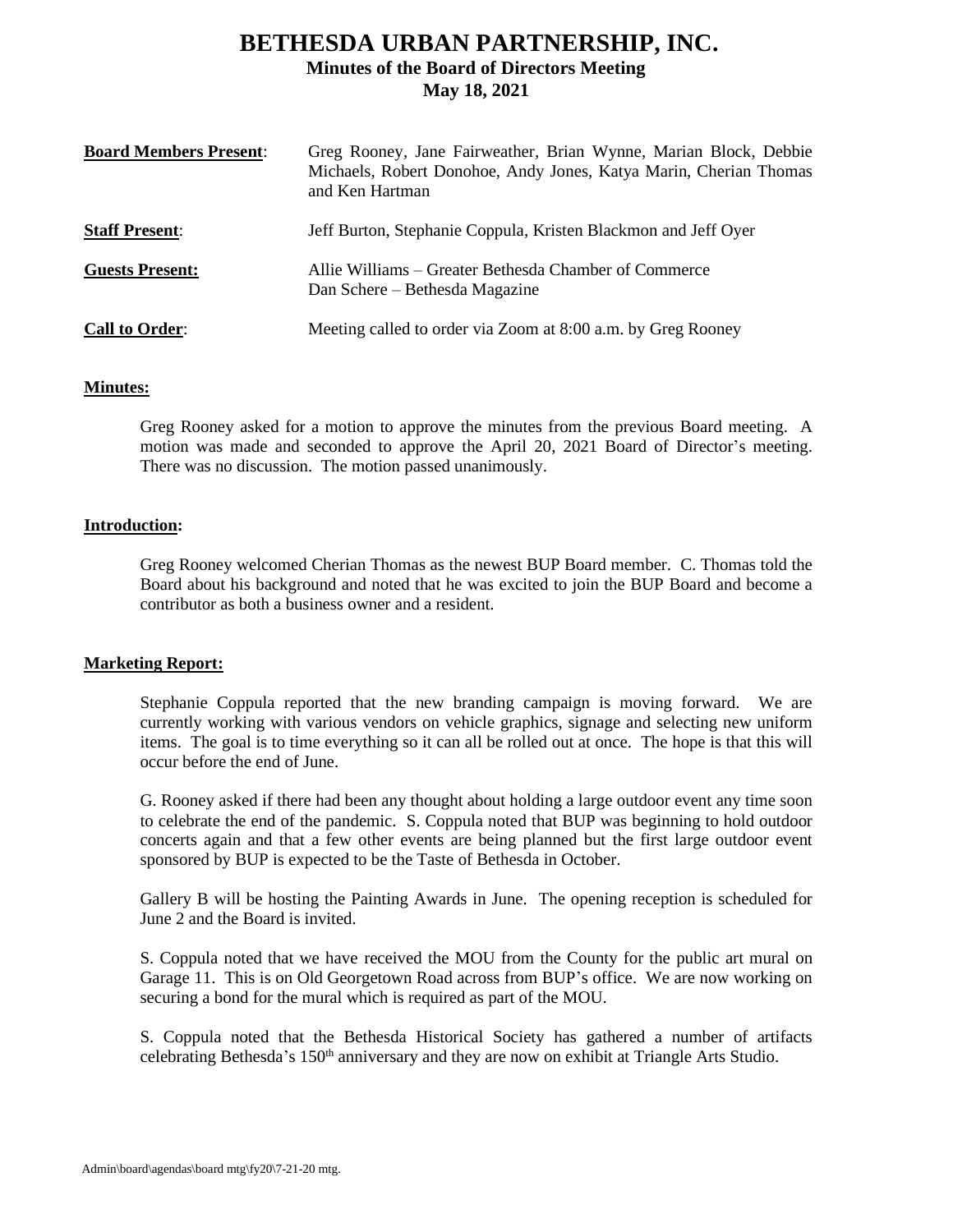Bob Donohoe asked if the Board has ever discussed public art on the electric boxes in the downtown. Jeff Burton noted that these are the traffic signal boxes at intersections and he has been exploring this with individuals at Donohoe Construction for quite a while. Donohoe was going to work with one of the local colleges to come up with a concept that could be presented to the County. The County is not opposed to this type of project but would like to see a concept before granting approval. Jane Fairweather noted that this may be a good project for the Arts & Entertainment District and should be discussed at the next A&E Board meeting. The A&E Board could still work with Donohoe on the project and Jad Donohoe who serves on the A&E Board could facilitate the project. Bob Donohoe noted that he would discuss Donohoe's roll with Jad Donohoe.

#### **Maintenance Report:**

Jeff Oyer reported that this is a very busy time for the maintenance team. All of the typical Spring work including mowing, edging and mulching is underway. The flower bulbs have been blooming and the Spring perennials will be planted in the next couple of weeks. The irrigation system and fountain at Veteran's Park have been opened. The fountain is not currently running due to a pump issue.

J. Oyer reported that sidewalk and tree inventories are being completed and the sidewalk repairs and tree replacements will take place over the next several weeks.

J. Oyer noted that the streets making up the Streetery have now expanded. The block of Norfolk Avenue between St. Elmo and Cordell Avenue remains closed all the time. The block on Norfolk Avenue between Cordell Avenue and Del Ray Avenue is closed Friday afternoon through Monday morning. A portion of Cordell Avenue is closed on Fridays and Saturdays between 5pm and 10pm. The crowds have been great and most of the tables have been full when the weather has been warm enough.

J. Oyer reported that BUP once again partnered with the BCC Rescue squad to help clean up and landscape around their facility. BUP sent a crew over to assist in their Spring cleanup.

#### **BTS Report:**

Kristen Blackmon reported that BTS staff was at the Chamber golf event on May 3. Staff was promoting BTS services in general but also Bike to Work Day which is this coming Friday.

On May  $4<sup>th</sup>$ , K. Blackmon spoke at the Bethesda Green sustainability series. She talked about all of the services that BTS provides. It was also an opportunity to explain the various aspects and divisions of BUP and BUP's mission as it relates to downtown Bethesda.

K. Blackmon reported that the County's bike lane project on Bethesda and Woodmont Avenues has been delayed due to some issues with Pepco. The original completion date was supposed to be this week but it will now go into June sometime. K. Blackmon gave some other updated timelines on several other bike lane projects in the downtown.

On Saturday, May 15, BTS held a learn to ride bicycle class that was organized with WABA. Covid-19 limited the number of participants to 9 but it turned out to be a great class and they were all excited to learn how to ride.

For Bike to Work Day this Friday staff has been coordinating with the two local bike retailers to hand out t-shirts at their locations for anyone who has registered for the event. BTS will have a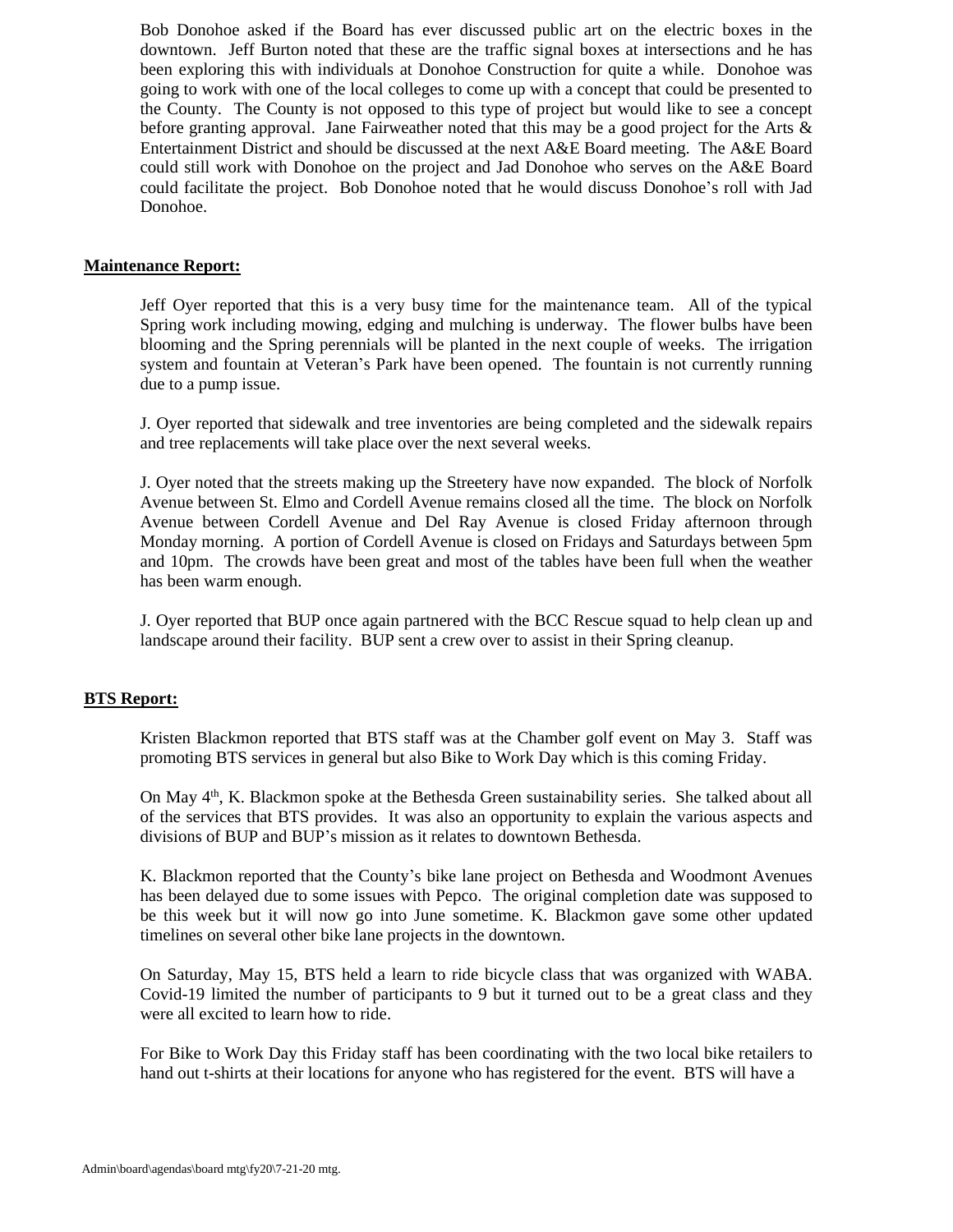tent up at one of the locations and assist with handing out the shirts. There are 300 registrants so far.

#### **Financial Report:**

Brian Wynne presented the financial statements for the ten months ended April 30. Revenue continues to exceed budget and is currently almost \$100,000 over budget compared to \$77,000 over budget last month. Expenses are \$61,000 under budget compared to \$63,000 last month. That results in revenue over expenses being \$160,000 ahead of budget as of April 30 compared to \$140,000 on March 31. Street sweeping revenue is under budget due to weather related issues and is projected to end the year below budget. Trash collection revenue continues to be a positive variance due to new contracts with Wheaton and Silver Spring that were not budgeted. TMD revenue is on budget and expenses continue to trend under budget. J. Oyer reported that year-end projections are looking good but although there are only a handful of weeks left in the fiscal year, there are still several factors that are making it quite difficult to come up with a projected final number.

G. Rooney reminded everyone that BUP has been trying to run operations as lean as possible over the past few years so that monies raised over and above the urban district contract could be used to fund some of BUP's strategic initiatives and equipment replacement. These funds come from events, sponsorships and other contracts.

#### **Executive Director Report:**

Jeff Burton noted that the Streetery consulting contract is in the hands of the County attorney. The County attorney and the attorney for Michael Marshall Designs are working out the final details and we hope to have the contract signed later this week. We will then establish a working group and start gathering information.

J. Burton noted we are attempting to work with the local high school art department to have them paint the picnic tables for the Streetery that BUP has purchased and will be put out soon. Those talks are ongoing.

Directors will be meeting next week to talk about BUP's budget and work plan for next year. We hope things will return to somewhat normal and that we can put things back in the budget that were missing this year.

J. Burton reported that the County Council approved the urban district budget for FY22 and we will be receiving the same amount of funding in FY22 as we received in FY21.

Marian Block asked for an update on the status of BUP vaccinations. J. Burton noted that by June 1<sup>st</sup> it is anticipated that all but two staff members will be fully vaccinated and those two were by choice. J. Burton noted that BUP is planning a soft reopening beginning in June where teams will be coming in two or three days a week on a rotating basis.

Cherian Thomas asked if there was an impact of lost parking meter revenue due to the streets being closed for the Streetery. J. Burton noted that there was and that is one of the issues we are working through with the County to be able to have Norfolk Avenue closed on a permanent basis. We hope the County will see that the benefits of the permanent closure will outweigh any lost parking meter revenue.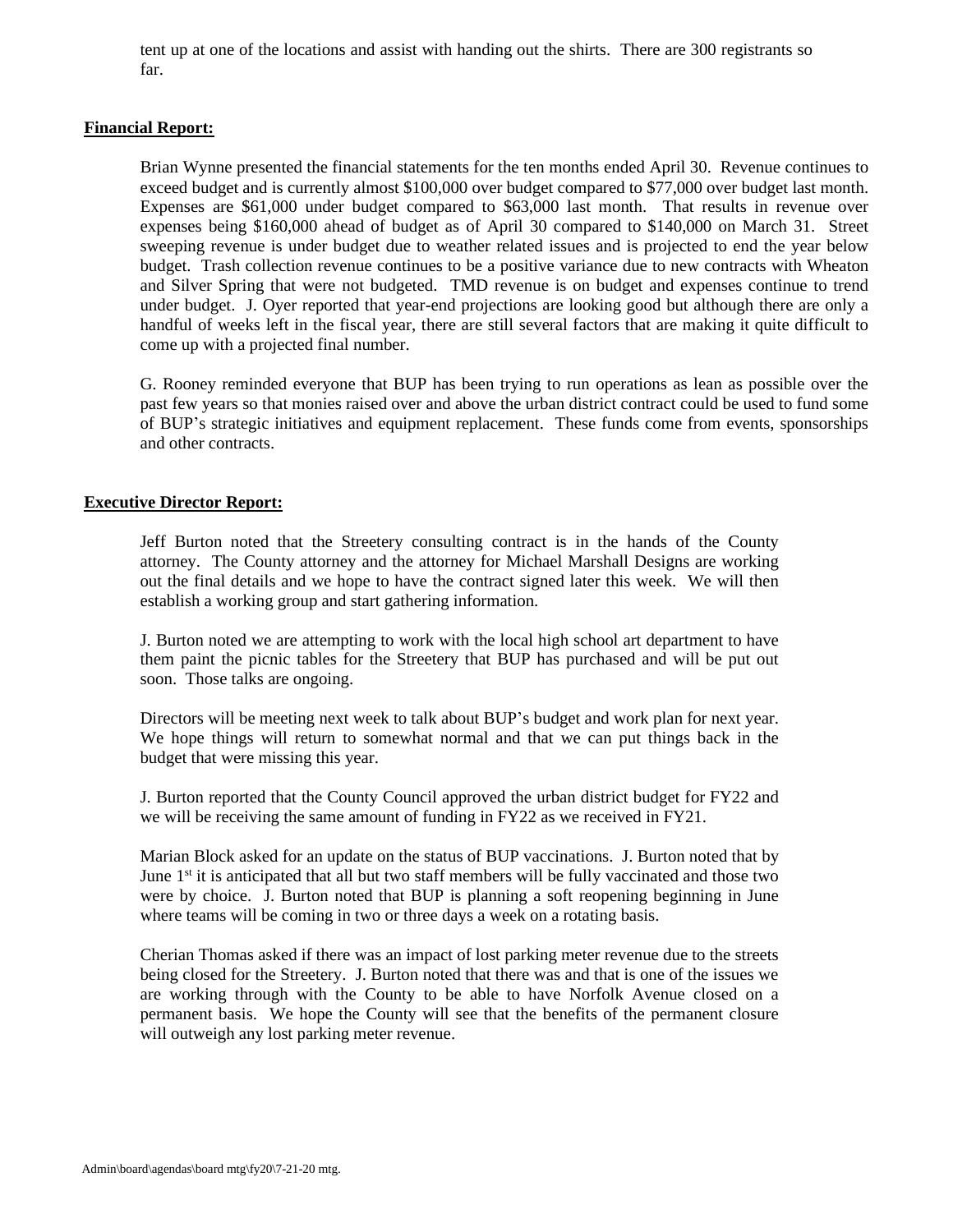C. Thomas mentioned that he thought it would be a great idea to capture data on visitor's experience at the Streetery that would not only be good for BUP but would also provide valuable data for the County when we make the case for a permanent closure.

C. Thomas asked if BUP had ever thought about some type of digital signage at the gateways or the Metro to highlight all of the good things BUP is doing as well as promoting upcoming events. J. Burton noted that the County prohibits digital signage on roadways for safety reasons. The kiosks will be used to provide information but it is our understanding that scrolling message boards can't be installed on roadways. J. Fairweather noted that she has a digital sign in the Shady Grove area that moves in slower segments. Staff will follow up with Jane and the County to see if these guidelines have changed. Debbie Michaels noted that as a resident of the area, it would be a very dangerous proposition to put scrolling signs up that would distract drivers any further.

#### **Chairman's Report:**

G. Rooney noted that he has established a nominating committee of develop a list of officers for the FY22 fiscal year. Serving on the committee will be himself, Bob Donohoe and Debbie Michaels.

J. Oyer noted that the revised BUP by-laws have been completed and approved by the County. M. Block had asked J. Oyer to look into supplemental D&O insurance for the Board of Directors in addition to what was provided by the County. M. Block noted that we have received a quote for \$3,300 and she felt the policy covered everything that was needed. G. Rooney commented that due to the size of the expenditure for the insurance, it didn't require a Board vote and asked J. Oyer to proceed.

Debbie Michaels reported that the Parks Committee did not have an update. Staff is working with Park and Planning to set up a couple of Yappy Hours over the summer and into the Fall.

#### **Other Business:**

No other business.

**Next Meeting**: June 16, 2021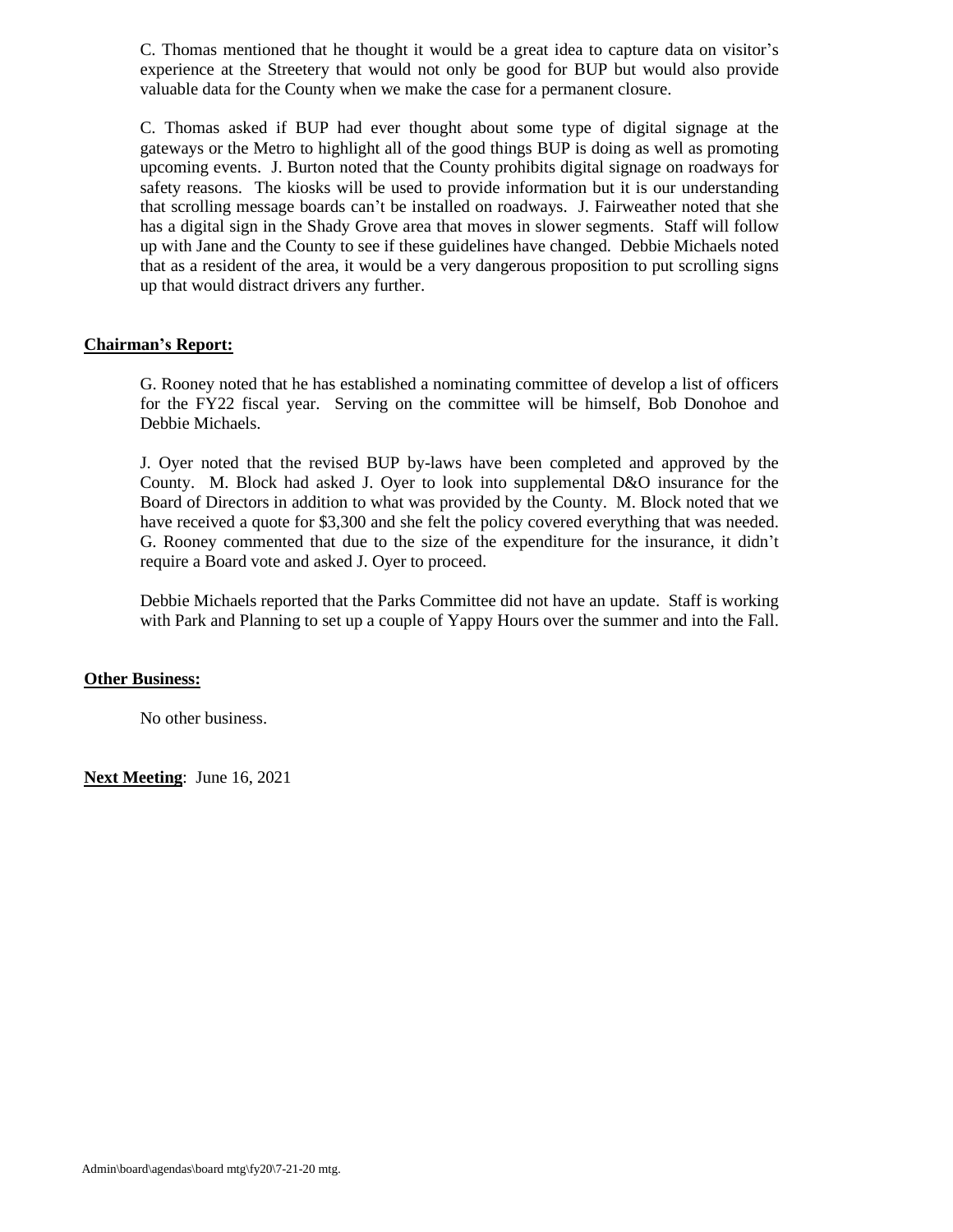

# **BOARD OF DIRECTORS MEETING June 15, 2021 8:00 AM BUP Conference Room**

# **AGENDA**

| 8:00          | <b>Welcome</b> (Greg Rooney)                                                                                                                                          |
|---------------|-----------------------------------------------------------------------------------------------------------------------------------------------------------------------|
| 8:00          | <b>Approval of Minutes</b>                                                                                                                                            |
| $8:05 - 8:10$ | Marketing/Arts & Entertainment (Stephanie Coppula, Jane Fairweather)                                                                                                  |
| $8:15 - 8:20$ | <b>Maintenance</b> ( <i>Jeff Burton</i> )                                                                                                                             |
| $8:20 - 8:30$ | <b>Mobility</b> ( <i>Kristen Blackmon</i> )                                                                                                                           |
| $8:30 - 8:50$ | <b>Financial Report</b><br>Financial Statements – May 31, 2021 (Brian Wynne)<br>FY22 Budget Approval (Brian Wynne, Jeff Burton)                                       |
| $8:50 - 9:00$ | <b>Executive Director Report</b> ( <i>Jeff Burton</i> )                                                                                                               |
| $9:00 - 9:10$ | <b>Chairman's Report</b> (Greg Rooney)<br><b>Committee Reports</b><br>BTS Advisory Committee - Applicant Approval<br>Nominating Committee - Election of FY22 Officers |
| $9:10 - 9:15$ | <b>Other Business</b>                                                                                                                                                 |

**9:15 Adjourn**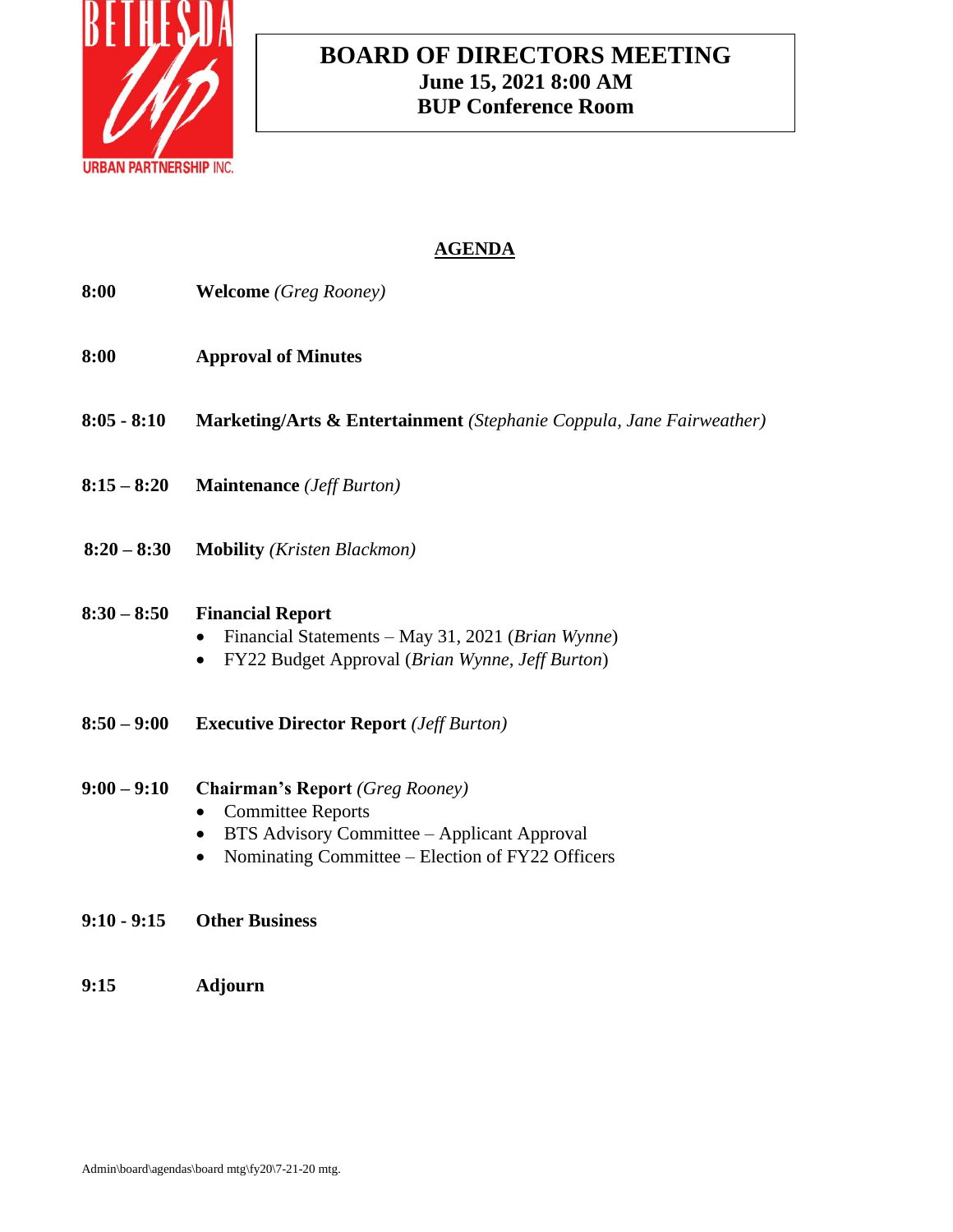## **BETHESDA URBAN PARTNERSHIP, INC. Minutes of the Board of Directors Meeting June 15, 2021**

| <b>Board Members Present:</b> | Greg Rooney, Jane Fairweather, Brian Wynne, Marian Block, Debbie<br>Michaels, Robert Donohoe, Andy Jones, Katya Marin, Heather<br>Dhlopolsky, Cherian Thomas and Ken Hartman |  |
|-------------------------------|------------------------------------------------------------------------------------------------------------------------------------------------------------------------------|--|
| <b>Staff Present:</b>         | Jeff Burton, Stephanie Coppula and Kristen Blackmon                                                                                                                          |  |
| <b>Guests Present:</b>        | Allie Williams – Greater Bethesda Chamber of Commerce                                                                                                                        |  |
| <b>Call to Order:</b>         | Meeting called to order via Zoom at 8:00 a.m. by Greg Rooney                                                                                                                 |  |

#### **Minutes:**

Greg Rooney asked for a motion to approve the minutes from the previous Board meeting. A motion was made and seconded to approve the May 18, 2021 Board of Director's meeting. There was no discussion. The motion passed unanimously.

#### **Marketing Report:**

Stephanie Coppula reported that some of BUP's events are starting to return. There are now weekly concerts at the Streetery on Friday nights from  $6:00 - 8:00$  and will run thru September. There have been between  $400 - 500$  people attending these concerts. The Painting Awards finalist's artwork is currently on display at Gallery B. Restaurant Week will run from July 8 to the  $18<sup>th</sup>$ . We held this event last October in lieu of Taste of Bethesda. It was very successful and we wanted to do it again this July to continue to support the restaurants. Staff is working to sign up restaurants to participate. Two Yappy Hours have been scheduled for Elm Street Park in both July and August. We have just received approval from the County to proceed with the Taste of Bethesda which will be on the first Saturday in October.

S. Coppula noted that the latest version of BUP's newsletter went out last week and focused on Arts & Entertainment highlighting several local artists that BUP works with.

Jane Fairweather asked if BUP had a mailing list of people who own dogs and it was noted that BUP does not have such a list. Cherian Thomas asked more about BUP's various mailing lists. S. Coppula noted that BUP currently has two mailing lists. One for people who are interested in and focused on the arts and a second list that is a general interest list.

#### **Maintenance Report:**

Jeff Burton reported that there is still a lot going on with Spring and Summer work. The flower installation was completed last week. All of the dead trees in the downtown have been removed and will be replaced in the next week or two.

The expansion of the Streetery continues on weekends where more streets in the Norfolk Triangle are closed. We met with the company who is designing the semi-permanent Norfolk Avenue closure onsite last week along with several County partners. During the meeting several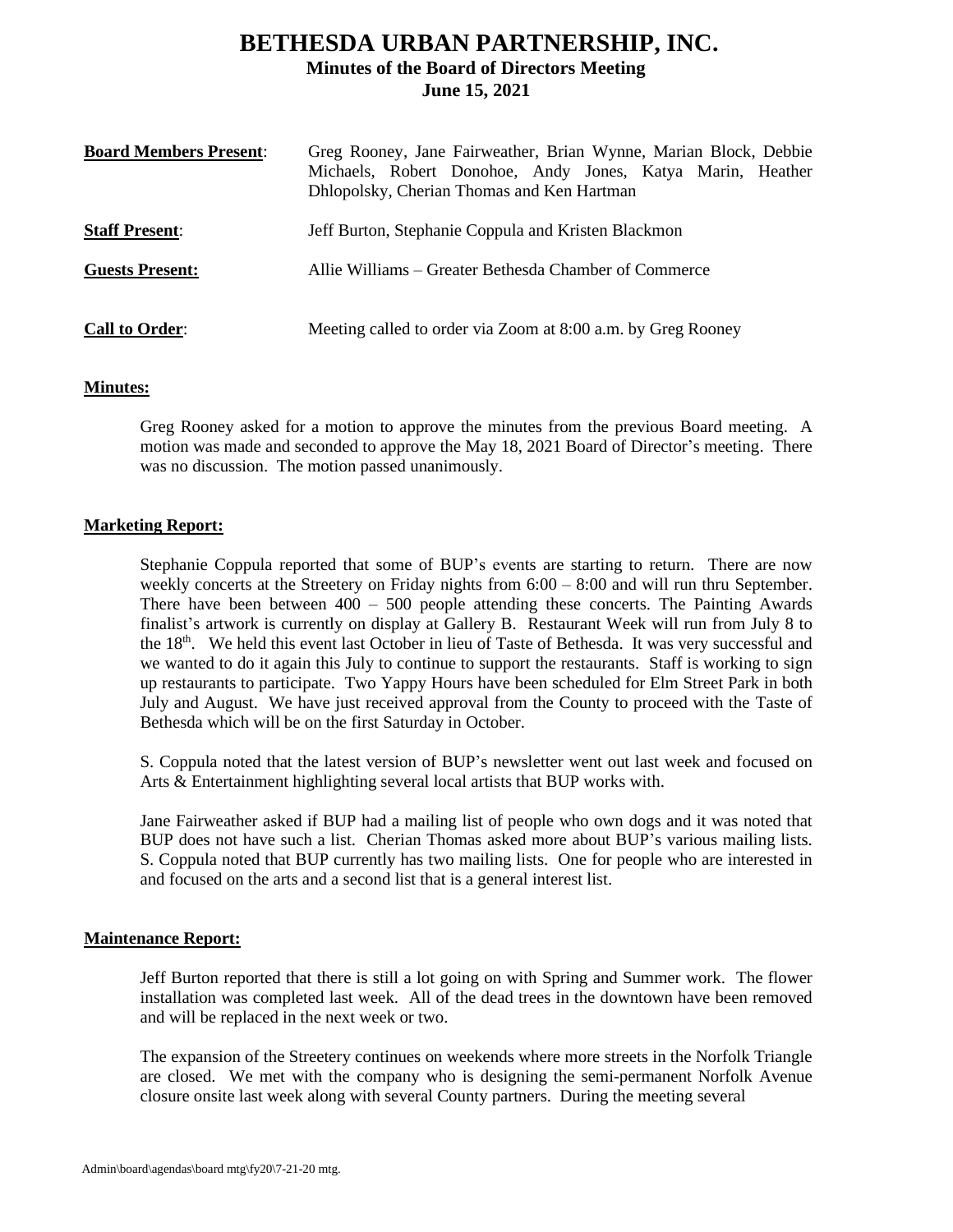restaurant owners stopped by to thank us for continuing the Streetery and providing music on Friday nights. We have also purchased 8 picnic tables and put them at the Streetery and they seem to be very popular.

#### **BTS Report:**

Kristen Blackmon noted that Bike to Work Day went well and the Councilmember Friedson stopped by to talk to participants and take some pictures. Participants pre-registered and could pick up a t-shirt at either Griffin Cycle or Terrapin Cycles.

BTS will be holding a couple of bike classes coming up. A learn to bike class is scheduled for July 11 at the BCC Rescue Squad and a community bike ride is scheduled for the 13<sup>th</sup>. K. Blackmon reached out to Silver and riders will be able to stop by Silver after the ride on the 13<sup>th</sup> for sodas and appetizers.

K. Blackmon reported that she attended a Purple Line meeting. Everything is on hold right now as a new construction group is selected. They hope to make a selection by the end of the summer but construction will not begin for several months after that as there will still be numerous steps to go through for them to begin.

#### **Financial Report:**

Brian Wynne presented the financial statements for the eleven months ended May 31. Revenue continues to exceed budget and is currently almost \$42,000 over budget compared to \$100,000 over budget last month. Expenses are \$140,000 under budget compared to \$61,000 last month. That results in revenue over expenses being \$182,000 ahead of budget as of May 31 compared to \$160,000 on April 30. The reason for the large swing in both revenue and expense variances from May is the cancellation of the Fine Arts Festival. Both revenue and expenses for the event were budgeted at \$80,000 so the overall net result to operations in \$0. There are no other significant changes for variances from previous months.

B. Wynne presented the FY22 budget noting that the narrative prepared by Jeff Oyer provided line by line detail. B. Wynne focused on the spreadsheet which compared the FY21 budget to the FY22 budget and discussed the variances. The two major revenue variances are in trash removal and BUP events. Trash removal was not budgeted in FY21 and is budgeted at \$247,000 in FY22. Taste of Bethesda was also not budgeted in FY21 and is now budgeted at \$60,000 in revenue for FY22. This budgeted revenue is lower than in years past. It is not clear how sponsorship revenue will be due to the pandemic and we have also budgeted less in event revenue as staff believes it is important to support restaurants and their recovery and is looking to possibly either not charge for booth rental or alter the ticket revenue split somewhat.

B. Wynne then discussed the expense variances noting that all departments will reflect an increase in salaries and benefits resulting from including a 2% cost of living increase as well as a 3% bonus in the budget for FY22. The 3% bonus will be discretionary at the end of the fiscal year and will only be provided if all financial goals are met. Promotions expenses show an increase of \$150,000 in BUP events due to adding the Taste of Bethesda back into the budget and adding more funding to the Streetery budget for implementation funding. The summer concert budget also increased to accommodate larger concerts with bigger bands and professional sound. There is a large decrease in constituent communications expenses due mainly to the elimination of the events calendar as BUP continues to evaluate the best way to get information out to its constituents moving forward. B. Wynne noted that the Outdoor Movie Series is the only major event that is still not scheduled to be held in FY22.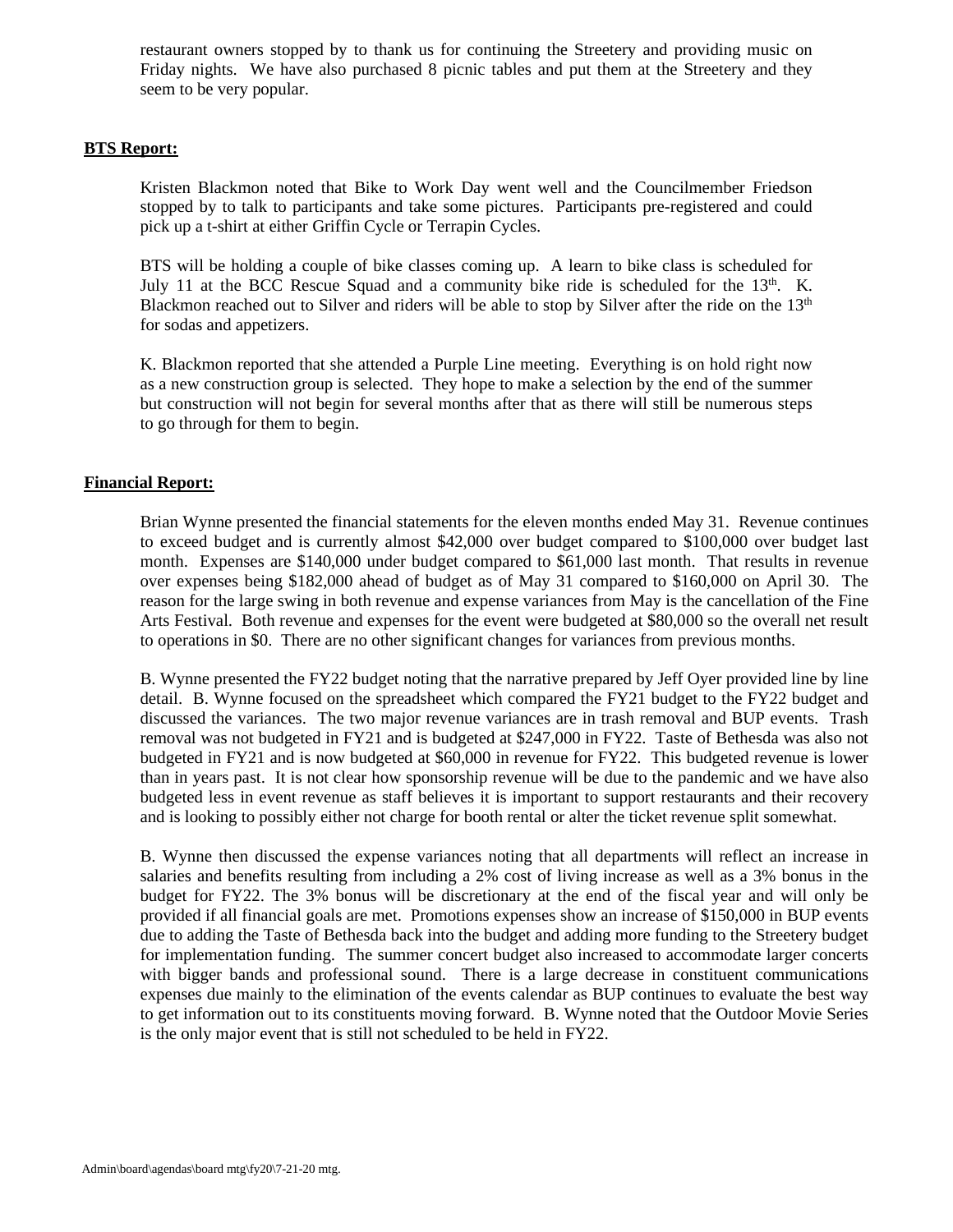The budget for maintenance streetscape landscape expenses reflects an increase of \$65,000 over FY21 almost exclusively due to increases in trash removal expenses. There is also in increase of \$10,000 in the street sweeping budget.

After the budget presentation, Bob Donohoe noted that staff has spent a great deal of time preparing the FY22 budget. The proposed budget was then diligently reviewed by the Finance Committee with staff prior to being presented to the Board for approval.

A motion was made and seconded to approve the FY22 budget as presented. There was no further discussion. The motion passed unanimously.

#### **Executive Director Report:**

Jeff Burton noted that the BUP offices had a soft re-opening on June 1. Most employees have returned to the office at least three days a week with alternating schedules. We had our first in person staff meeting last week which was great.

As mentioned earlier, we held an on-site planning meeting with the consultant designing the semi-permanent closure for Norfolk Avenue. County representatives from Permitting Services, Department of Transportation and Department of Alcohol and Beverage Services. The meeting went quite well and no one saw any reason this project could not move forward smoothly. Everyone is looking forward to seeing the design to make sure it meets all of the necessary requirements.

#### **Chairman's Report:**

Jane Fairweather reported on the Arts  $\&$  Entertainment committee noting that we have just received final approval from the County to move forward with the mural on Garage #11 on Old Georgetown Road. We will do a call for artists this week.

G. Rooney noted that the Chamber has submitted a candidate to fill a vacancy on the BTS Advisory Committee. The individuals resume was in the board packet. A motion was made and seconded to approve the candidate. The motion passed unanimously. There was another candidate who submitted a letter to serve a second term on the BTS Advisory Committee. A motion was made and seconded to approve this candidate. The motion passed unanimously.

G. Rooney noted that the Nominating Committee is presenting the following slate of officers to serve the BUP board for FY22:

| Chair      | Jane Fairweather |
|------------|------------------|
| Vice-Chair | Marian Block     |
| Secretary  | Katya Marin      |
| Treasurer  | Brian Wynne      |

A motion was made and seconded to accept the list of officers as nominated. The motion passed unanimously.

Greg Rooney noted that BUP has worked in the past with Joan Fletcher for various professional development training for the BUP staff. G. Rooney noted that he and Debbie Michaels had reached out to Joan to provide a quote for some additional training in FY22 to do some more work with the entire staff and expand to include the Ambassadors since they are front line with the community to help polish the brand. The training for the